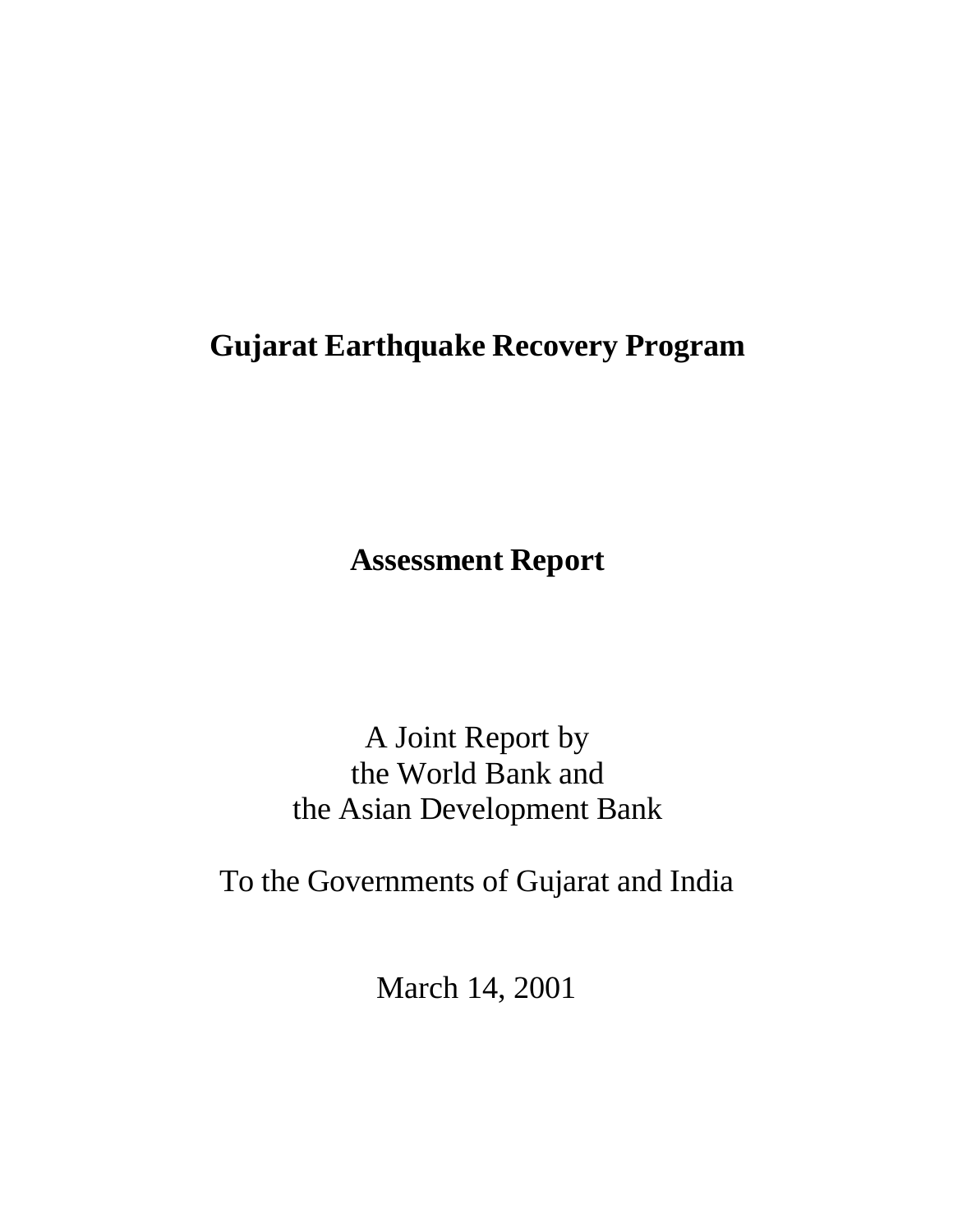Exchange rate effective February 12, 2001

#### **Currency Unit = Rupee (R)**

Rs.  $1.00 = $.0215$  $$1.00 = Rs. 46.5$ 1 Crore = 10,000,000  $1$  Lakh =  $100,000$ 

# **Abbreviations and Acronyms**

| АC                         | <b>Asbestos Cement</b>                                           |
|----------------------------|------------------------------------------------------------------|
| ADB                        | <b>Asian Development Bank</b>                                    |
| AMC                        | <b>Ahmedabad Municipal Corporation</b>                           |
| ANM                        | <b>Auxiliary Nurse Midwife</b>                                   |
| ATC                        | Air Traffic Control                                              |
| BMTPC                      | Building Materials and Technology Promotion Council              |
| CBO                        | <b>Community Based Organization</b>                              |
| CDPO                       | <b>Chief District Project Officer</b>                            |
| CEPT                       | Center for Environmental Planning and Technology                 |
| CHS                        | <b>Community Health Centers</b>                                  |
| CMAG                       | City Managers Association of Gujarat                             |
| CMIE                       | Center for Monitoring the Indian Economy                         |
| CMSO                       | <b>Central Medical Stores Organization</b>                       |
| CWC                        | <b>Central Water Commission</b>                                  |
| DFID                       | Department for International Development, UK                     |
| $\mathop{\rm DG}\nolimits$ | Diesel Generator                                                 |
| DI                         | Ductile Iron                                                     |
| DOHFW                      | Department of Health and Family Welfare                          |
| EMCB                       | <b>Environmental Management Capacity Building</b>                |
| EMF                        | <b>Environmental Management Framework</b>                        |
| EPC                        | <b>Environmental Planning Collaborative</b>                      |
| ETC                        | Earthquake Technical Cell                                        |
| FWWB                       | Friends of World Women's Banking                                 |
| GDP                        | <b>Gross Domestic Product</b>                                    |
| GEB                        | <b>Gujarat Electricity Board</b>                                 |
| GI                         | Galvanized Iron                                                  |
| GIDC                       | Gujarat Industrial Development Corporation                       |
| GIDE                       | Gujarat Institute for Desert Ecology                             |
| GIS                        | Geographical Information System                                  |
| GMB                        | Gujarat Maritime Board                                           |
| $\rm GOG$                  | Government of Gujarat                                            |
| GOI                        | Government of India                                              |
| GP                         | Gram Panchayat                                                   |
| GPCL                       | <b>Gujarat Power Corporation Limited</b>                         |
| GSDMA                      | Gujarat State Disaster Management Authority                      |
| GSDP                       | <b>Gross State Domestic Product</b>                              |
| GSHP                       | Gujarat State Highway Project                                    |
| GUDCOL                     | Gujarat Urban Development Corporation Ltd.                       |
| GWSSB                      | Gujarat Water Supply and Sewerage Board                          |
| HDPE                       | <b>High Density Polyurethane Pipes</b>                           |
| <b>HUDCO</b>               | Housing and Urban Development Corporation                        |
| ICDS                       | <b>Integrated Child Development Services</b>                     |
| ICOR                       | Incremental Capital-Output Ratio                                 |
| <b>IFRC</b>                | International Federation of Red Cross and Red Crescent Societies |
|                            |                                                                  |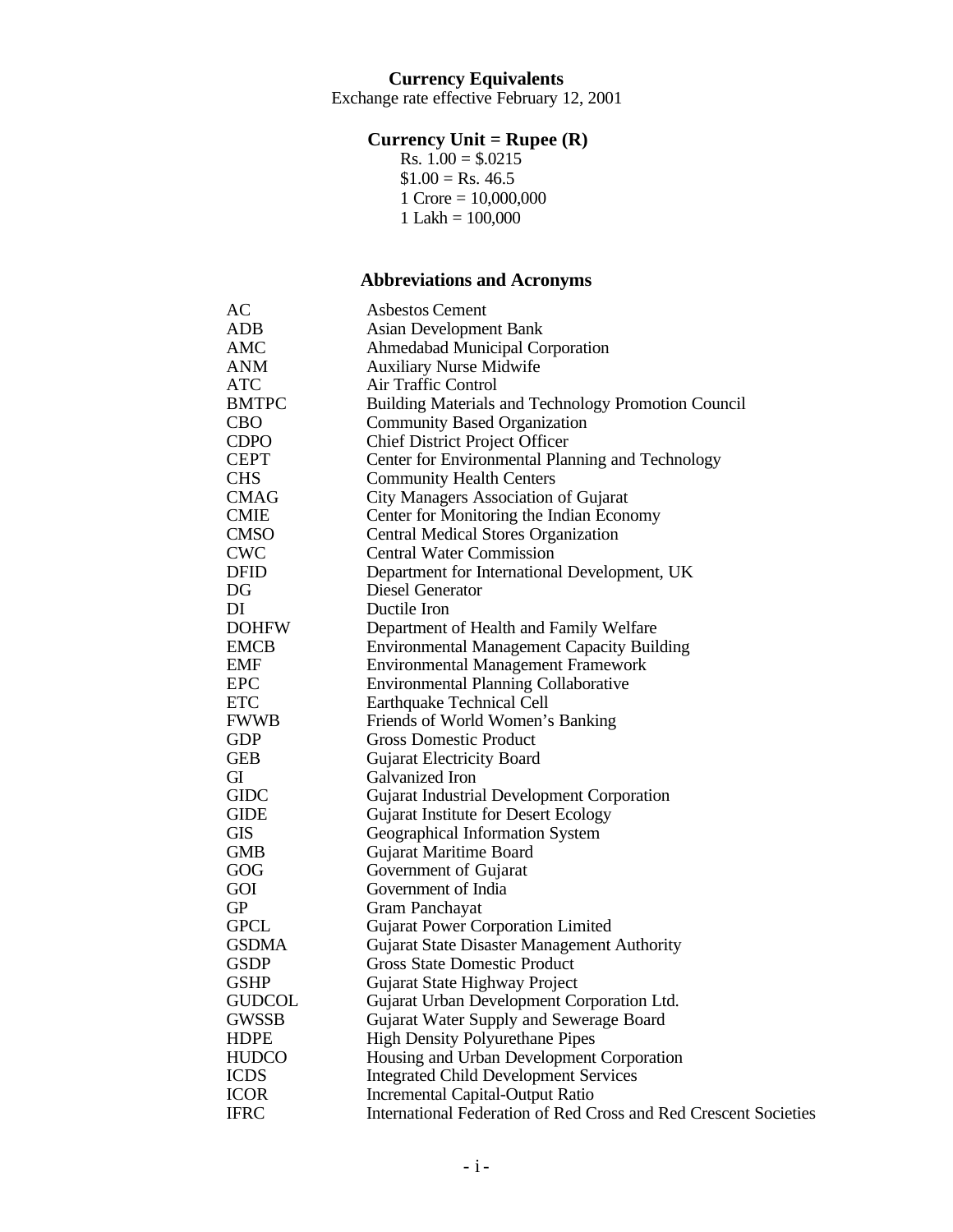# **Abbreviations and Acronyms (***continued***)**

| <b>IFFCO</b>  | Indian Farmers Fertilizer Cooperative Ltd.           |
|---------------|------------------------------------------------------|
| <b>ILFS</b>   | <b>Infrastructure Leasing and Financing Services</b> |
| <b>IMD</b>    | India Meteorological Department                      |
| <b>KFTZ</b>   | Kandla Free Trade Zone                               |
| KNA           | Kutch Navnirman Abhiyan                              |
| <b>KPT</b>    | Kandla Port Trust                                    |
| MCH           | Maternal and Child Health                            |
| <b>MDR</b>    | <b>Major District Roads</b>                          |
| МM            | Modified Mercalli Intensity Scale                    |
| <b>MOA</b>    | Ministry of Agriculture                              |
| MS            | Mild Steel                                           |
| MТ            | <b>Metric Tons</b>                                   |
| NGO           | Nongovernmental Organization                         |
| NH            | National Highways                                    |
| <b>NICD</b>   | National Institute of Communicable Diseases          |
|               |                                                      |
| <b>NSDP</b>   | <b>Net State Domestic Product</b>                    |
| O&D           | <b>Detailed Origin Destination</b>                   |
| <b>OCHA</b>   | Office for the Coordination of Humanitarian Affairs  |
| <b>ODR</b>    | <b>Other District Roads</b>                          |
| <b>ORS</b>    | <b>Oral Rehydration Solution</b>                     |
| <b>OSOCC</b>  | <b>On-Site Operations Coordination Center</b>        |
| <b>PHC</b>    | Primary Health Center                                |
| <b>PVC</b>    | Polyvinyl Chloride                                   |
| <b>PWD</b>    | <b>Public Works Department</b>                       |
| <b>RBI</b>    | Reserve Bank of India                                |
| R&B           | Roads and Buildings Department                       |
| <b>RCC</b>    | <b>Reinforced Cement Concrete</b>                    |
| <b>RITES</b>  | Rail India Technical and Economic Services           |
| <b>RWS</b>    | <b>Rural Water Supply</b>                            |
| <b>RWSS</b>   | Rural Water Supply and Sanitation                    |
| SAR           | Search and Rescue                                    |
| SEWA          | Self-Employed Women's Association                    |
| SН            | State Highways                                       |
| <b>SPV</b>    | Special Purpose Vehicle                              |
| SY&C          | Sports, Youth and Cultural Activities                |
| TISS          | Tata Institute of Social Sciences                    |
| UDD           | <b>Urban Development Department</b>                  |
| UHF           | Ultra High Frequency                                 |
| <b>UNDMT</b>  | <b>United Nations Disaster Management Team</b>       |
| <b>UNDP</b>   | <b>United Nations Development Programme</b>          |
| <b>UNICEF</b> | United Nations Children's Fund                       |
| <b>USAID</b>  | United States Agency for International Development   |
| <b>VHF</b>    | Very High Frequency                                  |
| <b>VR</b>     | Village Roads                                        |
| <b>VRS</b>    | <b>Voluntary Retirement Scheme</b>                   |
| <b>VSAT</b>   | Very Small Aperture Terminal                         |
| WB            | World Bank                                           |
| <b>WFP</b>    | World Food Programme                                 |
| <b>WHO</b>    | World Health Organization                            |
| WMA           | Ways and Means Advances                              |
| <b>WRD</b>    | Department of Water Resources                        |
|               |                                                      |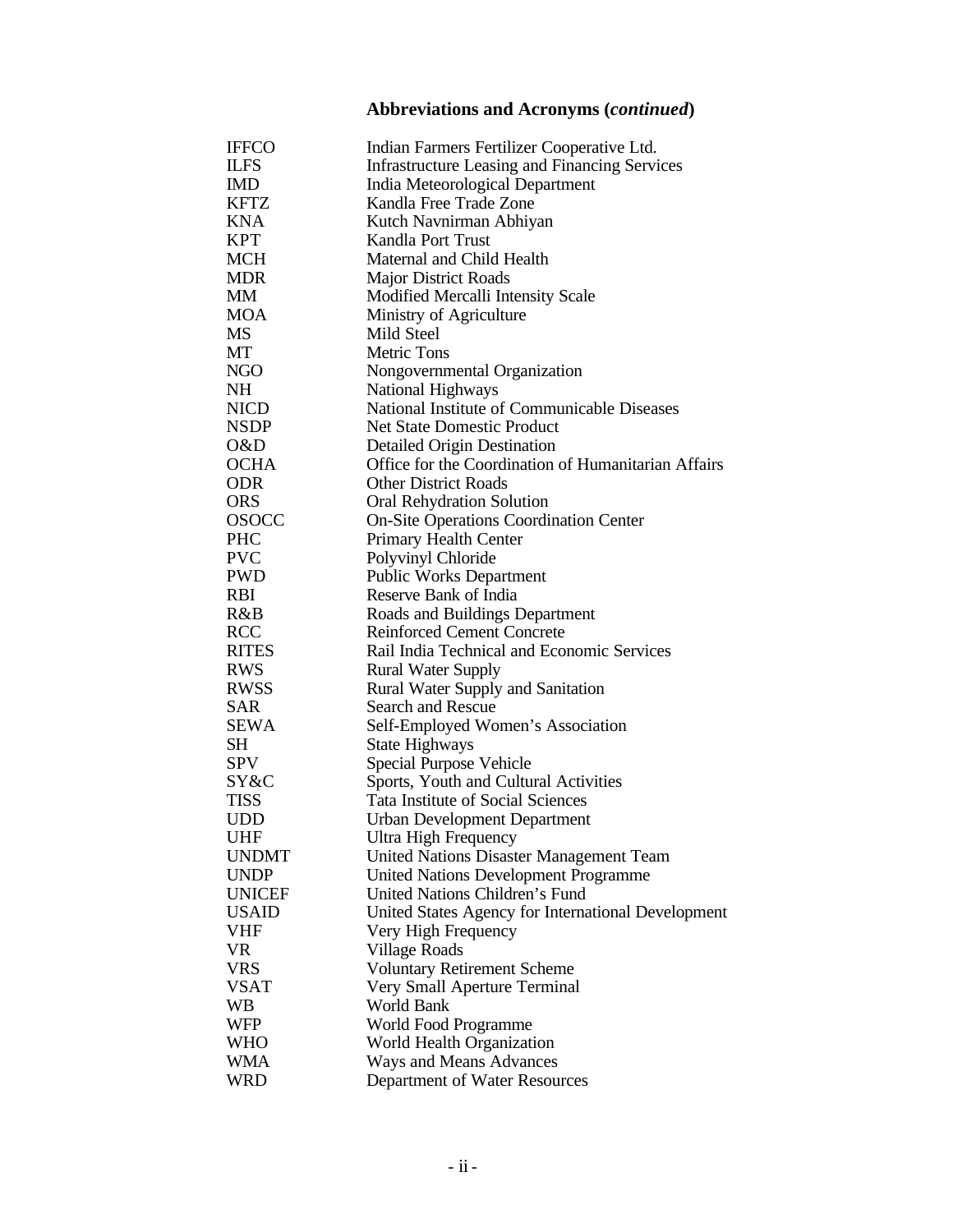# **CONTENTS**

| <b>Currency</b>        | <b>Acronyms and Abbreviations</b>                                                |
|------------------------|----------------------------------------------------------------------------------|
|                        |                                                                                  |
|                        |                                                                                  |
| <b>PART I</b>          |                                                                                  |
|                        | <b>SECTION 1: BACKGROUND</b>                                                     |
|                        |                                                                                  |
|                        |                                                                                  |
|                        | <b>SECTION 2: ASSESSMENT OF DAMAGES</b>                                          |
|                        | A. Overview of Gujarat and the Earthquake-Affected Area Prior to the Disaster  5 |
|                        |                                                                                  |
|                        |                                                                                  |
|                        |                                                                                  |
|                        |                                                                                  |
|                        | <b>SECTION 3: RECOVERY STRATEGY</b>                                              |
|                        | A. Overall Approach: Empower Communities and Mitigate Social Impacts29           |
|                        |                                                                                  |
|                        |                                                                                  |
|                        |                                                                                  |
|                        |                                                                                  |
|                        |                                                                                  |
|                        |                                                                                  |
|                        |                                                                                  |
| <b>PART I - TABLES</b> |                                                                                  |
|                        |                                                                                  |
| Table 2                | Indian Seismic Zones Classifications and the Modified Mercalli                   |
| Table 3                | Preliminary estimate of Asset Losses and Reconstruction Costs  12                |
| Table 4                |                                                                                  |
| Table 5                |                                                                                  |
| Table 6                |                                                                                  |
| Table 7                |                                                                                  |
| Table 8                |                                                                                  |
| Figure 1:              | Percentage of Households below the Poverty Line in Regions of Gujarat7           |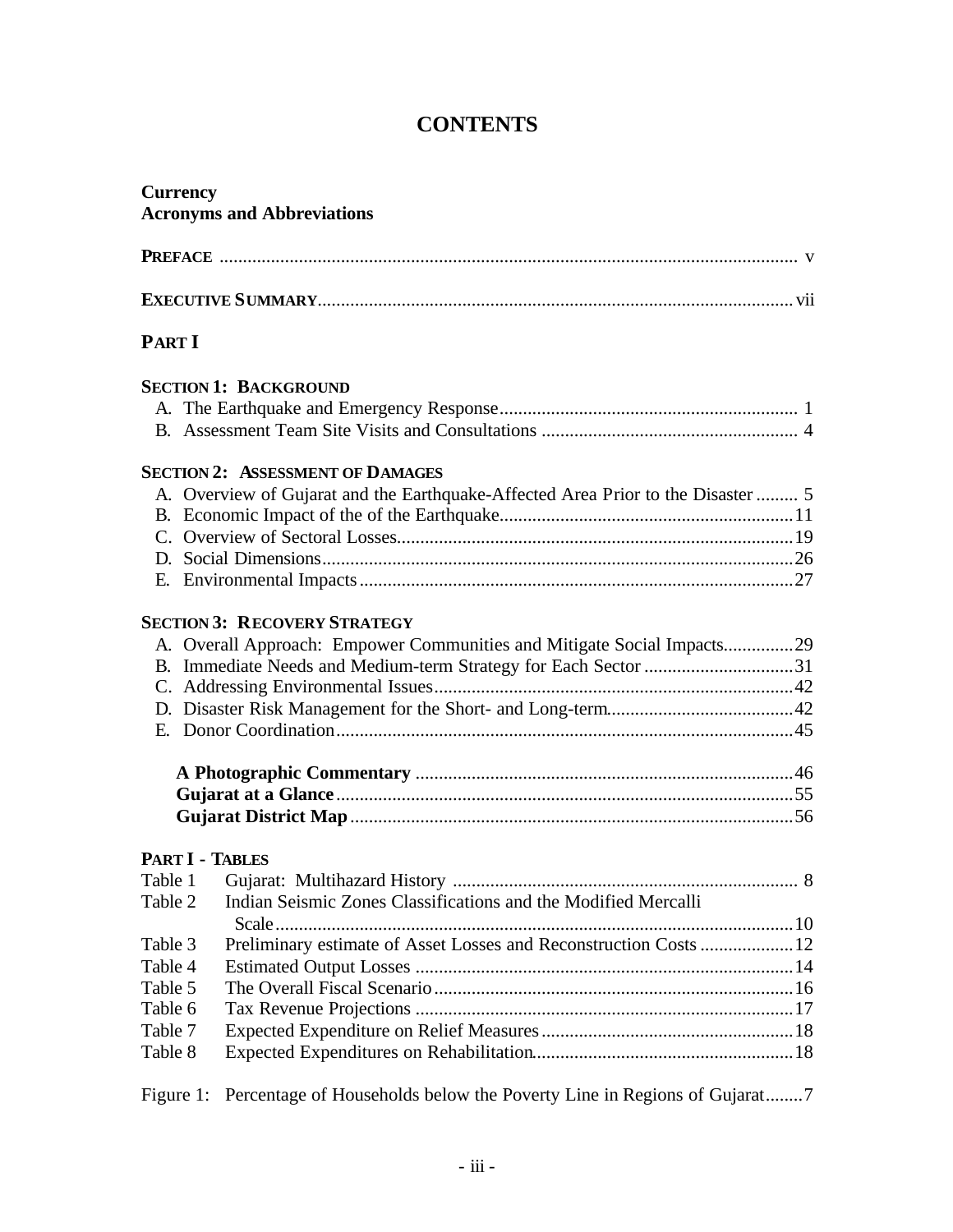# **PART II**

| Annex 1  |                                       |  |
|----------|---------------------------------------|--|
| Annex 2a |                                       |  |
| Annex 2b |                                       |  |
| Annex 3  |                                       |  |
| Annex 4  |                                       |  |
| Annex 5  |                                       |  |
| Annex 6  |                                       |  |
| Annex 7  |                                       |  |
| Annex 8  |                                       |  |
| Annex 9  |                                       |  |
| Annex 10 |                                       |  |
| Annex 11 |                                       |  |
| Annex 12 |                                       |  |
| Annex 13 |                                       |  |
| Annex 14 |                                       |  |
| Annex 15 | Rapid Environmental Impact Assessment |  |
|          |                                       |  |
|          |                                       |  |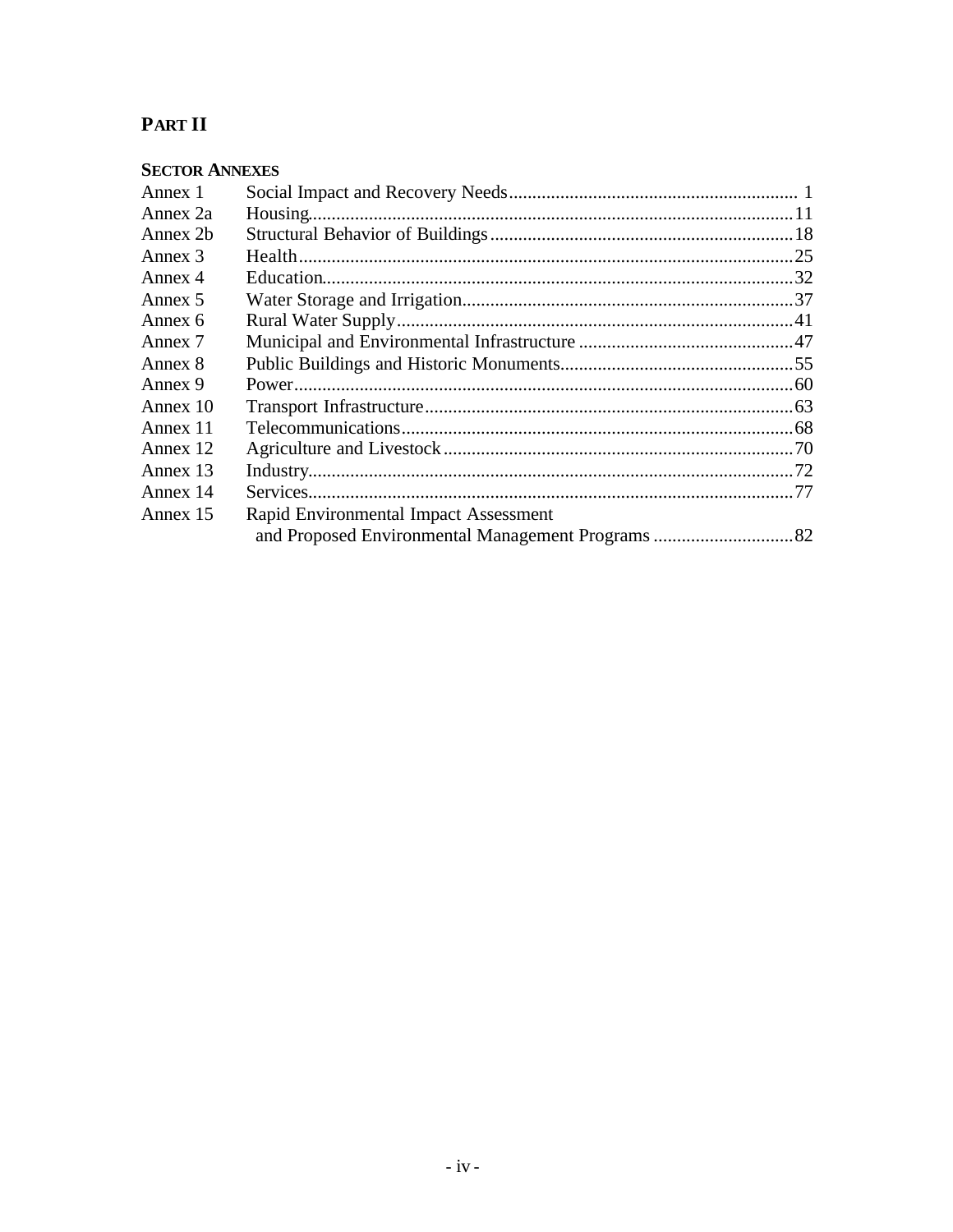#### **PREFACE**

This report is an assessment of damages and needs resulting from the earthquake that struck the state of Gujarat, India on January 26, 2001. The report provides a preliminary assessment of the damages, identifies the needs for reconstruction and recovery, and outlines a strategy for implementing a recovery program. The main text, provided in Part I of this report, is supplemented with annexes on each sector in Part II.

The report was prepared by a joint assessment team from the World Bank and the Asian Development Bank, in collaboration with the Government of Gujarat and the Government of India. Team members from the World Bank include: Robert Maurer and Keith Oblitas (Team Leaders), Sham Abhyankar, Syed Ahmed, Margaret Arnold, D. Baxi, Meera Chatterjee, Prema Clarke, Margaret D'Costa, Maxx Dilley, Manuela Ferro (Leader, Economic Team), Fabio Galli, Preeti Kudesia, Reider Kvam, Sumir Lal, R.K. Malhotra, Meera Mehta, Deepak Mishra, Smita Misra, Edward Mountfield, Rajat Narula, Jelena Pantelic, Enrique Pantoja, R.S. Pathak, Navaid Qureshi, Bilal Rahil, N. Raman, Shaymal Sarkar, and consultants from the National Institute of Public Finance and Policy (NIPFP): Ashok Lahiri, Tapas Sen, Kavita Rao, and Pratap Jena. The ADB team consisted of: Klaus Gerhaeusser (Team Leader); M. Alam, S.C. Chander, Ajay Guha, M. Hamano, Alex Jorgensen, T. Kondo, Hiranya Mukhopadhyay, Natin Patel, V.V. Subramanian, Sujatha Viswanathan, Joseph Weinstock, and consultants on disaster management, Jean W. Parker, A.J. Rego, and Richard Sharpe. James Stein and A. Dasgupta representing USAID, and Jaap-Jan Speelman representing the Government of the Netherlands, also participated. The UK's Department of International Development provided financial support for World Bank consultants. The report was processed by Maria Pinto, and copyedited by A.M. Ruiz-Esparza. Reidar Kvam provided the photographs.

In conducting the assessment, the joint team worked closely with the Governments of Gujarat and India, and consulted widely with nongovernmental organizations, other bilateral and international agencies, academic institutions, and the private sector. The assessment team would like to express its sincere thanks to the Government of Gujarat for coordinating the work, and for their tremendous effort in producing a Preliminary Report on the Earthquake Damage in Gujarat in advance of this assessment. The Preliminary Report was done in a comprehensive and expeditious manner, and forms a key input into this assessment report.

The findings of the joint assessment, which began on February 12 and concluded on February 26, 2001, are presented here. Interim results based on the assessment team's analysis and discussion with the Government of Gujarat's departments were shared and discussed with the Government of Gujarat on February 22, 2001. The draft report was forwarded to the Governments of Gujarat and India on February 28, and a revised draft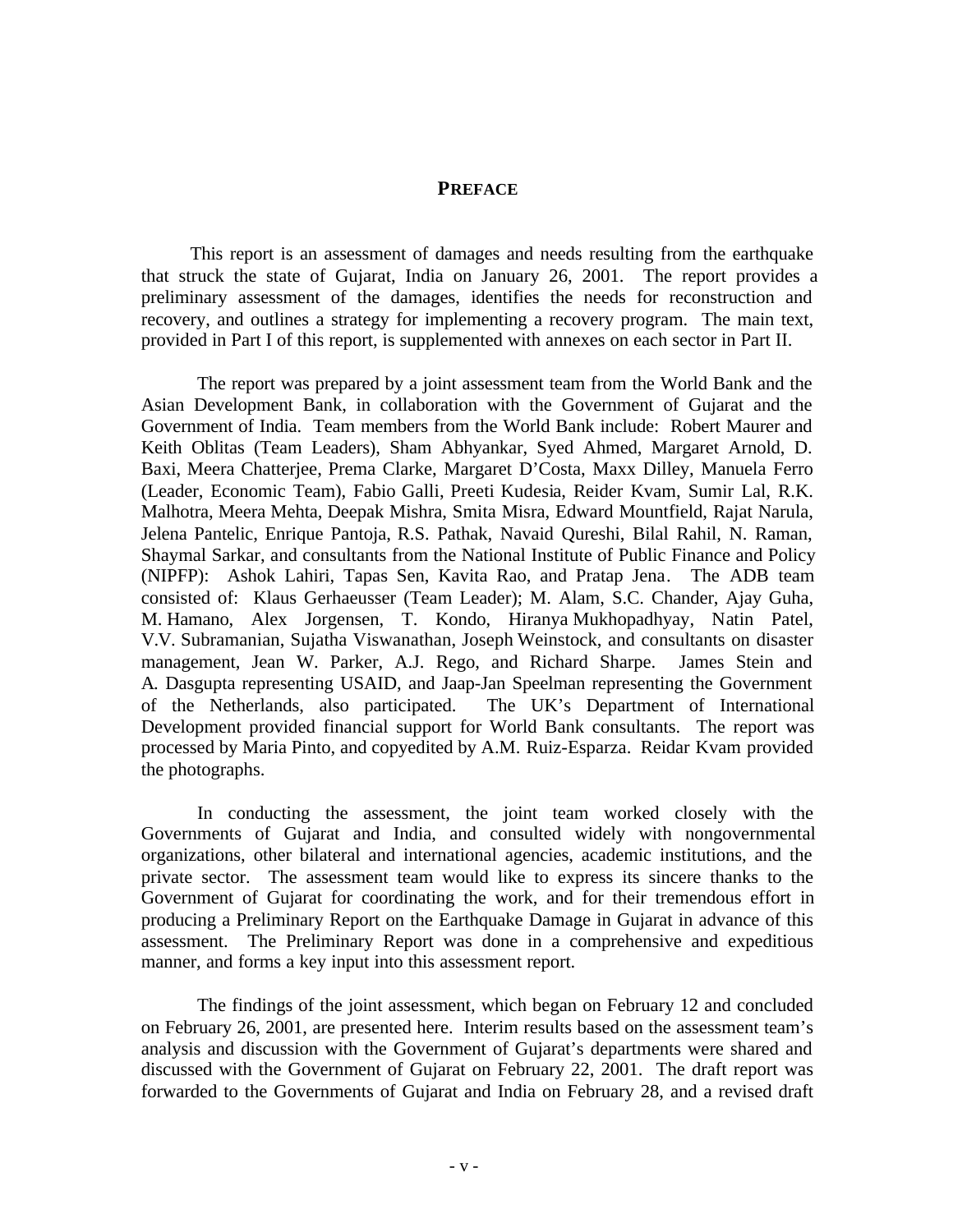was further discussed on March 2, 2001. The document was further revised and shared with the Governments of Gujarat and India on March 3, and again on March 8, 2001. The report was finalized on March 14, 2001.

It should be emphasized that this report is the best assessment possible as of end February 2001. As a more detailed review of the damage is undertaken by the Government of Gujarat, understanding and data will naturally evolve and be updated.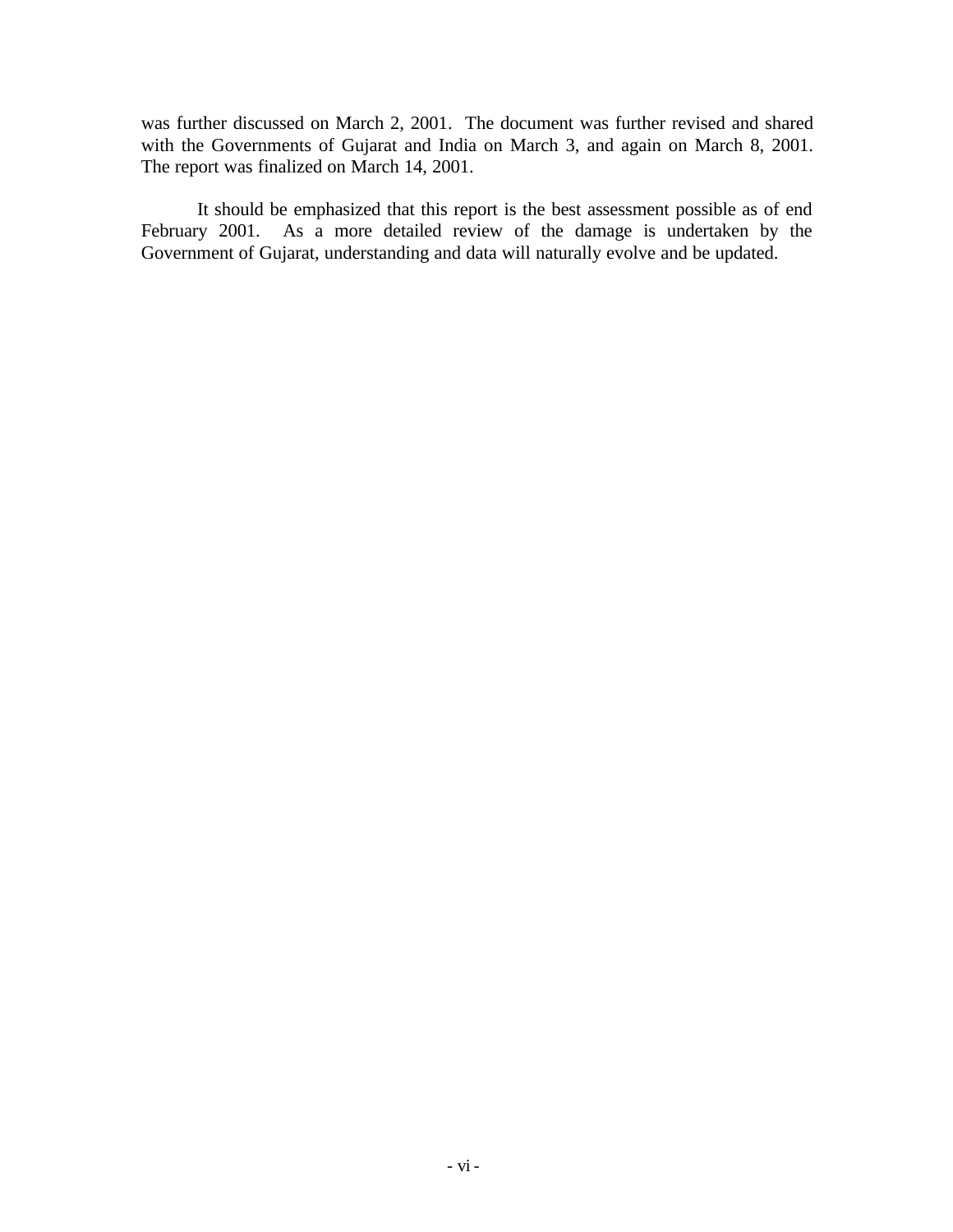#### **INDIA**

### **Gujarat Earthquake Recovery Program**

#### **Assessment Report**

#### **EXECUTIVE SUMMARY**

India suffered a devastating earthquake on January 26, 2001. The loss of life and nearly all of the destruction of physical assets took place in western and central Gujarat, where around 20 million people live and work. At the time of finalizing this report, the death toll stands at over 20,000, and about 167,000 people have been injured. Nearly one million homes were damaged or destroyed. Small enterprises–especially single family artisans, shopkeepers and rural industries were also affected. Health and education infrastructure was severely damaged, with two district hospitals destroyed, and over 1,200 health clinics (mostly in rural areas), and over 11,600 schools destroyed or damaged. There was similar destruction of both rural and urban water supply schemes. Over 240 earthen dams for small reservoirs providing water for irrigation, rural and urban domestic needs, and industry were also damaged. Other infrastructure services like electricity and telecommunications, were extensively damaged.

Although Gujarat is relatively richer and has grown faster than other Indian states, the area most severely affected by the earthquake is poor. It includes the district of Kutch (where over 90 percent of the deaths and 85 percent of asset losses occurred) and the districts of Jamnagar, Rajkot, and Surendranagar. It is a sparsely populated, resource poor, arid region, vulnerable not only to earthquakes but also to cyclones and drought. The earthquake struck in the wake of two consecutive years of drought in 1999 and 2000. The main sources of employment are agriculture, animal husbandry, salt mining and refining, handicrafts, and trade. Kutch accounts for less than 2 percent of industrial employment in the state and there is little large-scale industry. Agriculture is largely rain-fed and there are few perennial crops. The agriculture and dairy sectors are extensive, with little mechanization and thus low levels of capital intensity. Although some households benefit from transfers from relatives working in Mumbai and abroad, poverty is higher and social indicators worse in the earthquake-affected areas than in the rest of the state. Kutch also has the largest proportion of scheduled caste people in Gujarat, 12 percent, compared with 7 percent in Gujarat as a whole.

#### *Economic Impact*

The economic impact of the earthquake includes: (a) asset losses (direct damage); (b) output losses (indirect damage); and (c) fiscal costs (secondary effects). Destruction of private assets in the affected districts has been massive. Of the estimated Rs. 9,900 crore (\$2.1 billion) total asset losses, Rs. 7,400 crore (\$1.6 billion) are private assets. While the impact of the earthquake on India's gross domestic product is insignificant, in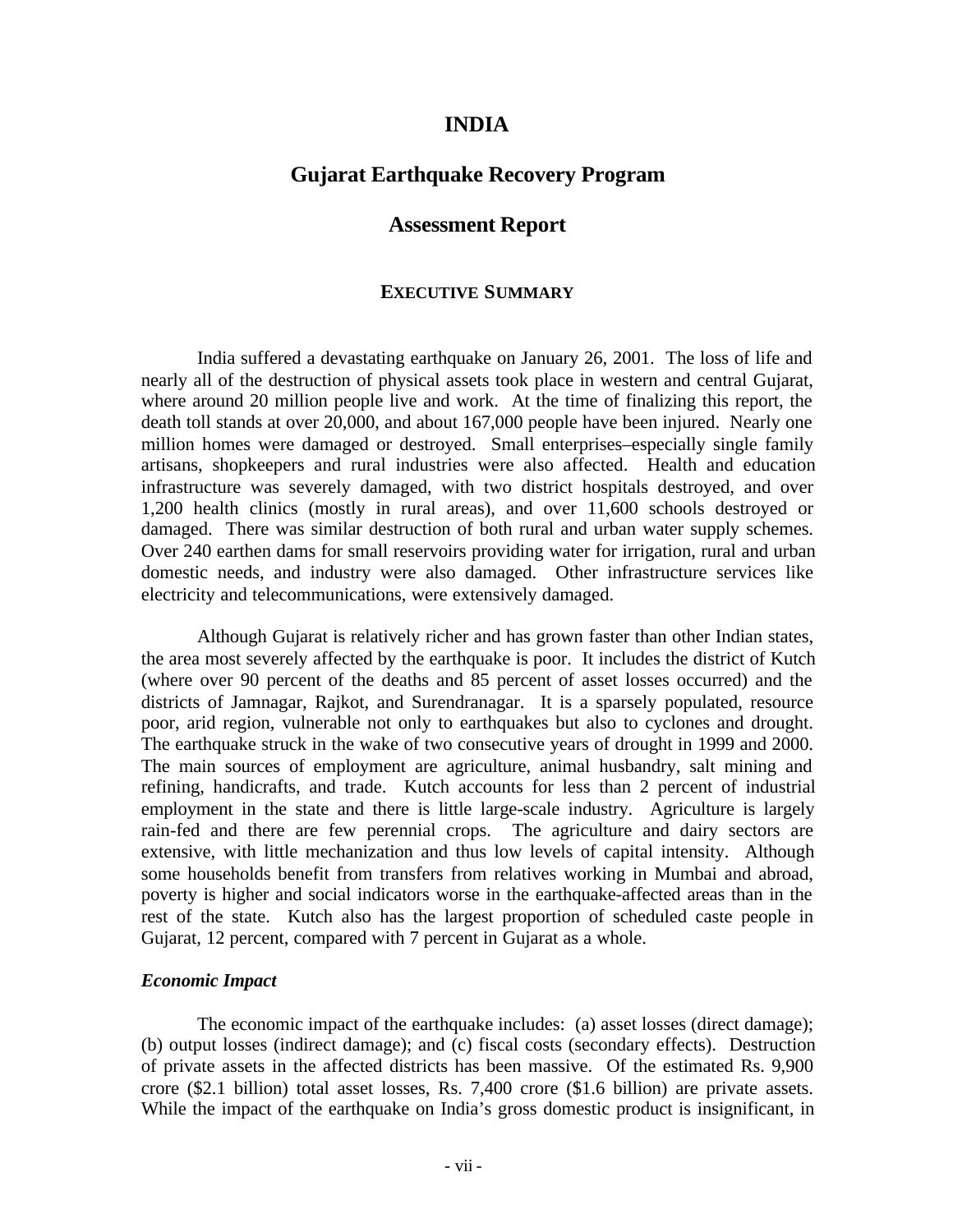the areas where it struck, the earthquake devastated lives, social infrastructure, and economic foundations.

(a) **Preliminary estimates total Rs. 9,900 crore (\$2.1 billion) in asset losses and Rs. 10,600 crore (\$2.3 billion) in improved-standard reconstruction costs** (see Table). The assessment team distinguished between same-standard replacement costs (i.e., the costs for restoring assets to the standard that existed before) and improved-standard reconstruction costs (i.e., the costs for rebuilding to a standard that responds to local conditions, including the risk of natural disaster). These totals are likely to be revised significantly as more detailed on-site damage assessments are completed by qualified experts in the coming weeks and months.

| Sector                         |              | <b>Asset Losses</b> | Reconstruction Costs 1/ |            |  |
|--------------------------------|--------------|---------------------|-------------------------|------------|--|
|                                | (\$ million) | (crore Rs)          | $($$ million $)$        | (crore Rs) |  |
| Housing                        | 1,111/2      | 5,166 /2            | 1,107                   | 5,148      |  |
| Health                         | 47           | 219                 | 60                      | 279        |  |
| Education                      | 144          | 670                 | 180                     | 837        |  |
| Subtotal: Social sectors       | 1,302        | 6054                | 1,347                   | 6,264      |  |
| Irrigation                     | 40           | 186                 | 90                      | 419        |  |
| Rural water supply             | 50           | 233                 | 97                      | 451        |  |
| Municipal infrastructure       | 30           | 140                 | 45                      | 209        |  |
| Public buildings and monuments | 73           | 339                 | 95                      | 442        |  |
| Power                          | 40           | 186                 | 98                      | 456        |  |
| Transport /3                   | 69           | 321                 | 77                      | 358        |  |
| Ports                          | 21           | 98                  | 26                      | 121        |  |
| Telecommunications             | 11           | 51                  | 26                      | 121        |  |
| Subtotal: Infrastructure       | 334          | 1,553               | 554                     | 2,576      |  |
| Agriculture and livestock *    | 117          | 544                 | 74                      | 344        |  |
| Industry *                     | 73           | 339                 | 44                      | 205        |  |
| Services <sup>*</sup>          | 250          | 1,163               | 200                     | 930        |  |
| Subtotal: Productive sectors   | 440          | 2,046               | 318                     | 1,479      |  |
| Subtotal: Environment /4       | 55           | 256                 | 55                      | 256        |  |
| <b>Grand Total</b>             | 2,131        | 9,909               | 2,274                   | 10,575     |  |
| Of which public assets /5      | 537          | 2,497               | 831                     | 3,864      |  |
| Of which private assets /6     | 1,594        | 7,412               | 1,443                   | 6,710      |  |

#### **Preliminary Estimate of Asset Losses and Reconstruction Costs, as of February 23, 2001**

/1 Replacement of immovable assets, with improved earthquake/cyclone resistance.

/2 Includes value of household contents such as consumer durables; reconstruction excludes replacement of these assets.

/3 Includes roads and bridges, railways, and airports.

/4 Includes costs of rubble removal in urban and rural areas.

/5 Public assets above include: health, 70 percent of education assets, irrigation, rural water supply, municipal infrastructure, public buildings and monuments, power, transport, ports, and telecommunications; plus the environment.

/6 Private assets above include housing, 30 percent of education assets, and production assets in agriculture and livestock, industry and services.

\*Asset losses and reconstruction costs to agriculture, industry, and services, exclusive of sectors listed above.

Source: Government of Gujarat and Assessment Mission Estimates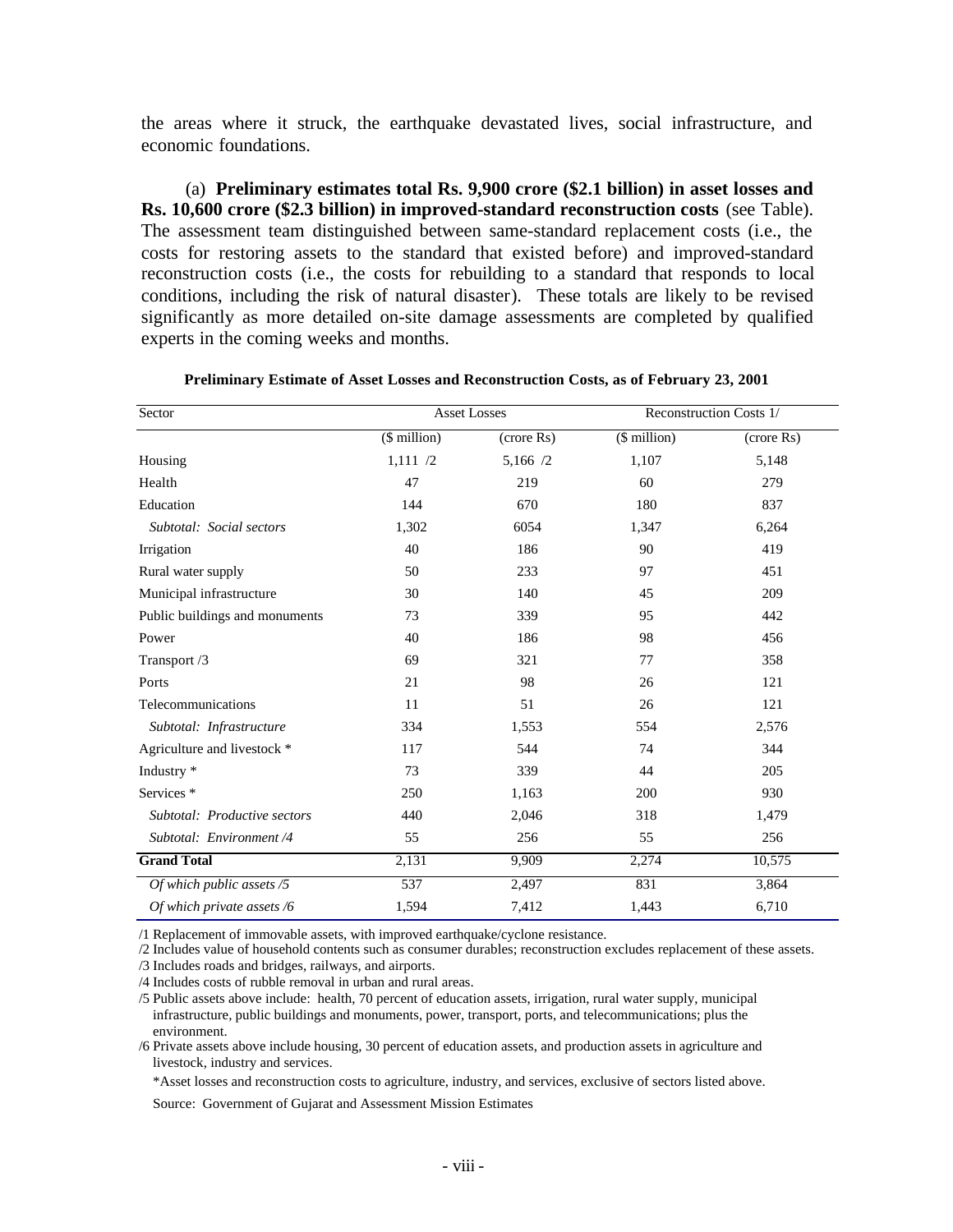**The totals in each column above combine private sector and public sector asset losses**. **Asset losses to the private sector are estimated to total about Rs. 7,400 crore (\$1.6 billion)**, including losses of private housing and property (Rs. 5,200 crore or \$1.1 billion); private schools (Rs. 200 crore or \$43 million); and production assets in agriculture, livestock, industry, and services (Rs. 2,000 crore or \$440 million).

**Losses in public sector assets are estimated to total Rs. 2,500 crore (\$0.5 billion)**, and include asset losses in health (Rs. 220 crore or \$47 million), education (excluding private schools, some 70 percent of the total, a loss of Rs. 470 crore or \$101 million), municipal infrastructure (Rs. 140 crore or \$30 million), public buildings and monuments (Rs. 339 crore or \$73 million), rural water supply (Rs 233 crore or \$50 million), irrigation (Rs. 186 crore or \$40 million), power (Rs. 186 crore or \$40 million), roads, bridges, railways, and airports (Rs. 321 crore or \$69 million), ports (Rs. 98 crore or \$21 million), and telecommunications (Rs. 51 crore or \$11 million). In addition to the public and private losses set out above, there are some \$55 million of identified damages to the environment. These consist of the cost of rubble removal in urban and rural areas, and further environmental impacts may later be identified. The costs of tackling these problems are likely to accrue to the public sector.

**Estimates of reconstruction costs are preliminary**, as specialists have only just begun to identify and cost out effective risk-reducing strategies for sectoral activities in the affected areas. Moreover, the definition of improved standards and the decision whether to rebuild to these standards can only be determined by assessing the exposure of the relevant asset to catastrophic losses, the economic and social impacts of these losses, and the affordability of reconstruction efforts.

(b) **Loss of output due to the earthquake is estimated to be small, ranging between Rs. 2,300 to Rs. 3,000 crore (\$491 to \$655 million), or 2 to 3 percent of Gujarat's 1999-00 gross state domestic product in aggregate over three years.** This is due to the fact that the area most affected by the earthquake is not a major contributor to overall state output. The output loss is likely to take place mostly in 2000-01, while in 2001-02 and 2002-03 reconstruction is likely to accelerate growth. These estimates are the upper bound for output losses and exclude the likely positive impact of reconstruction on output growth.

(c) **The impact on the fiscal deficit is estimated to be as much as Rs. 10,100 crore (\$2,170 million) in aggregate over three years.** The deterioration in the fiscal balance will be due mostly to increased expenditure pressures related to relief, reconstruction of public assets, and assistance to reconstruction of private assets (the largest component of which is assistance to reconstruction of housing). It is expected that much of the reconstruction expenditure will take place in 2001-02 and 2002-03. This can increase the fiscal deficit, currently at 5.1 of gross state domestic product, by as much as 2.5 percentage points in 2000-01, 3.3 percentage points in 2001-02, and 1.7 percentage points in 2002-03.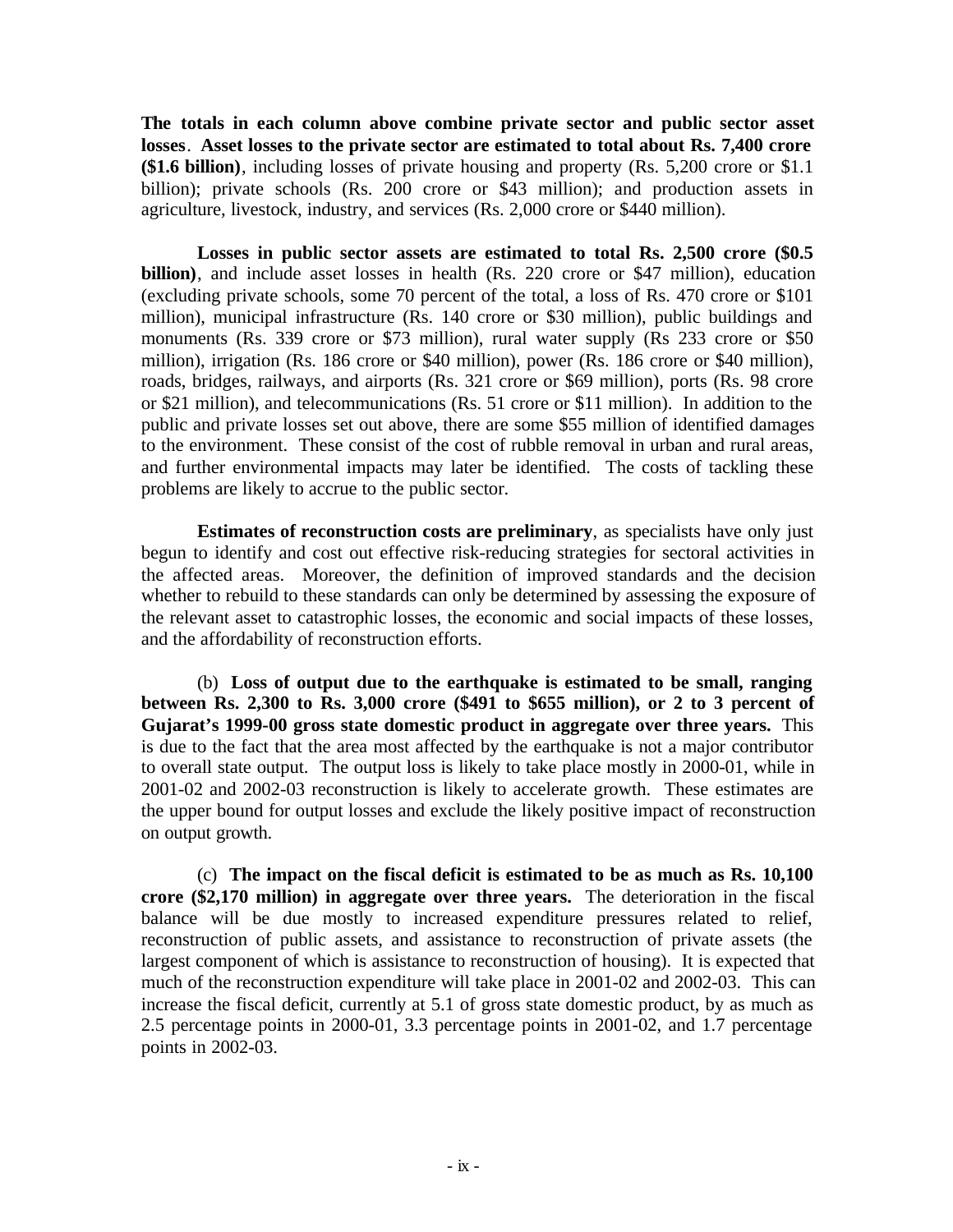The extent to which the earthquake will have a negative impact on the state's overall balances in coming years depends on the: (a) terms on which the government obtains financing for earthquake-related expenditures; (b) extent to which it rationalizes expenditures and improves own revenue collections in nonearthquake affected areas; (c) standards used for reconstruction of housing and other assets; and (d) extent to which beneficiaries and the private sector share the costs of reconstruction. Public-good related considerations provide strong reasons to suggest that reconstruction costs in health, education, and infrastructure should be borne by the government. The other areas are less clear. While, in principle, the private sector's losses can be left entirely for the private sector to bear, the poverty profile of the affected areas, along with the serious risk of a further increase in destitution, argue in favor of burden-sharing by the public sector, especially for the poorest.

The pressure for additional expenditures consequent to the earthquake also provides an opportunity for the government to rationalize public expenditure priorities and improve tax and nontax revenue collections in the nonaffected areas. Furthermore, a natural disaster is often followed by recovery and reconstruction. The construction boom following the disaster can be a source of additional revenue inflows, which could improve revenue performance overall.

#### *Social Impact*

The social fabric of the earthquake-hit areas has been devastated by the large number of human deaths and injuries. In addition to the immediate suffering caused, it is likely that an equally large number of families have been torn by the death or serious disability of a member (though family-based data are not yet available). This will have long-term consequences on the well-being of other members, particularly widows, single parent children, orphans, and the elderly. Other social impacts of the earthquake include deep insecurity among those who have lost assets, including property, and increased vulnerability among them to poverty. The livelihoods of many families have been disrupted. The loss of lives, and loss of or damage to homes, productive assets, and workplaces, has caused more severe disruption; while temporary disruption has occurred in the wake of the shock and fear caused by the earthquake, and of disruptions in financial services, markets, and distribution channels. About 19,000 handicraft artisans in the district of Kutch appear to be the most severely affected group. In addition, several thousand salt farmers are faced with the collapse of their brine wells, destruction of salt fields, and damage to their refineries. Another important source of livelihood in Kutch is cattle–about 20,000 cattle deaths have been reported. The Government of Gujarat, as well as a large number of nongovernmental organizations including philanthropic groups, development agencies and private businesses have stepped in to provide food, medical services, clothes, blankets, utensils, basic supplies, and tents.

#### *Immediate Needs*

The first and most urgent need is the provision of temporary shelter before the onset of the monsoon season in July. Simultaneously, the reconstruction of the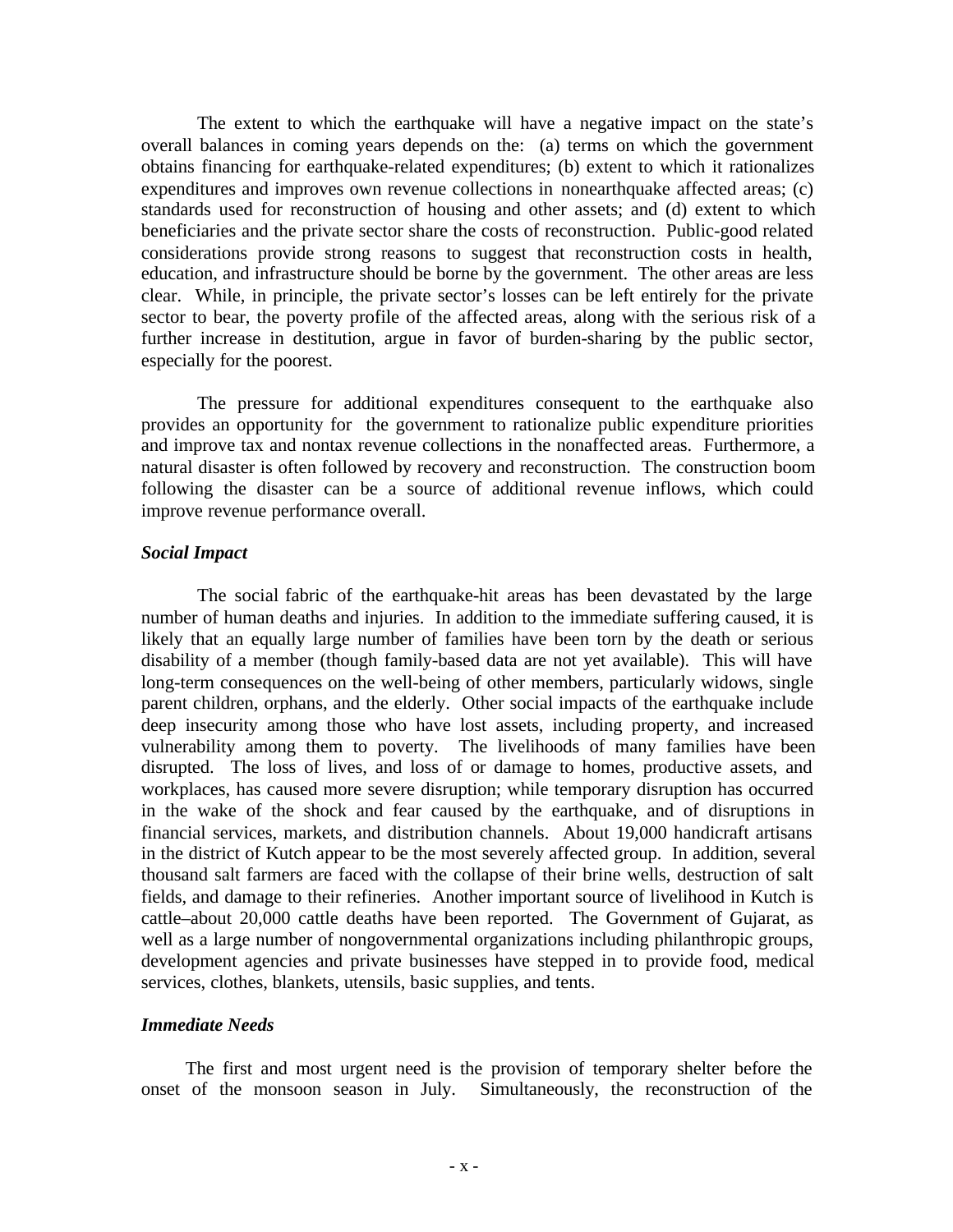devastated housing stock needs to be launched. An owner-driven, *in situ* housing reconstruction process is likely to lead to fast reconstruction and genuine acceptance by beneficiaries. Implementation should be decentralized, while the quality control of earthquake and cyclone resistant construction, financial management and procurement procedures, would be coordinated by the newly created Gujarat State Disaster Management Authority.

Essential to the success of reconstruction is the restoration of lost records of property rights to housing, commercial property, and land, with special efforts made to assist the poor, scheduled castes, and squatters, who may have greater difficulty demonstrating legitimate property rights. Appropriate levels of indemnity will need to be identified for different income groups.

Second, there is an urgent need to restore public services, including health, education, water supply, power, communications, municipal and environmental infrastructure, and state administration. Careful prioritization of this reconstruction will be necessary. Even with substantial external financing, rebuilding everything at once is unlikely to be affordable or necessarily desirable. Appropriate standards for reconstruction need to be identified, which take account of the area's natural hazards but are not over-specified.

Third, efforts will need to be made to secure the livelihoods of vulnerable people in the earthquake-affected areas. Such support will need to be rapid if it is to be effective. It will need to be well-targeted if it is to be affordable. It will need to be designed so as not to displace private enterprise and self-help if it is to be sustainable. Cash grants or wages in return for rubble removal, production of building materials such as bricks or concrete blocks, and reconstruction work would be options to consider.

#### *An Approach to Recovery*

Cross-country experience from other disaster-hit areas suggests that the following core principles should be followed in the approach to reconstruction:

- **Revival of the economy:** There is an urgent need to restart the economy of the affected areas, which can be done in part by providing wage employment to local people for debris removal, construction, and the restoration of heritage sites. This type of program, if well designed, minimizes the potential for mistargeting. Transfers to households, for consumption or investment purposes, could also be envisaged.
- **Empowering individuals and communities:** While relief and charity are important in the immediate aftermath of a natural disaster, they should be replaced as soon as possible with efforts to foster ownership and involvement by the people. There are some instances encountered indicating that relief assistance is sometimes creating competition for handouts, community conflict, and dependency. Greater local participation and contributions to the reconstruction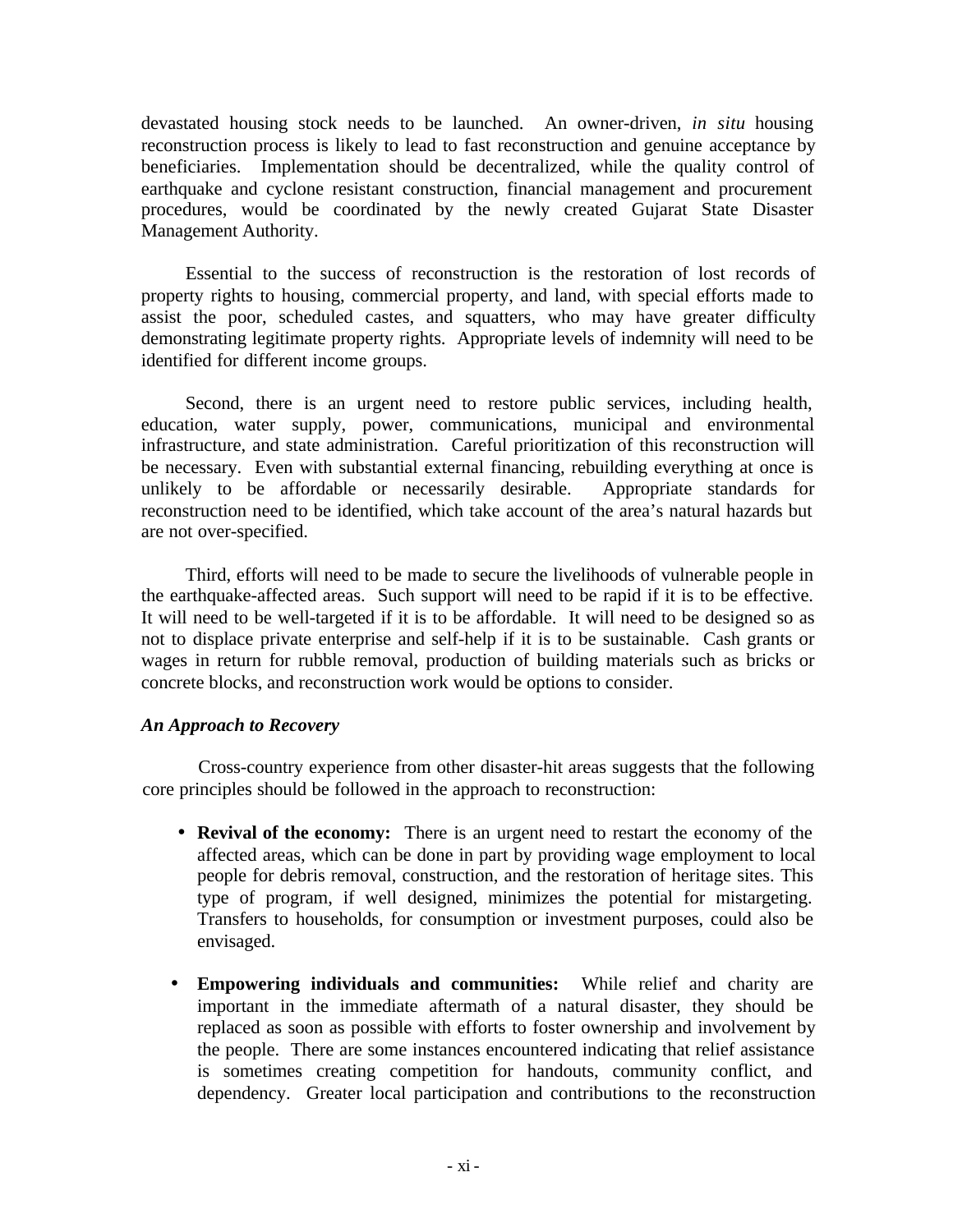effort could reduce social tensions and lead to more sustainable development efforts. The majority of reconstruction efforts should be undertaken by the affected population themselves.

- **Affordability, private sector participation, and** e**quity**: Reconstruction of private and public property and efforts to revive the economy should take into account (a) potential impact on public finances; (b) use of available private sector participation and financing; and (c) relatively greater public assistance to those most in need. The impact of the earthquake will further strain Gujarat's public finances. It is important, therefore, for the Government to seek to rationalize expenditures and carefully evaluate standards at which reconstruction of both public and private buildings will take place. While it is the government's intention not to crowd out private sector and individual initiative, it is important that it continue to leave room for private initiatives on the part of the surviving victims themselves, as well as for businesses wishing to share their burden. Public assistance and reconstruction efforts should prioritize those in greater need, and it is important to ensure that public policies and the incidence of public expenditures is pro-poor.
- **Decentralization:** Community-driven reconstruction must be at the heart of the state's recovery program. Therefore, the development of effective networks that facilitate a necessarily decentralized system for recovery will be key to the success of the program. Decisions to relocate or rebuild *in situ* destroyed villages, for instance, should follow a clear, transparent and participatory approach to assess the wishes of the villagers and discuss the costs of different options. Locally elected bodies, where these exist, should be given a significant role.
- **Communication and transparency:** Communication and information dissemination are important to the successful and harmonious implementation of the earthquake recovery and reconstruction program. Policy initiatives, financial assistance, and technical know-how will not be effective without a system to convey their content swiftly and equitably to the public, to hear of and assess their suitability and sustainability within communities, and to make appropriate adjustments based on community feedback. There is thus also a need for the Government to devise a communication strategy to support the recovery program and ensure effective dialogue between the government, the public and other partners.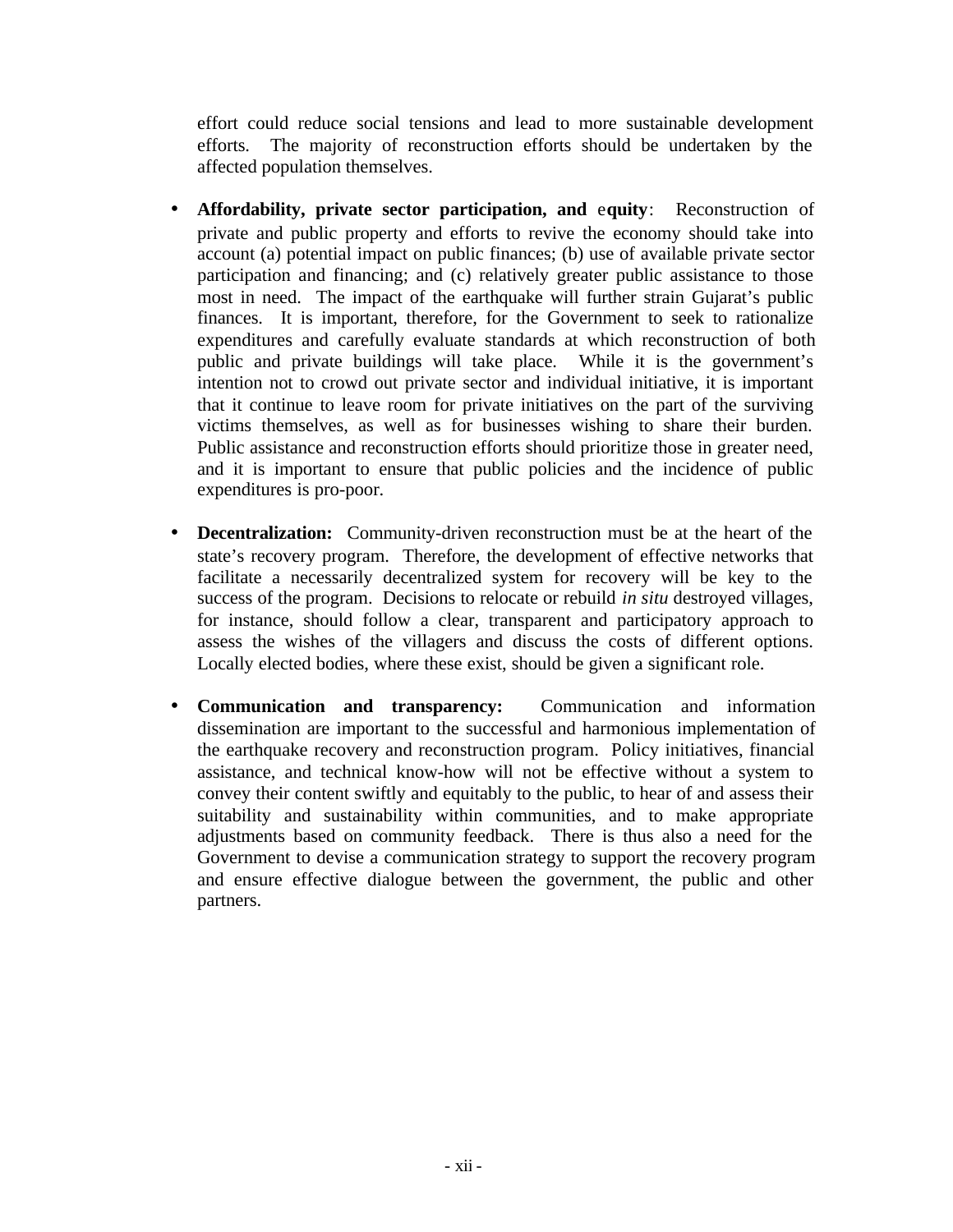# **INDIA**

## **Gujarat Earthquake Recovery Program**

### **Assessment Report**

#### **SECTION 1: BACKGROUND**

#### *A. The Earthquake and Emergency Response*

1.01 On January 26, 2001, at approximately 8:46 a.m. local time, an earthquake occurred in western India measuring 6.9 on the Richter scale; possibly higher according to other sources (para 1.02). While the earthquake was felt as far away as Nepal and in neighboring Pakistan, its most severe destruction was unleashed in the state of Gujarat. The earthquake caused substantial loss of life, injury and damage to private property and infrastructure. At the time of finalizing this report, the death toll stands at over 20,000, and about 167,000 people have been injured. It is estimated that nearly one million homes were damaged or destroyed. Health and education infrastructure was severely impacted, with two district hospitals destroyed, over 1,200 smaller health clinics (mostly in rural areas), destroyed or damaged; and in education, destruction or damage to 9,600 primary schools, 2,040 secondary schools and over 140 technical and higher education institutes. There was similar destruction of both rural and urban water supply schemes. Over 240 earthen dams for small reservoirs providing water for irrigation, rural and urban domestic needs and industry were damaged, over 20 of which will need complete reconstruction. About 3,000 small-scale industries and over 20 medium- to large-scale enterprises and thousands of cottage industries such as handicrafts were affected. Roads sustained relatively minimal damage, but other infrastructure services like electricity, and telecommunications were extensively damaged. Civil administration was greatly affected, with office buildings and records destroyed, and a number of staff killed, or suffering the loss of family members.

1.02 Estimates of the earthquake magnitude vary from 6.9, reported by the India Meteorological Department (IMD) to 7.6 (Geological Survey of India) and 7.7 (U.S. Geological Survey) due to differences in observational data incorporated into each and the method of calculation. The epicenter (estimated position of the main energy release) was about 23.4 north, 70.3 east at a depth of 10 to 25 km (again, estimates vary). This is about 20 km northeast of the town of Bhuj. Within the first fortnight there were two large aftershocks of magnitude 5.9 and 5.3, respectively. The energy released from each of these is approximately 100 times less than that from the main earthquake. Preliminary results from a single, newly installed, seismograph in Ahmedabad indicate a peak ground acceleration of 1 m/s<sup>2</sup> (0.1 g), and a peak in frequency content at around 1.1 cycles per second (1.1 Hz). Typically, certain high-rise buildings resonate at frequencies of this order. There are less sophisticated instruments in other parts of the affected region which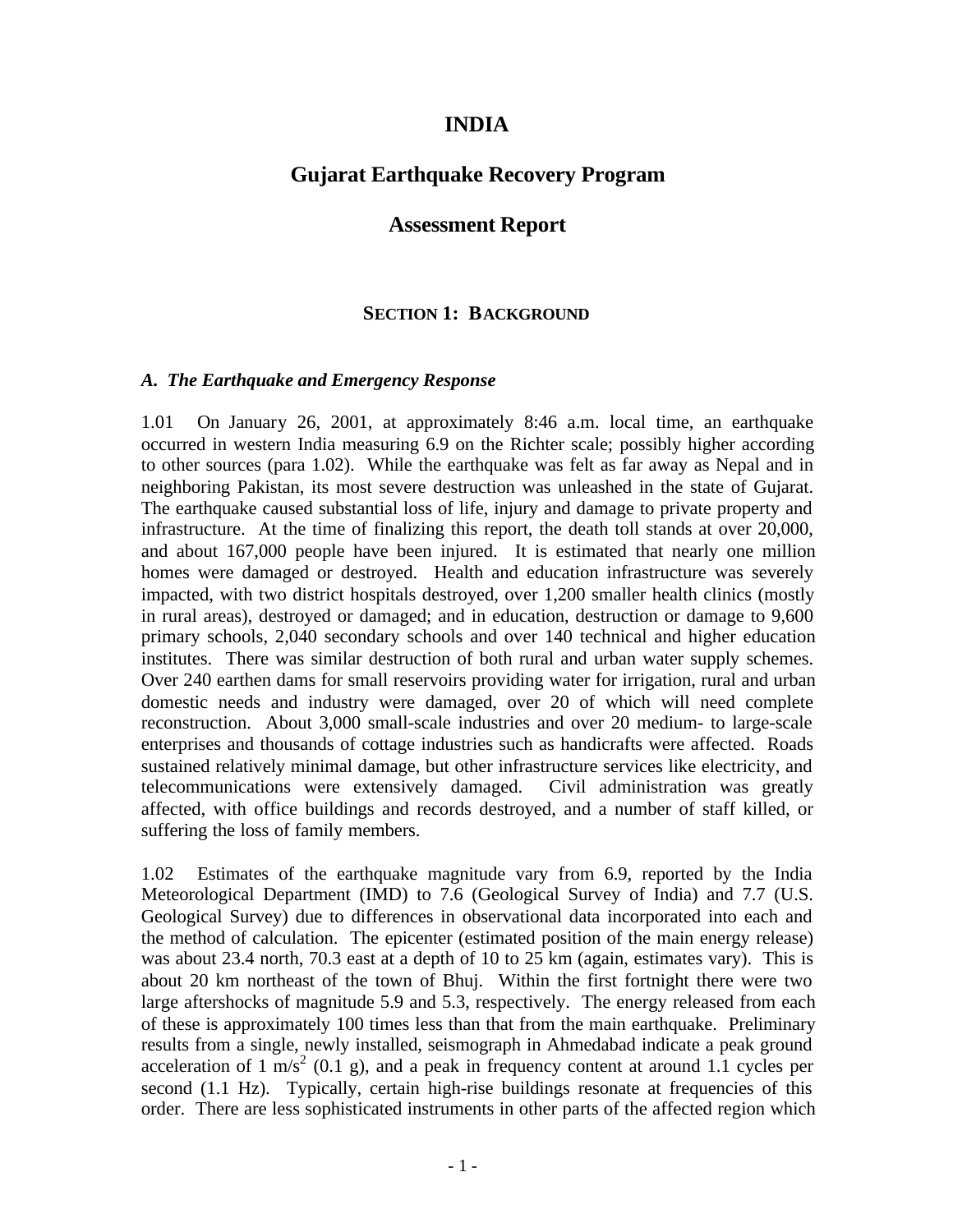may yield indicative peak values of shaking after examination and analysis. Widespread liquefaction (quicksand forming) of soils has been reported. Liquefaction occurs only in soils of particular particle size and where there is groundwater present. There are, however, no reports of houses collapsing because of fault movement through them, liquefaction or landslide.

1.03 **Government emergency response**: While the government was taken unawares by the magnitude of the catastrophe, and initially there was not even a telephone communication link, they subsequently quickly rallied to respond to the situation. At the district level, the physical damage to the administrative infrastructure and communications was almost total, destroying the normal lines of operation and greatly impairing response capabilities. However, *ad hoc* response arrangements were made. Indeed, there are many accounts of district and taluka-level administrators putting their personal sufferings aside to assist the victims. The state government quickly began emergency rescue operations and initiated efforts to restore lost communication links, electricity, water supply and civil supplies. Medical personnel were rushed to the affected area on the same day. The state and central government mobilized 36 units of army engineers, 34 companies of paramilitary personnel, over 3,000 police, 2,600 homeguards, 480 engineers, over 120 senior administrative officers, and 11,000 employees from different departments in the relief operations. Over 1,700 excavators and bulldozers, and 2,800 trucks were used for debris removal and transporting relief supplies.

1.04 The relief effort is centrally coordinated by the Natural Disaster Management Control Room, which works closely with the Government of Gujarat (GOG). To coordinate the longer-term relief and reconstruction, the state government also established the Gujarat Disaster Management Authority (GSDMA), headed by the Chief Minister. The central Government has also set up a high-level Disaster Management Task Force to advise the Government on relief and reconstruction policy and activities.

1.05 **Community/civil society efforts.** As is typical in disasters, the community members immediately mobilized to help themselves, digging out neighbors from the rubble, and providing whatever assistance they could. Local government response was impaired due to the severity of the damage, particularly in the district capital of Bhuj. Many local officials lost family members and their homes, yet returned to work quickly to salvage what office facilities could be recovered and coordinate relief activities. In Bhuj, the District Collector's office suffered severe damage, and the Collector and Relief Coordinator were operating out of a tent next to the building.

1.06 There is a strong nongovernmental organization (NGO) network in Gujarat which quickly rallied to support community efforts. Several well known local and national NGOs such as the Self-Employed Women's Association (SEWA) are active in the area and are helping people restore livelihoods and meet other needs. Kutch Navnirman Abhiyan (Abhiyan), a local NGO network, was nominated as the coordinator of NGO activities and has developed a plan for reconstruction based on "*a fundamental belief in self-help…."* The Abhiyan has set up 22 local subcenters in Kutch to coordinate information and assistance, with encouragement and formal endorsement from the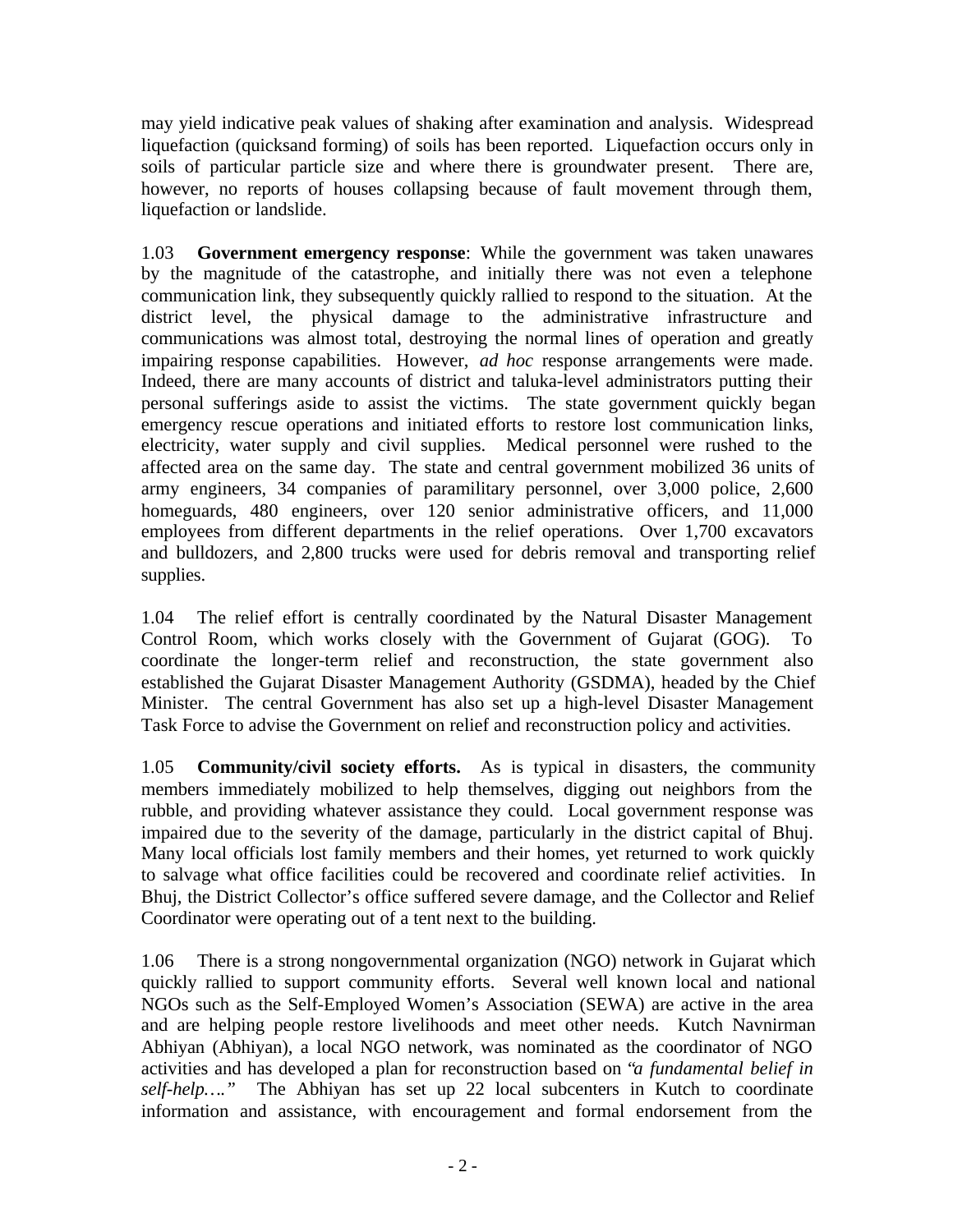Government. Cooperation between international and national NGOs has also been extensive. The state Government has encouraged partnerships between international and local NGOs in order to leverage resources and better respond to disaster relief needs. Many of the international NGOs had existing relationships with Indian NGOs. The assessment team found that collaboration among these agencies was excellent during the relief phase.

1.07 **Private sector support.** Local industries donated equipment and personnel for the search and rescue operation. The state Government has also received a number of offers from private companies willing to "adopt" towns and villages for the reconstruction phase (local communities have expressed their preference for the term "partner with").

1.08 **International community response.** While the Government of India (GOI) never formally issued an appeal for international assistance, the international community responded in a generous way with support. The Office for the Coordination of Humanitarian Affairs (OCHA) sent a five-member UN Disaster Assessment and Coordination team on January 27, the day following the disaster. The UN Disaster Management Team (UNDMT), boosted with staff from the United Nations Development Programme (UNDP) Emergency Response Division, was also deployed immediately to coordinate the UN response. The team established an On-Site Operations Coordination Center (OSOCC) within the District Collector's compound in Bhuj. This has enabled the development of a close working relationship and a continuous exchange of information between the Chief Relief Coordinator, the Collector and the UN system. The OSOCC includes a World Health Organization (WHO) Disease Surveillance desk to monitor outbreaks of illness. The World Food Programme (WFP) initiated an emergency operation of more than Rs. 19 crore (\$4 million) to provide relief food rations to 300,000 people for four months. All other UN organizations have sent assessment teams to the affected area. For the rehabilitation and recovery phase, UNDP will be the focal agency for the UN system.

1.09 A number of countries sent search and rescue (SAR) teams and equipment to assist the search and rescue operation. In addition, a long list of countries have either pledged or provided cash and in-kind contributions on a bilateral basis, through NGOs, or the UN system. The International Federation of Red Cross and Red Crescent Societies (IFRC) established a team in the town of Anjar and an emergency response unit hospital in Bhuj. The IFRC also issued an appeal for more than Rs. 70 crore (\$15 million) to address the immediate needs of affected communities, including shelter, medical services and supplies, and water and sanitation equipment.

1.10 A number of donors and multilateral institutions have also pledged support to the longer-term recovery efforts. This joint assessment, conducted jointly by the World Bank and the Asian Development Bank (ADB) in partnership with the governments of India and Gujarat, is a preliminary contribution to helping the development of a comprehensive recovery strategy.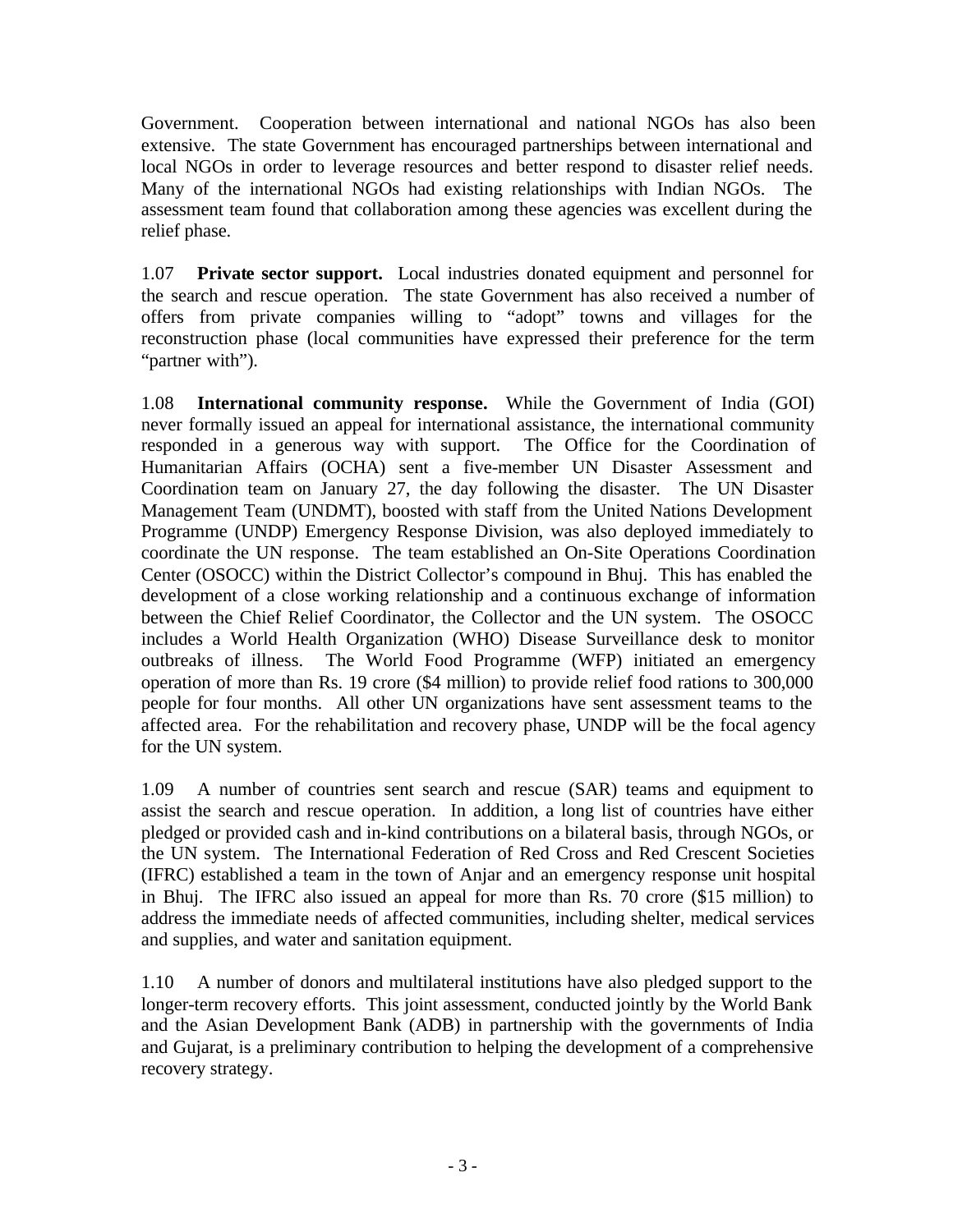#### *B. Assessment Team Site Visits and Consultations*

1.11 The World Bank and the ADB jointly undertook a preliminary assessment of damage and reconstruction needs resulting from the earthquake. The assessment also included a review of reconstruction priorities, the most urgent needs, and outlined a comprehensive recovery strategy. The assessment encompassed extensive field visits in rural and urban areas throughout the disaster area, and widespread consultation with villagers, urban dwellers, NGOs, industries, and UN and bilateral agencies working in the area. It was carried out in close collaboration with the GOG and the GOI, also involving all GOG line departments in detailed working sessions.

1.12 The field visits were conducted between February 12 to 22, 2001, and covered the districts most affected by the earthquake. These include Kutch, by far the most severely damaged; and other seriously affected districts such as Ahmedabad, Jamnagar, Patan, Rajkot, and Surendranagar. These six districts account for almost all of the over 20,000 deaths caused by the earthquake. In total, 21 out of 25 districts in Gujarat sustained some level of damage. Only four districts (Dahod, Dangs, Narmada, and Panch Mahals) were spared any serious impacts of the disaster.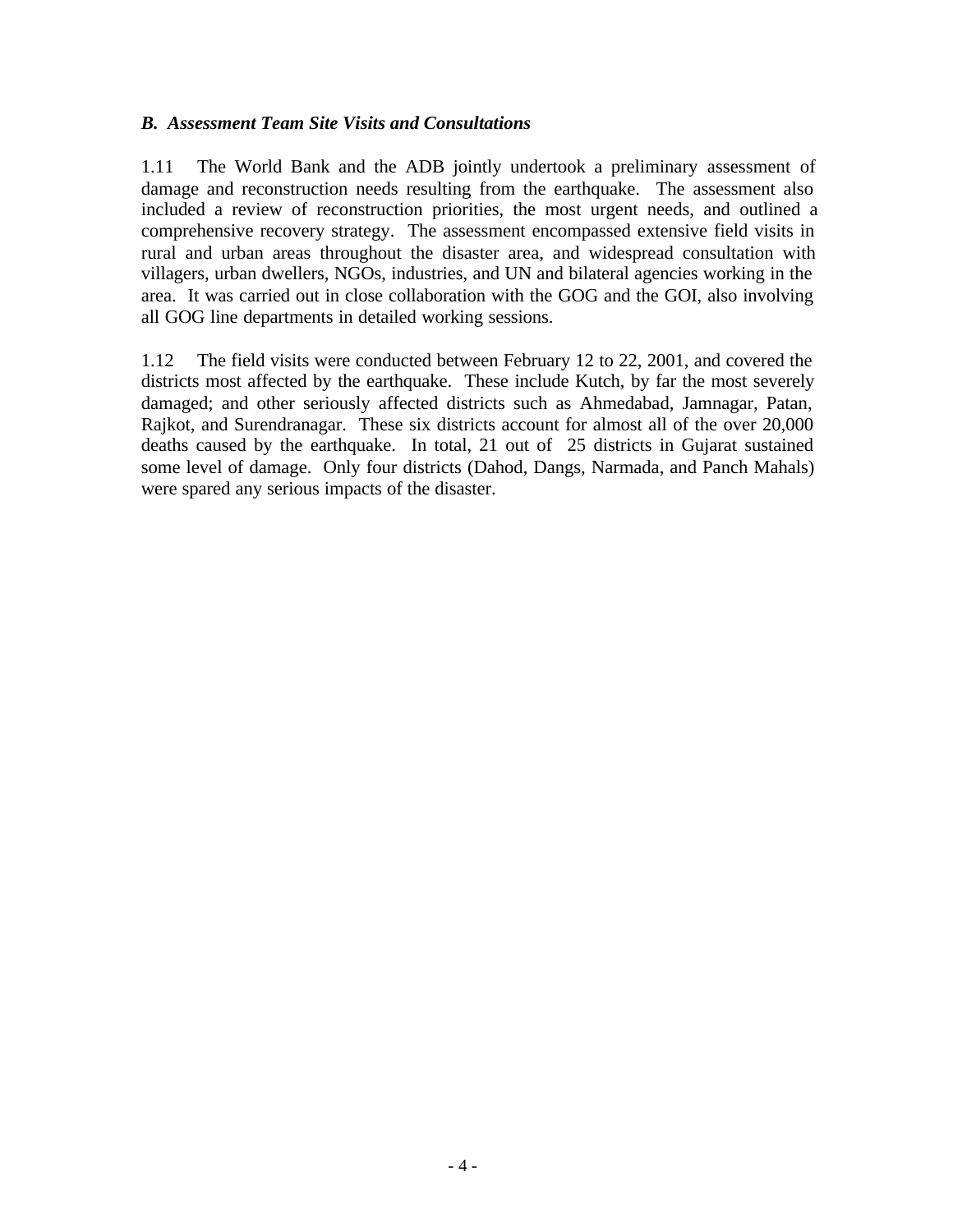#### **SECTION 2. ASSESSMENT OF DAMAGES**

#### *A. Overview of Gujarat and the Earthquake-Affected Area Prior to the Disaster*

2.01 The state of Gujarat lies on the west coast of India. In addition to its coastline on the Arabian Sea, it has common borders with Pakistan, and the states of Rajasthan, Madhya Pradesh, and Maharashtra. The state consists of 25 districts and has a total population of around 48 million (see map of Gujarat).

2.02 Gujarat ranks third among the major states in per capita income after Maharashtra and Punjab. The state has achieved an impressive growth rate, averaging almost 10 percent during the 1991-97 period. Although its inhabitants constitute less than 5 percent of India's population, it contributes nearly 11 percent of India's industrial output and 10 percent of the total private consumption (see "Gujarat at a Glance"). The state is a major producer of chemical and pharmaceutical products, cement, steel, lignite, diamond jewelry, salt, soda ash, and handicrafts. It is the home of India's first free trade zone at Kandla Port, and is a major manufacturing base for many of India's exports. With nearly 40 large and small ports, the state handles over 20 percent of the country's trade, and Kandla alone accounts for 17 percent of the country's maritime traffic.

2.03 With 24 percent of households below the poverty line in 1993/94, compared to 36 percent for the country as a whole, Gujarat is one of the least poor states in India. Gujarat is also one of India's better off states in terms of social indicators. Literacy averages 61 percent overall, and 49 percent for females, compared with 52 percent and 39 percent for India as a whole. Only 7 percent of the population of Gujarat belong to scheduled castes, compared with 16 percent of the population of India as a whole. Infant mortality rates are 64 per thousand births compared with 72 per thousand births for India as a whole. Sixty percent of people in rural areas, and 87 percent of people in urban areas of Gujarat have access to safe water, compared with 56 percent of people in rural areas, and 81 percent of people in urban areas of India as a whole. Other indicators of poverty (child malnutrition levels) show that the poor**–**especially women and children**–**may be more disadvantaged than the figures above suggest. The National Family Health Survey (1998-99) found that over 45 percent of children in Gujarat were wasted, and over 50 percent were stunted (an indicator of chronic malnutrition).

#### **Economic and Social Structure of the Earthquake Affected Area**

2.04 The area most directly affected by the earthquake is vast. It includes the Kutch district, where over 90 percent of the deaths and an estimated 85 percent of asset losses occurred, and the districts of Ahmedabad, Bhavnagar, Jamnagar, Rajkot, and Surendranagar [Centre for Monitoring the Indian Economy (CMIE), 2001]. Kutch itself is sparsely populated, with a population in 1991 of 1.2 million and an area of 45,652 square km, larger than either of the states of Haryana or Kerala. Only 31 percent of the population live in urban areas. Major urban centers of Kutch include Anjar (51,000), Bhuj (121,000), and Gandhidham (104,000).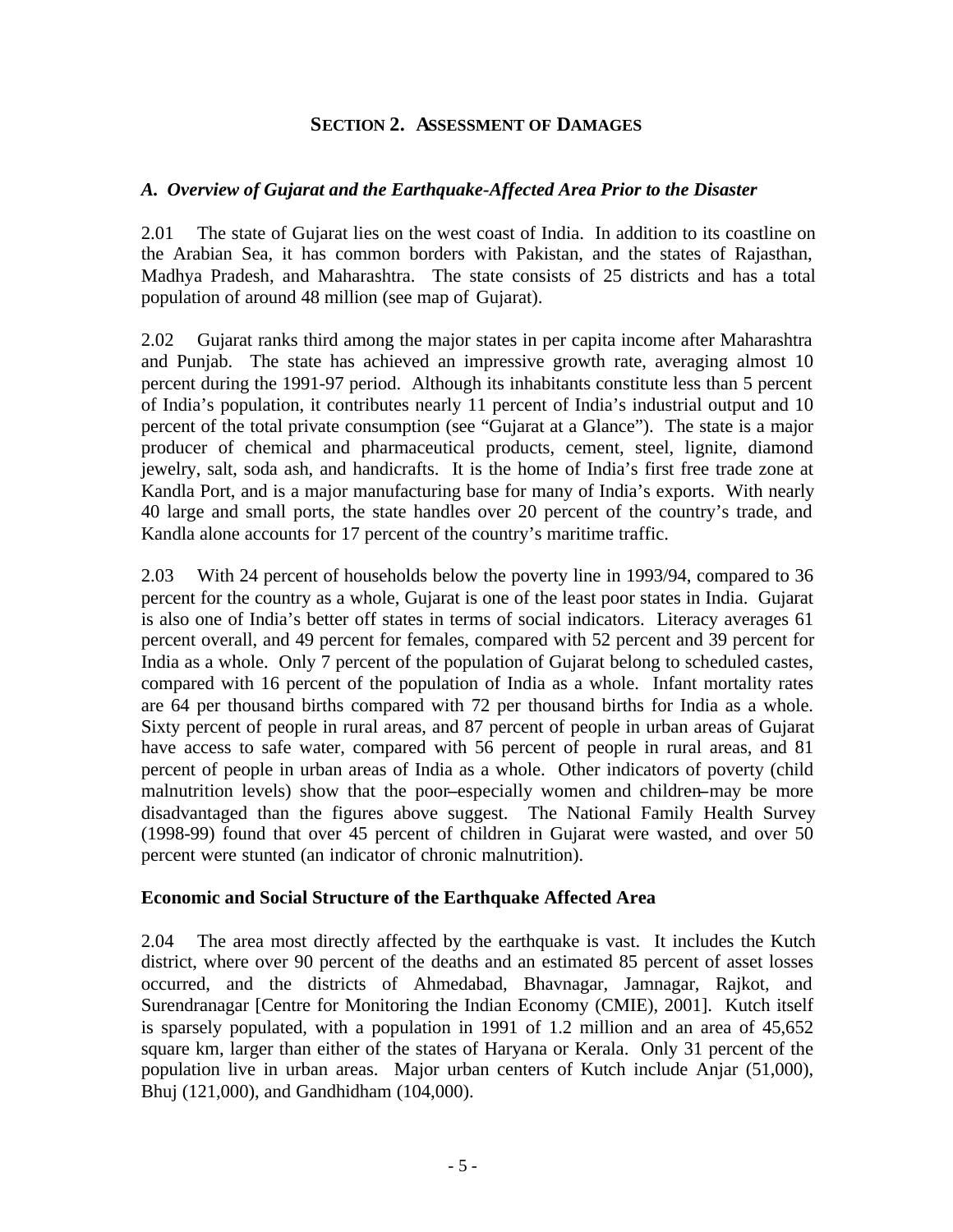2.05 The area is relatively poor in natural resources and, as detailed in the following sections, is highly vulnerable not only to earthquakes, but also to other hazards including both drought and cyclones. The main economic activities in the area are agriculture including livestock and rain-fed cultivation, industries including handicrafts, salt production and refining, and services, largely trade.

2.06 **Industry.** As far as industrial production is concerned, the earthquake damage was almost entirely limited to Bhavnagar, Jamnagar, Kutch, Rajkot, and Surendranagar. These five districts include almost 75 percent of India's salt production, and a range of small-scale manufacturing subsectors including chemicals, textiles, ceramics, diamond cutting and polishing, and handicrafts. In the past few years, there has been steady industrial growth in this area. However, this is not the industrial heart of Gujarat. The main industrial belt spreads from Ahmedabad down the railroad corridor to Surat in south Gujarat.

2.07 According to the economic census, in 1998 these five districts employed 357,000 people in the industrial sectors. They accounted for 41 percent of Gujarat's mining employment, 22 percent of manufacturing employment, 13 percent of electricity, gas and water supply employment and 36 percent of construction employment. Across the sectors, these districts accounted for 23 percent of Gujarat's overall industrial employment. Kutch, where over half of the industrial damage took place, accounted for less than 2 percent. Across the five districts, 45 percent of industry is in rural areas. Even 42 percent of manufacturing is rural. Kutch has a very strong crafts tradition, with many thousands of women in rural villages engaged in embroidery, patchwork, vegetable dying, batik, and other cottage industries.

2.08 **Agriculture** .Climatically, the areas most severely affected by the earthquake are arid and semiarid. Agriculture is largely rain-fed (the gross irrigated area in Kutch as a percentage of gross cultivated area is 19 percent compared with 34 percent for Gujarat as a whole) and there are few perennial crops. The agriculture and dairy sectors are extensive (the average size of holding in Kutch is 5.1 ha compared with a Gujarat average of 2.9 ha), with little mechanization and thus low levels of capital intensity. The region has been severely affected by two consecutive years of drought, with production already depressed at the time of the earthquake.

2.09 **Services**.The earthquake affected region has a large number of trade and commerce establishments, with wholesale and retail shops, restaurants, and hotels constituting the largest segment of the service sector, both in terms of employment and number of enterprises. Some of the largest shopping centers in the affected region are in the Gandhidham area, where the large number of imported goods brought through the Kandla port are sold. Some of the richer native Kutchis living in Mumbai are known to have made large investment in shopping centers in Gandhidham and nearby places. Community, social, and personal services constitute the second largest segment of the service sector in the affected region, with a large number of NGOs in the drought affected parts of the Kutch district. With more than 20 percent of the country's trade being handled through the 40 large and small ports located in Gujarat, transport and communication is the third biggest service sector employer in the affected region. Many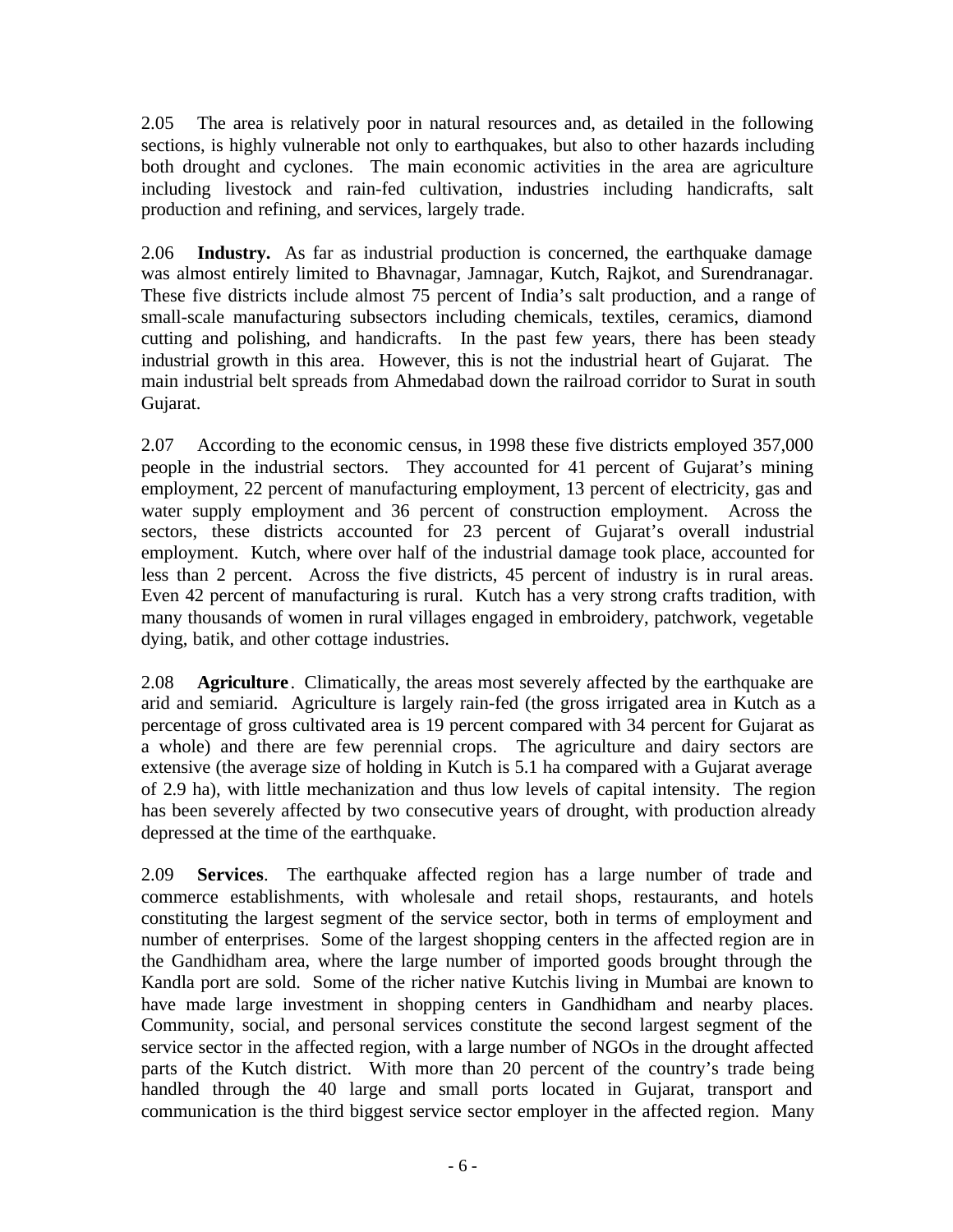of the workers in the port areas, especially in Kandla port, are migrant laborers from Uttar Pradesh and Bihar.

2.10 **Remittance income** . Besides earned income, remittances to households, both from family members working abroad and in other parts of India, are high. This is reflected in the low credit-deposit ratio: 10.9 in Kutch, versus 85.7 in Ahmedabad, for instance (CMIE, 2001). This serves as an important source of income and as a safety net for households in the earthquake affected area.

#### **Poverty in the Earthquake Affected Areas**

2.11 The earthquake affected areas are among the poorest in the state. Reliable consumption-based measures of poverty incidence are available from the National Sample Survey only at the regional level; sample sizes are not large enough for districtlevel analysis. However, the bulk of the earthquake damage was in the "dry areas" region which comprises Kutch, Surendranagar, and Banas Kantha (Figure 1). In 1993/94, the percentage of households below the poverty lines in these dry areas as a whole was 26 percent; higher than the Gujarat average. The earthquake-affected areas are also worse off than the rest of Gujarat in terms of social indicators. Literacy rates in Kutch are 53 percent overall, and 41 percent for females–only slightly above the India averages. Kutch has the largest proportion of scheduled caste people in Gujarat, 12 percent of the population of Kutch are scheduled castes, compared with 7 percent in Gujarat as a whole.



**Figure 1: Percentage of Households below the Poverty Line in Regions of Gujarat**

Source: National Sample Survey

2.12 Gujarat appears to have fewer village-level organizations than some other parts of India. The earthquake affected areas, and Kutch in particular, do not have many of the producer (e.g., dairy) cooperatives for which the state is renowned, and sectoral associations and committees, such as water users' associations, forest management committees, and village education committees also appear to be less developed than in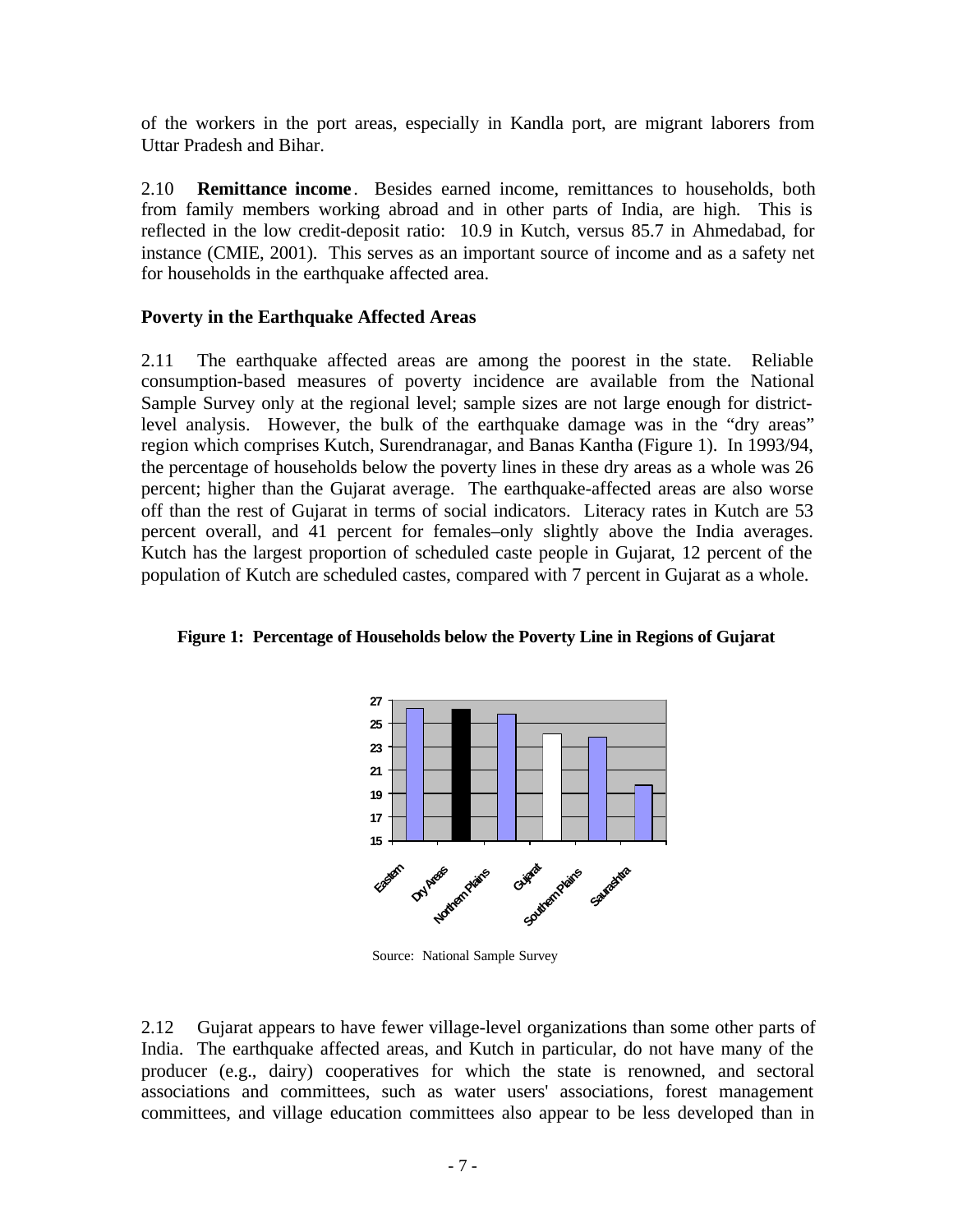many other states. In addition, the Panchayati Raj structure is currently missing its most important layer, the village-level Gram Panchayats. However, there are large numbers of community, religious or secular philanthropic organizations, and service or development oriented NGOs in the state.

2.13 Most urban and rural settlements contain a mix of communities, with the range of socioeconomic levels and average being determined largely by the quality of natural resources (primarily land) and the degree of development of infrastructure ("access"). Among the earthquake-affected areas in the state, Kutch is more remote, more poorly endowed, and hence poorer in the aggregate, although it is also home to a sizeable, wealthy business community that has social networks in other parts of the state, in Mumbai, and indeed in many parts of the world. This social capital has proved invaluable in the aftermath of the earthquake and will continue to be important in the reconstruction period. Even among poorer communities, including some nomadic pastoralists, for example, family and clan ties are reputed to be extensive and strong.

#### **Environment, Natural Hazards, and Vulnerability**

2.14 The state of Gujarat can be divided into three broad regions based on geographical position and drainage characteristics: south Gujarat, north, and central Gujarat (mainland), and Kutch and Saurashtra. Most of the earthquake affected area is classified as seismic zone V (very high risk) or zone IV (high risk) (Table 2). The affected area is located in arid and semiarid agroclimatic zones where water resources are limited, even scarce. The state is exposed to hydrometeorological and geophysical hazards (Table 1).

| Tuble 11 Output als Triummatur a Dibublei Thibliot t |                                                                                    |  |  |  |
|------------------------------------------------------|------------------------------------------------------------------------------------|--|--|--|
| <b>Cyclones</b>                                      | 1850, 1881, 1893, 1896, 1897, 1903, 1917, 1920, 1933, 1947, 1948,                  |  |  |  |
|                                                      | 1961, 1964, 1975, 1976, 1978, 1981, 1982, 1983, 1990, 1993, 1996,                  |  |  |  |
|                                                      | 1998, 1999                                                                         |  |  |  |
| Drought/Heat Waves                                   | $1987, 1998, 1999, 2000$ <sup>1</sup>                                              |  |  |  |
| Floods                                               | 1980, 1989, 1991, 1993, 1994, 1996, 1997, 1998 <sup><math>\frac{1}{2}</math></sup> |  |  |  |
| Earthquakes <sup><math>3</math></sup>                | 1819, 1845, 1847, 1848, 1864, 1903, 1938, 1956, 2001                               |  |  |  |

**Table 1: Gujarat: Multihazard Disaster History**

Notes:

/1 Drought data are incomplete; severe droughts were recorded during the second half of the 1980s.

/2 Flood data is from 1980 to the present.

/3 In and around Gujarat, magnitude 6.0 or greater on the Richter scale.

Sources (table and accompanying text): Vulnerability Atlas of India: Gujarat, Gujarat Cyclone Mitigation and Reconstruction Project 1998, India Meteorological Department (IMD), Centre for Research on the Epidemiology of Disasters *EMDAT* database.

2.15 Given the region's geography and geology, extreme events arising from all four of the hazards described below are inevitable. As population, economic development and environmental stresses grow, annual negative impacts from one or more of these hazards may be expected due to the vulnerability of exposed people, dwellings, infrastructure,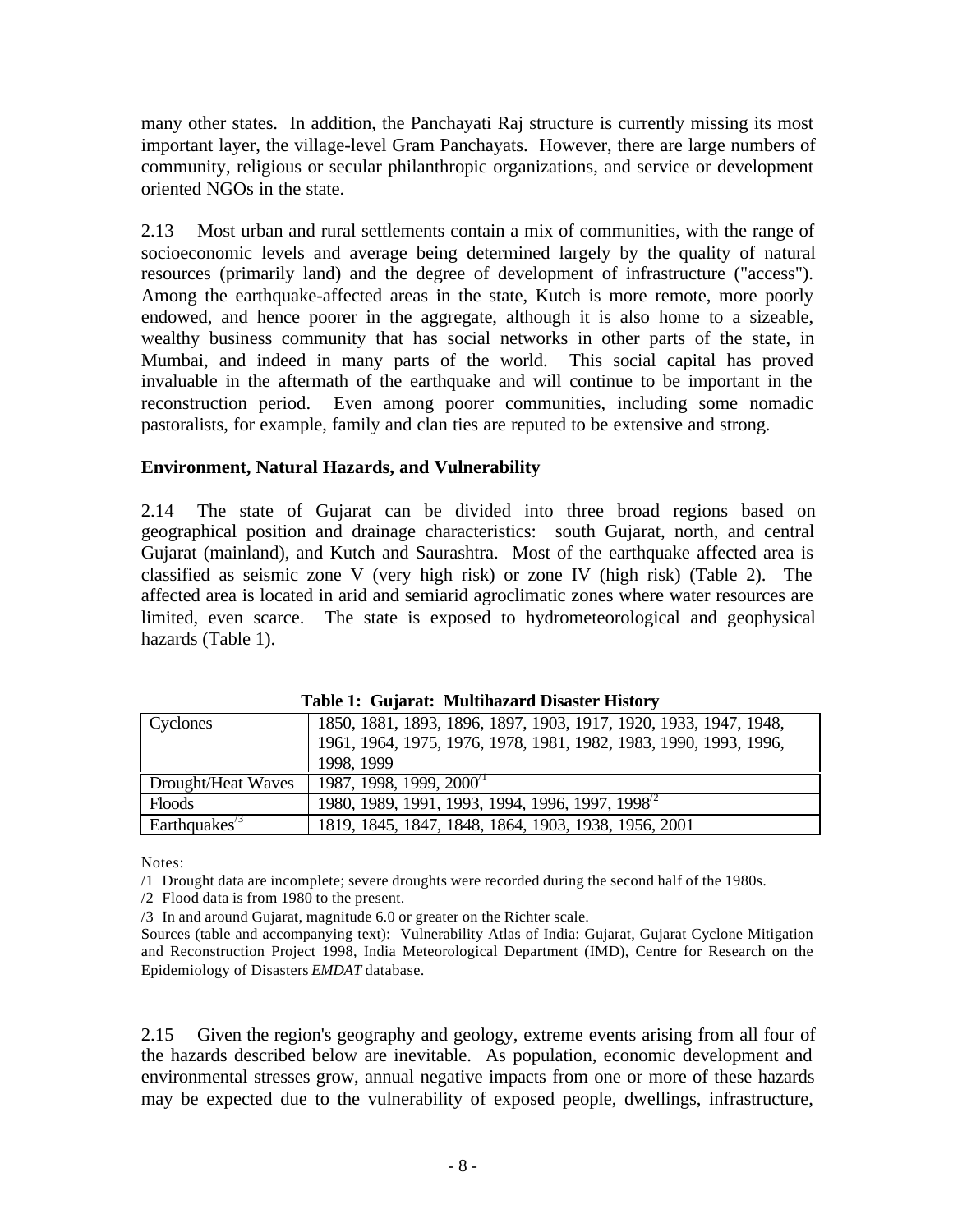and economic activities. The following overview describes the major hazards in Gujarat, their causes, vulnerability and vulnerability-reduction factors.

2.16 **Cyclones**. In the past 25 years, severe cyclones in 1975, 1976, 1981, 1982, 1983, 1996 and 1998, affecting Gujarat killed nearly 3,000 people and over 350,000 livestock, and left over a million dwellings partially damaged or totally collapsed. The 1998 cyclone also damaged port facilities, ships, and power transmission infrastructure. Cyclone frequency is highest during October and November. Cyclone damage is caused by wind, heavy rains and associated flooding. In coastal areas, one of the most destructive aspects of cyclones are storm surges–ocean water that is pushed and dragged onto the coast by low pressure and winds, generating storm surges with waves 5 to 10 meters high. Five to six cyclones form annually in the Bay of Bengal and Arabian Sea, not all of which affect Gujarat, but two to three of which may be severe.

2.17 Cyclone damage risks are generally higher closest to the coast. The vulnerability of structures can be reduced through cyclone resistant design measures such as roof straps, storm shutters, and other reinforcements. Loss of life can be reduced with evacuation planning, cyclone tracking and early warning alerts.

2.18 **Drought.** Substantial portions of Gujarat are arid to semiarid. Historical annual rainfall totals from the IMD range from 300 mm in the western part of the state to 1,400 mm in the east. Seasonal rainfall amounts vary however, depending on the strength and persistence of the seasonal monsoon. The monsoon normally begins in June/July and ends in September/October, with little if any rainfall occurring during other months. In the past two years monsoon rainfall was near average for all of India but low in Gujarat (in 1999 it was 123 mm), contributing to a current drought emergency.

2.19 Drought affects agricultural production, water supplies, human health, and animal fodder, and can lead to human migration in search of water, food, and livelihood. Many drought-reduction measures are already in place in Gujarat, including drought codes that are reviewed annually, premonsoon seasonal long-lead rainfall forecasts, surface water catchment dams, and water harvesting at the level of individual subcatchments, farms, and households. Agriculture is a heavy sectoral water user in Gujarat, however, and water is being pumped from the aquifers at a rate far in excess of their recharge. Falling water tables put added stress on crops and water supplies.

2.20 **Floods**. Since 1953, floods have affected an average of over 300,000 hectares annually, with the heaviest flooding occurring in 1988, when some two million ha were flooded. Annual average damages include 37,000 houses damaged, 135 lives lost, and nearly two million people affected. Cattle losses average 13,000 annually. Damages caused by extreme events can be 10 times these averages.

2.21 Flooding is largely confined to the areas along large rivers such as the Mahi, Narmada, and Sabarmati. Flooding occurs seasonally in years when large quantities of rainfall enter a river basin. Disaster prevention largely depends on appropriate land use and timely warning and evacuation. Appropriate operational and flood management plans for basin management, and use of water harvesting techniques and water storages,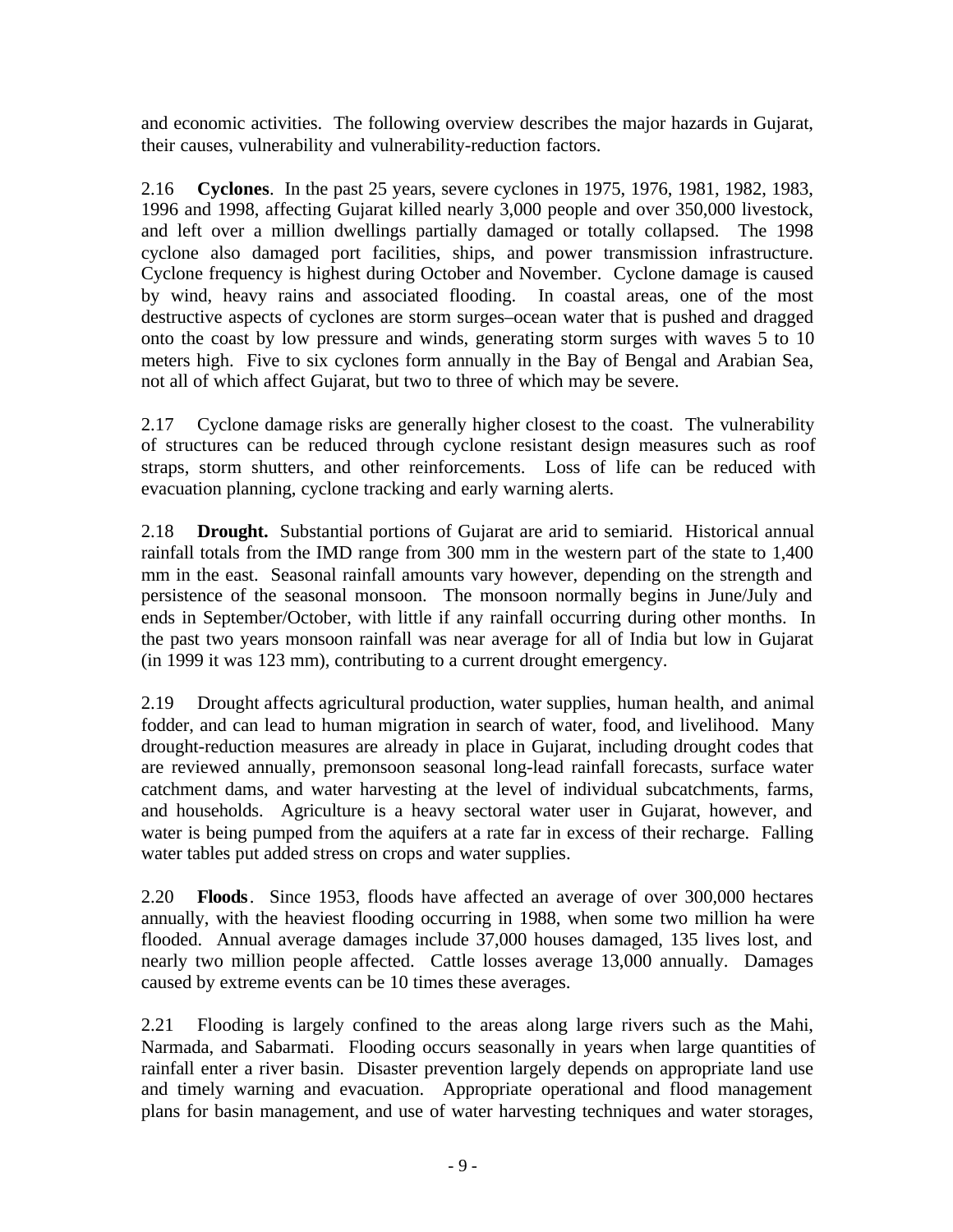including dams, can reduce flood risks. Houses can also be designed to withstand moderate flooding.

2.22 **Earthquakes**. In addition to the current earthquake, major events occurred in Gujarat in 1819 (M 8.0) and 1956 (M 7.0). Although the 1819 event was of higher magnitude than the current one, losses were significantly lower due to lower exposure (i.e., fewer people and economic assets).

2.23 Gujarat is located in the Himalayan collision zone where the Indo-Australian tectonic plate slides under the more northern Eurasian plate in a predominantly northern direction at a rate of one to two centimetres per year. This process compresses the region and the crust is being forced into folds of young deposits. The Himalayas are the ruffle on the southern edge of the Eurasian plate. The process causes active fault lines below the surface of the ground known as "blind thrust faults." These faults do not rupture the surface, but create rolling hills. There is evidence of at least four of these hill patterns in the region.

2.24 The area worst affected by the current earthquake (Kutch district) is classified predominately as zone V in the Seismic Zoning Map of India, 1998. This is the highest risk zone and areas so classified are at very high damage risk. Ahmedabad lies in zone III (moderate damage risk). Zones III, IV, and V correspond to VII, VIII, and IX (out of XII) on the Modified Mercalli (MM) intensity scale (Table 2).

| <b>Seismic</b> | <b>MM</b>        | <b>Description</b>                                                      |
|----------------|------------------|-------------------------------------------------------------------------|
| Zone           | <b>Intensity</b> |                                                                         |
| Ш              | VII              | Everybody runs outdoors; negligible damage in buildings of good         |
|                |                  | design and construction, slight to moderate in well built ordinary      |
|                |                  | structures, considerable in poorly built or badly designed structures;  |
|                |                  | some chimneys broken; noticed by persons driving cars.                  |
| IV             | VIII             | Damage slight in specially designed structures, considerable in         |
|                |                  | ordinary but substantial buildings with partial collapse, very heavy in |
|                |                  | poorly built structures; panel walls thrown out of framed structures;   |
|                |                  | falling of chimneys, factory stacks, columns, monuments, and walls;     |
|                |                  | heavy furniture overturned; sand and mud ejected in small amounts;      |
|                |                  | changes in well water; disturbs persons driving motor cars.             |
| V              | IX               | Considerable damage in specially designed structures, well designed     |
|                |                  | framed structures thrown out of plumb, very heavy in substantial        |
|                |                  | buildings with partial collapse; buildings shifted off foundations;     |
|                |                  | ground cracked conspicuously; underground pipes broken.                 |

**Table 2: Indian Seismic Zones Classifications and the Modified Mercalli (MM) Intensity Scale**

2.25 The intensity of shaking experienced at a particular location depends on many factors, including the magnitude of the event, the distance of the observer from the earthquake's origin, and the characteristics of the soil or rock in the vicinity of the observer. A large, distant earthquake may produce the same intensity of shaking at a particular point as a small, near earthquake. The amount of damage caused by a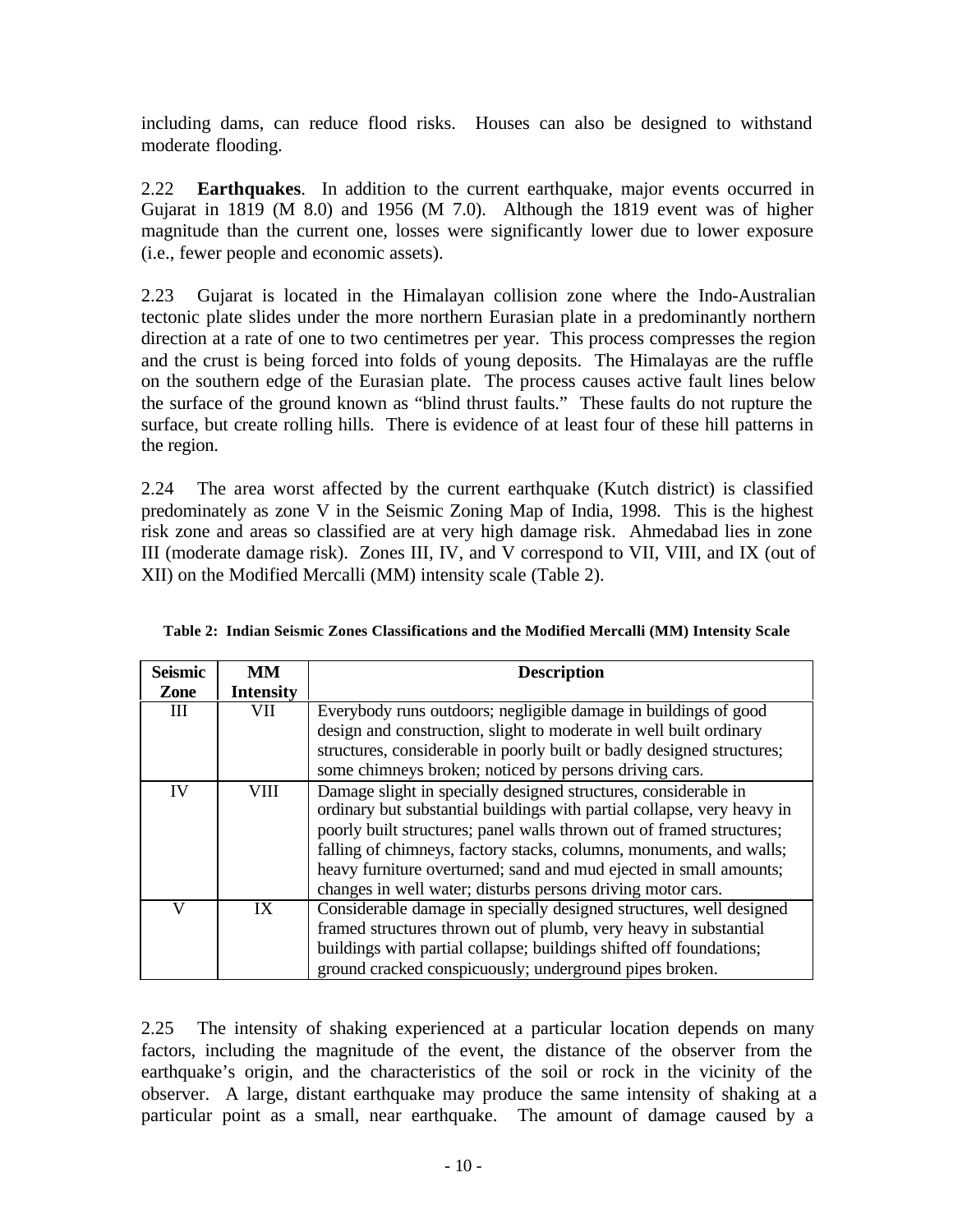particular intensity of shaking will depend not only on the seismic strength of the structure, but also on how long the shaking continues. In general, larger earthquakes produce longer shaking.

2.26 Vulnerability reduction measures include antiseismic structural reinforcement measures and appropriate designs, restricting inappropriate land uses in microzones of highest risk, and preparedness measures.

### *B. Economic Impact of the Earthquake*

- 2.27 The economic impact of the earthquake includes:
	- (a) **asset losses (direct damage)**: the value of the *stocks* of buildings, equipment, inventory and other property lost as a result of the earthquake;
	- (b) **output losses (indirect damage)**: the value of the *flows* of goods and services lost as a result of the asset losses and other disruption caused by the earthquake; and
	- (c) **fiscal costs (secondary effects)**: the net additions to the fiscal deficit as a result of revenue lost and additional expenditure incurred resulting from the earthquake. $1$

2.28 Destruction of private assets in the affected districts has been massive. Of the estimated Rs. 9,900 crore (\$2.1 billion) total asset losses, Rs. 7,400 crore (\$1.6 billion) are private assets. Half of the total asset losses, Rs. 5,200 crore (\$1.1 billion), are due to losses of housing and household contents such as consumer durables and jewelry. The impact of the earthquake on India's gross domestic product (GDP) is insignificant. The impact of the earthquake on Gujarat's output is between Rs. 2,300 and 3,000 crore (\$0.5 and \$0.7 billion), or 2 to 3 percent of gross state domestic product (GSDP) over three years. These estimates represent the upper bound for output losses, as they exclude the likely positive impact of reconstruction on output growth. The impact on the state's fiscal accounts is likely to be large, amounting to around Rs. 10,100 crore (\$2,170 million) over three years.

#### **Asset Losses**

 $\overline{a}$ 

2.29 Preliminary estimates total Rs. 9,900 crore (\$2.1 billion) in asset losses, valued at same-standard replacement costs, and Rs. 10,600 crore (\$2.3 billion) in improvedstandard reconstruction costs. A distinction is made between same-standard replacement costs (i.e., the costs for restoring assets to the standard that existed before) and improvedstandard reconstruction costs (i.e., the costs for rebuilding to a standard that responds to local conditions, including the risk of natural disaster). Given Gujarat's high degree of exposure to natural hazards, particularly earthquakes and cyclones, same-standard replacement would not be the best approach. Against this, it needs to be borne in mind

<sup>&</sup>lt;sup>1</sup> For a description of the methodology used in damage assessment reports, refer to "*Manual for Estimating the Socio-Economic Effects of Natural Disasters"*, UN Economic Commission for Latin America and the Caribbean, 1991.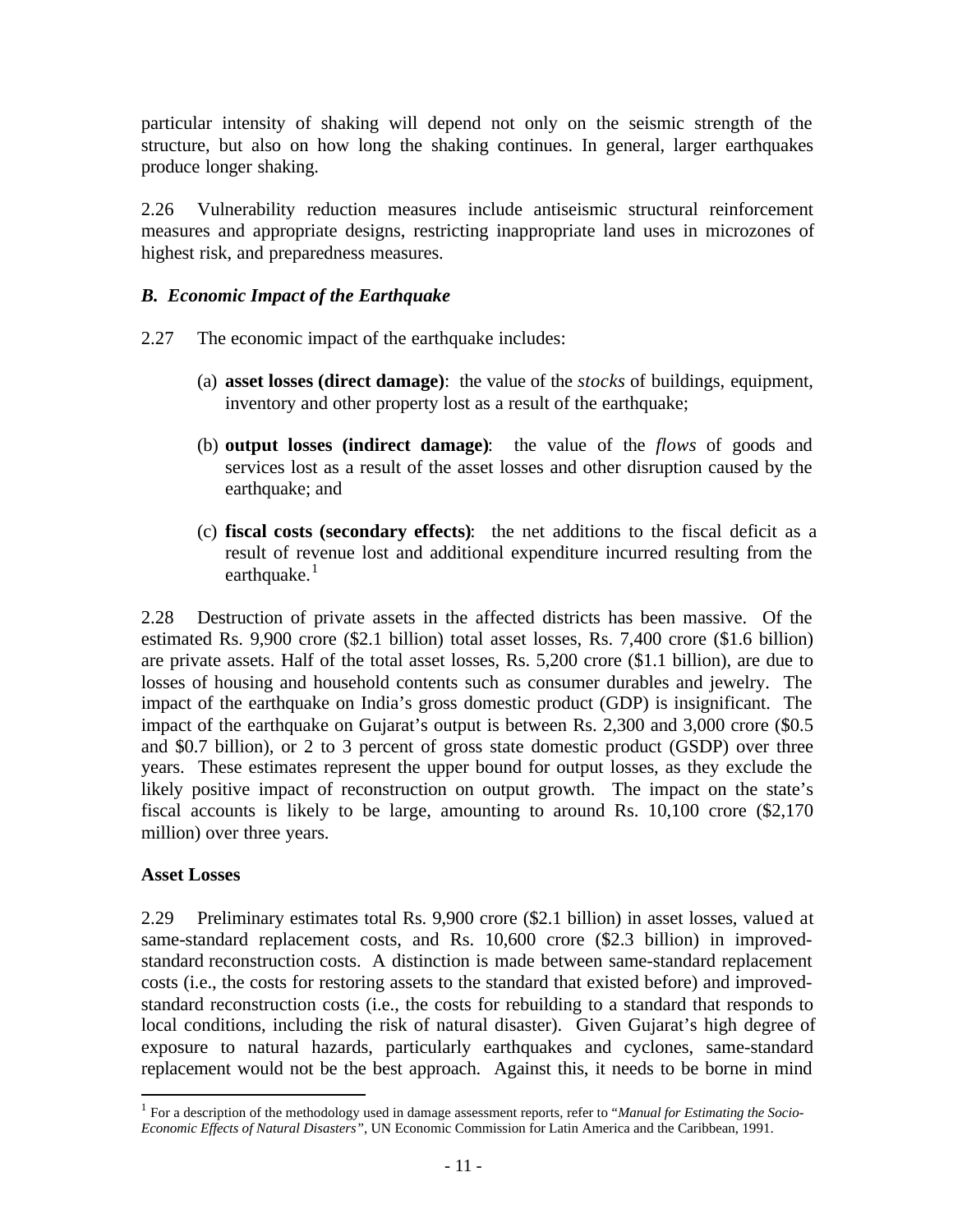that financing is limited and there is a trade-off between construction standards on the one hand and the cost and speed of reconstruction on the other.

2.30 Damage totals in each sector are summarized in Table 3, and sectoral details are presented in the following section of this report. These totals are likely to be revised significantly as detailed on-site damage assessments are completed by qualified experts in the coming weeks and months. The totals in each column combine private sector and public sector asset losses.

| Sector                                 |                   | <b>Asset Losses</b> | Reconstruction Costs 1/ |            |  |
|----------------------------------------|-------------------|---------------------|-------------------------|------------|--|
|                                        | $(\$$ million $)$ | (crore Rs)          | $($$ million $)$        | (crore Rs) |  |
| Housing                                | 1,111/2           | 5,166 /2            | 1,107                   | 5,148      |  |
| Health                                 | 47                | 219                 | 60                      | 279        |  |
| Education                              | 144               | 670                 | 180                     | 837        |  |
| <b>Subtotal: Social Sectors</b>        | 1,302             | 6,054               | 1,347                   | 6,264      |  |
| Irrigation                             | 40                | 186                 | 90                      | 419        |  |
| <b>Rural Water Supply</b>              | 50                | 233                 | 97                      | 451        |  |
| Municipal Infrastructure               | 30                | 140                 | 45                      | 209        |  |
| Public Buildings and Monuments         | 73                | 339                 | 95                      | 442        |  |
| Power                                  | 40                | 186                 | 98                      | 456        |  |
| Transport /3                           | 69                | 321                 | 77                      | 358        |  |
| Ports                                  | 21                | 98                  | 26                      | 121        |  |
| Telecommunications                     | 11                | 51                  | 26                      | 121        |  |
| Subtotal: Infrastructure               | 334               | 1,553               | 554                     | 2,576      |  |
| Agriculture and Livestock <sup>*</sup> | 117               | 544                 | 74                      | 344        |  |
| Industry *                             | 73                | 339                 | 44                      | 205        |  |
| Services*                              | 250               | 1,163               | 200                     | 930        |  |
| <b>Subtotal: Productive Sectors</b>    | 440               | 2,046               | 318                     | 1,479      |  |
| Subtotal: Environment /4               | 55                | 256                 | 55                      | 256        |  |
| <b>Grand Total</b>                     | 2,131             | 9,909               | 2,274                   | 1,0575     |  |
| Of which public assets /5              | 537               | 2,497               | 8,31                    | 3,864      |  |
| Of which private assets /6             | 1,594             | 7,412               | 1,443                   | 6,710      |  |

| Table 3: Preliminary Estimate of Asset Losses and Reconstruction Costs (as at February 23, 2001) |  |
|--------------------------------------------------------------------------------------------------|--|
|--------------------------------------------------------------------------------------------------|--|

/1 Replacement of immovable assets, with improved earthquake/cyclone resistance.

/2 Includes value of household contents such as consumer durables; reconstruction excludes replacement of these assets.

/3 Includes roads and bridges, railways, and airports.

/4 Includes costs of rubble removal in urban and rural areas.

/5 Public assets above include: health, 70 percent of education assets, irrigation, rural water supply, municipal infrastructure, public buildings and monuments, power, transport, ports, and telecommunications; plus the environment.

/6 Private assets above include housing, 30 percent of education assets, and production assets in agriculture and livestock, industry and services.

\*Asset losses and reconstruction costs to agriculture, industry, and services, exclusive of sectors listed above.

Regarding asset losses to Housing and Industry, the GOG informed the assessment team on March 3, 2001, of adjustments in their estimates for asset losses and reconstruction costs. The Government's latest estimates are: Rs. 9,800 crore for housing losses, Rs. 900 crore for industrial asset losses, and Rs. 475 crore for industrial reconstruction. Source: GOG and Joint Mission Estimates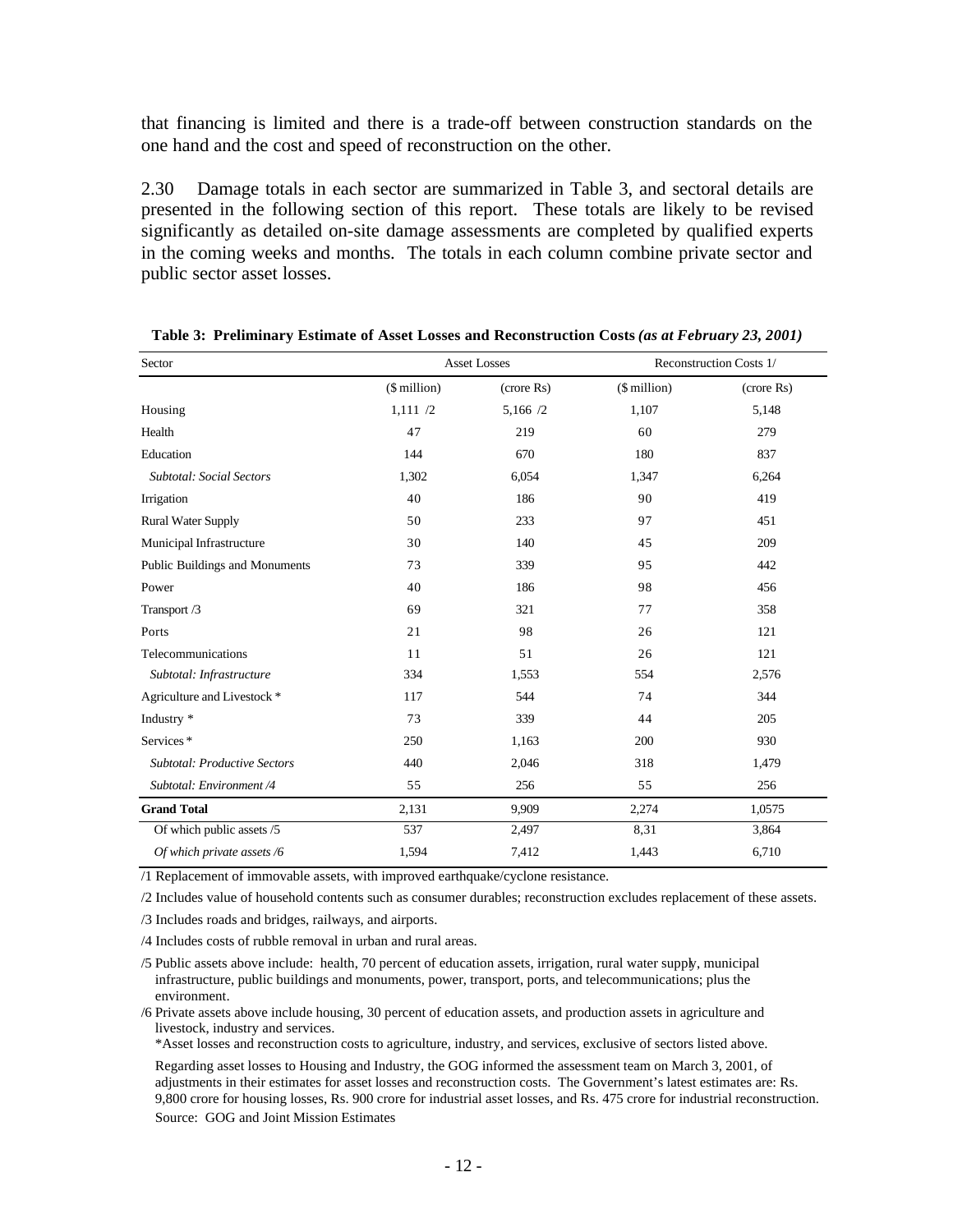2.31 Asset losses to the private sector are estimated to total about Rs. 7,400 crore (\$1.6 billion), including losses of private housing and property (Rs. 5,200 crore or \$1,111 million), private schools (Rs. 200 crore or \$43 million), and productive assets in agriculture and livestock, industry and services (Rs. 2,000 crore or \$440 million).

2.32 Losses in public sector assets are estimated to total Rs. 2,500 crore (\$0.5 billion), and include losses in health (Rs. 220 crore or \$47 million), education (excluding private schools, some 70 percent of the total, a loss of Rs. 470 crore or \$101 million), municipal infrastructure (Rs. 140 crore or \$30 million), public buildings and monuments (Rs. 339 crore or \$73 million), rural water supply (Rs. 233 crore or \$50 million), irrigation (Rs. 186 crore or \$40 million), power (Rs. 186 crore or \$40 million), roads, bridges, railways and airports (Rs. 321 crore or \$69 million), ports (Rs. 98 crore or \$21 million), and telecommunications (Rs. 51 crore or \$11 million).

2.33 Also, some Rs. 256 crore (\$55 million) of currently identified environmental damages are included in the public sector total. This includes the cost of rubble removal in urban and rural areas. The costs of tackling these problems are likely to accrue to the public sector.

2.34 Estimates of reconstruction costs are preliminary, as specialists have only just begun to identify and cost out effective risk-reducing strategies for sectoral activities in the affected areas. Moreover, the definition of improved standards and the decision whether to rebuild to these standards can only be determined by assessing the exposure of the relevant asset to catastrophic losses, the economic and social impacts of these losses, and the affordability of reconstruction.

#### **Output Losses**

2.35 Loss of value added due to the earthquake is estimated to be relatively small, ranging in aggregate between Rs. 2,300 to Rs. 3,000 crore (\$491 to \$655 million), or 2 to 3 percent of 1999-00 GSDP over three years. This impact is likely to fall mostly in 2000-  $01^2$ . In 2001-02 and 2002-03, the impact of reconstruction is likely to accelerate growth. Due to the current uncertainty about reconstruction policy and financing, the extent of these impacts remains indeterminate at this stage, but it is conceivable that the net impact on output in later years could be nil or even positive.

2.36 There are several reasons why the impact on GSDP is unlikely to be large. The area most affected by the earthquake is relatively poor and is not a major contributor to overall state output. Kutch accounts for less than two percent of industrial employment in Gujarat and there is little large-scale industry. The main economic activities are handicrafts, agriculture, animal husbandry, salt mining and refining, and trade. Agriculture is largely rain-fed and there are few perennial crops. The agriculture and dairy sectors are extensive, with little mechanization and thus low levels of capital intensity. Although the impact on GSDP is likely to be small, it is important to

 $\overline{a}$ <sup>2</sup> GOG and GOI fiscal year starts April 1 and ends March 31.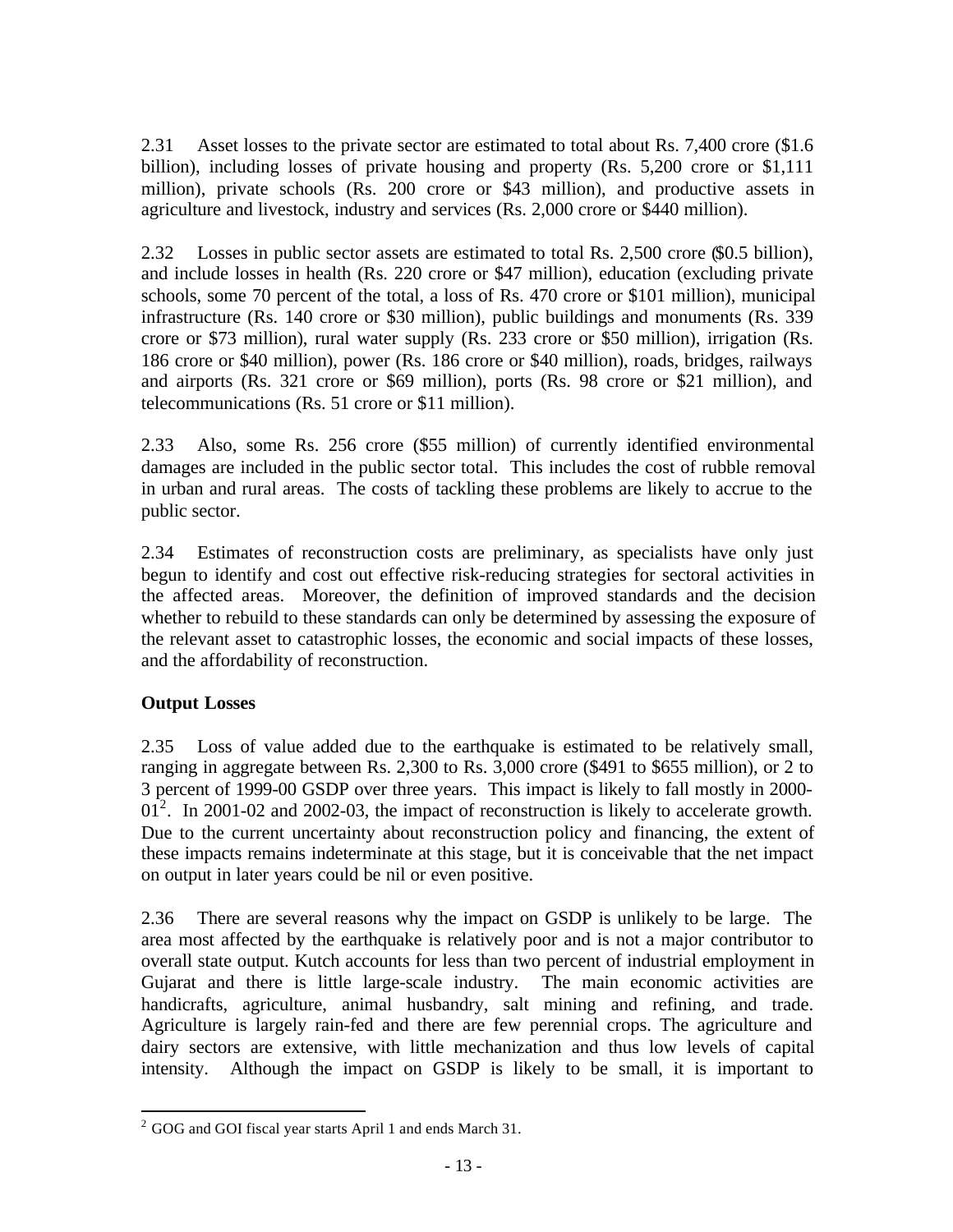appreciate the considerable negative impact on employment and on incomes in the earthquake-affected areas.

2.37 Two different approaches were used to estimate the output loss (Table 4). The first approach, is a straightforward application of an incremental capital-output ratio (ICOR) to the asset loss, to obtain a measure of the output loss. Social capital and infrastructural capital have been assumed to have a lower bearing on output than fixed capital in the productive sectors. Assuming the ICOR for social, infrastructural and productive capital to be five, four, and three respectively, the loss of GSDP is estimated to be Rs. 2,300 crore (\$491 million) in aggregate over three years.

2.38 The second approach was to examine the output loss in a "bottom up" fashion, drawing on analysis of the primary, industry, and service sectors. The assumptions and methodologies used in estimating the output loss in these three sectors are discussed separately in the following section of this report. It is estimated that nearly Rs. 228 crore (\$49 million), Rs. 1,070 crore (\$230 million), and Rs. 1,748 crore (\$376 million) of output will be lost in primary, industry, and service sectors respectively on account of the earthquake related damages. In aggregate, output losses estimated through this method amount to 3,000 crore (\$655 million).

2.39 The above estimation does not take into account the stimulus effect of the rehabilitation and reconstruction activities. At the time of analysis, there was insufficient information about the size and modalities of these reconstruction activities to estimate their growth impacts. But reconstruction activities in the affected areas can not only lead to a restoration of much of the lost assets, but also give a considerable boost to economic activity and growth in income. Thus, the output losses identified above are the upper bound for output losses.

| Approach                                          | Rs. Crore       | \$ million    |
|---------------------------------------------------|-----------------|---------------|
| <b>Based on ICORs</b>                             |                 |               |
| Total, based on sector-specific ICOR<br>$\bullet$ | 2,289           | 491           |
| Social Sector                                     | 1,214           | 261           |
| Infrastructure<br>2.                              | 391             | 84            |
| <b>Productive Sector</b><br>3.                    | 684             | 147           |
| <b>Based on Sectoral Output Losses</b>            |                 |               |
| Total Output Loss, based on sectoral output loss  | 3,046           | 655           |
| Primary Sector                                    | 228             | 49            |
| <b>Industry Sector</b><br>2.                      | 1,070           | 230           |
| Service Sector                                    | 1,748           | 376           |
| Range of Output Loss                              | $2.289 - 3.046$ | $-655$<br>491 |

#### **Table 4: Estimated Output Losses**\*

\*The stimulus effect of rehabilitation and reconstruction is excluded; thus these estimates represent the upper bound for output losses.

Source: Joint mission estimates, based on GOG data.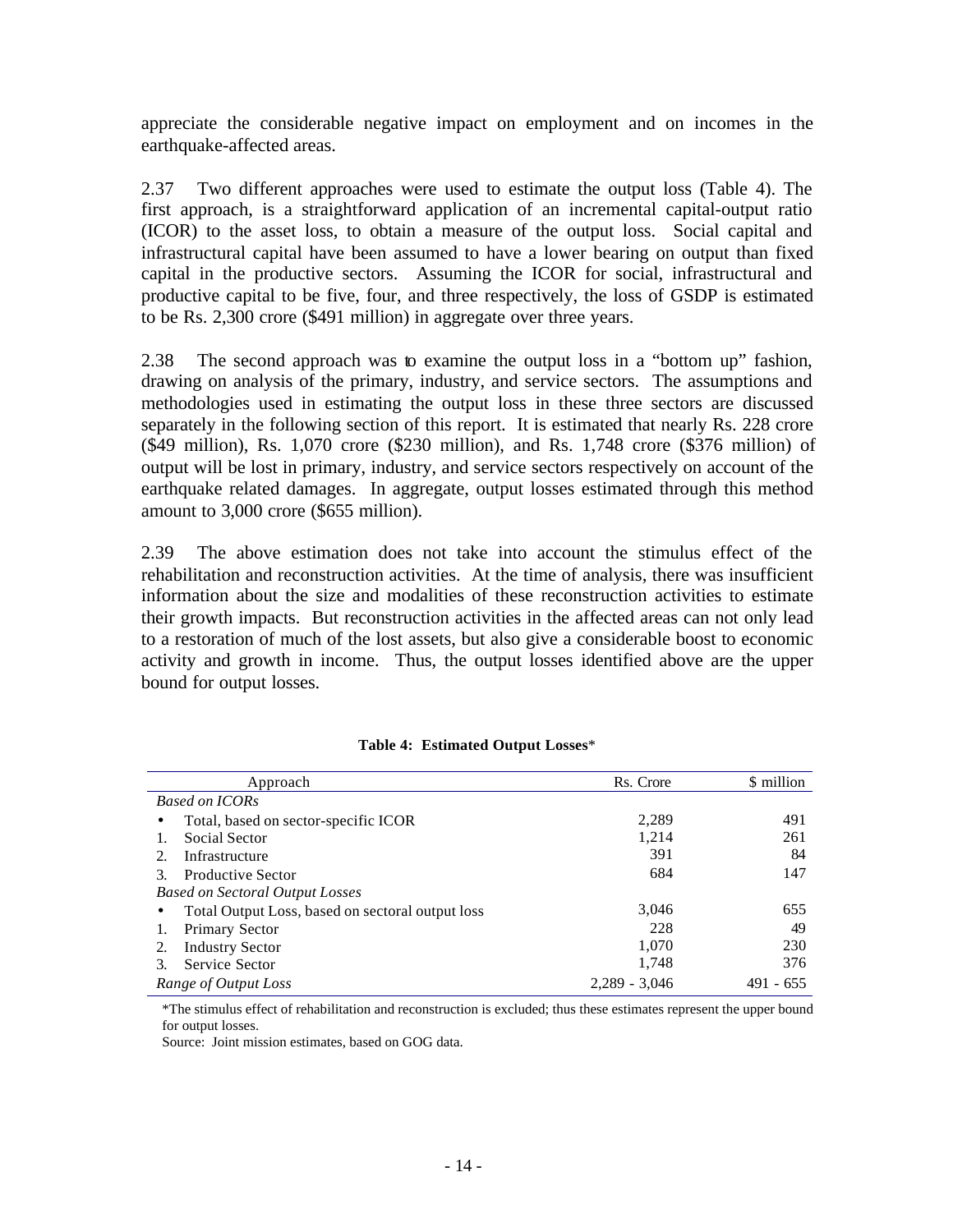#### **Fiscal Impact**

2.40 The impact on the fiscal deficit is estimated to be as much as Rs. 10,100 crore (\$2,170 million) in aggregate over three years. The deterioration in the fiscal balance will be due mostly to increased expenditure pressures related to relief, reconstruction of public assets, and assistance to reconstruction of private assets (the largest component of which is assistance to reconstruction of housing). It is expected that much of the reconstruction expenditure will take place in 2001-02 and 2002-03. This could increase the fiscal deficit, currently at 5.1 percent of GSDP in 2000-01, by as much as 2.5 percentage points in 2000-01, 3.3 percentage points in 2001-02, and 1.7 percentage points in 2002-03.

2.41 The extent to which the earthquake will have a negative impact on the state's overall balances in coming years depends not only on the level of losses, but also on the terms in which the government obtains financing for earthquake related expenditures and on the extent to which the government chooses to subsidize reconstruction of private assets. On the expenditure side, revenue expenditure net of interest payments is projected to increase by 8 percent a year. All fiscal deficit is assumed to be financed out of borrowing and the average effective interest rate is assumed to be 12 percent, close to the actual observed rates. Public-good related considerations provide strong reasons to suggest that health, education, and infrastructure should be borne by the government. The other areas are less clear. While, in principle, the private sector's losses can be left entirely for the private sector to bear, the poverty profile of the affected areas, along with the serious risk of a further increase in destitution, argue in favor of some burden-sharing by the public sector, especially for the poorest.

2.42 The pressure for additional expenditures consequent to the earthquake also provides an opportunity for the government to rationalize public expenditure priorities and improve tax and nontax revenue collections in the nonaffected areas. Furthermore, a natural disaster is often followed by recovery and reconstruction. The construction boom following the disaster can be a source of additional revenue inflows, which could improve revenue performance overall. The overall fiscal scenario is presented in Table 5.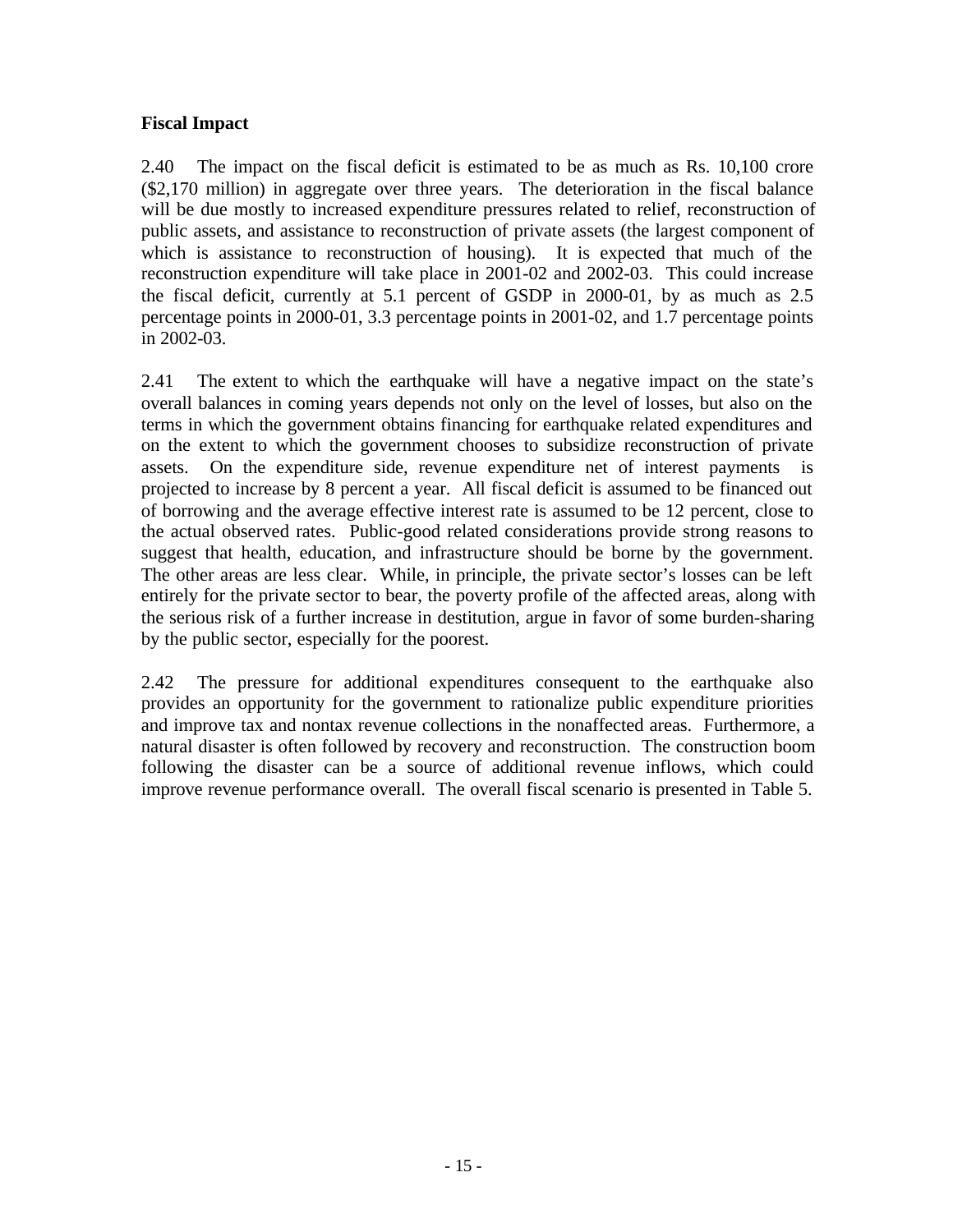| (Rs crore)                      | Pre-earthquake |        |            | Post-earthquake |          |            |
|---------------------------------|----------------|--------|------------|-----------------|----------|------------|
|                                 | 2000-1         | 2001-2 | $2002 - 3$ | 2000-1          | 2001-2   | $2002 - 3$ |
| Own Tax Revenue                 | 9,877          | 10,553 | 12,011     | 9,591           | 10,208   | 11,575     |
| Own Non Tax Revenue             | 3,462          | 3,877  | 4,342      | 3,462           | 3,877    | 4,342      |
| <b>Shared Taxes</b>             | 1,525          | 1,778  | 2,073      | 1,525           | 1,778    | 2,073      |
| Grants                          | 847            | 620    | 689        | 847             | 620      | 689        |
| <b>Total Revenue Receipts</b>   | 15,711         | 16,828 | 19,115     | 15,425          | 16,483   | 18,679     |
| <b>Additional Receipts</b>      |                |        |            | 650             | 1,300    | $\Omega$   |
| Revenue Expenditure<br>Of which | 18,959         | 20,697 | 22,987     | 19,556          | 21,057   | 23,875     |
| Interest                        | 3,503          | 4,004  | 4,959      | 3,503           | 4,364    | 5,847      |
| Capital Expenditure             | 2,815          | 3,554  | 4,458      | 2,815           | 3,554    | 4,458      |
| Loans and Advances (net)        | 110            | 532    | 614        | 110             | 532      | 614        |
| Relief Expenditure              |                |        |            | 649             | $\Omega$ | $\Omega$   |
| Rehabilitation Expenditure      |                |        |            | 2,124           | 5,098    | 1,275      |
| Fiscal deficit                  | 6,173          | 7,955  | 8,944      | 9,179           | 12,458   | 11,543     |
| Fiscal Deficit/GSDP (%)         | 5.1            | 5.8    | 5.8        | 7.5             | 9.1      | 7.5        |

**Table 5: The Overall Fiscal Scenario**

Source: Joint mission estimates, based on GOG data.

2.43 **Overall impact on revenues.** The overall impact on revenues is likely to be relatively small. Although output has fallen and some tax records have been lost, the earthquake affected areas accounted for a small share of Gujarat's tax take, and the impacts on GSDP are small.

2.44 **Tax revenues.** Sales tax revenue losses of Rs. 115 crore (\$25 million) and Rs. 260 crore (\$56 million) may be expected during the fiscal years 2000-01 and 2001-02, respectively. Underlying this projection, there is an assumption of 10 percent and 25 percent revenue loss for the month of February and March of 2001, respectively. Stamp duty registration and fees have been adjusted down to reflect the fact that only 10 percent of the collections expected for February and March are likely to materialize. In the next fiscal year, collections from stamp duty and registration fees have been projected to decline by 50 percent. After the collapse of some high-rise apartment blocks in Ahmedabad, prospective buyers will likely be wary of buying apartments in multistoried buildings.

2.45 Regarding motor vehicle tax, actual collections for 1999-00 *vis-à-vis* the revised estimates for that year, as well as the trends up to January 2001 relative to budget estimates for 2000-01, show that revenue realizations have been falling short of expectations. The earthquake, together with the already observed trends, are likely to result in motor vehicle tax revenues falling short of budget estimates for 2000-01 by Rs. 640 crore (\$138 million). However, much of the loss is on account of the continuation of the pre-earthquake trends.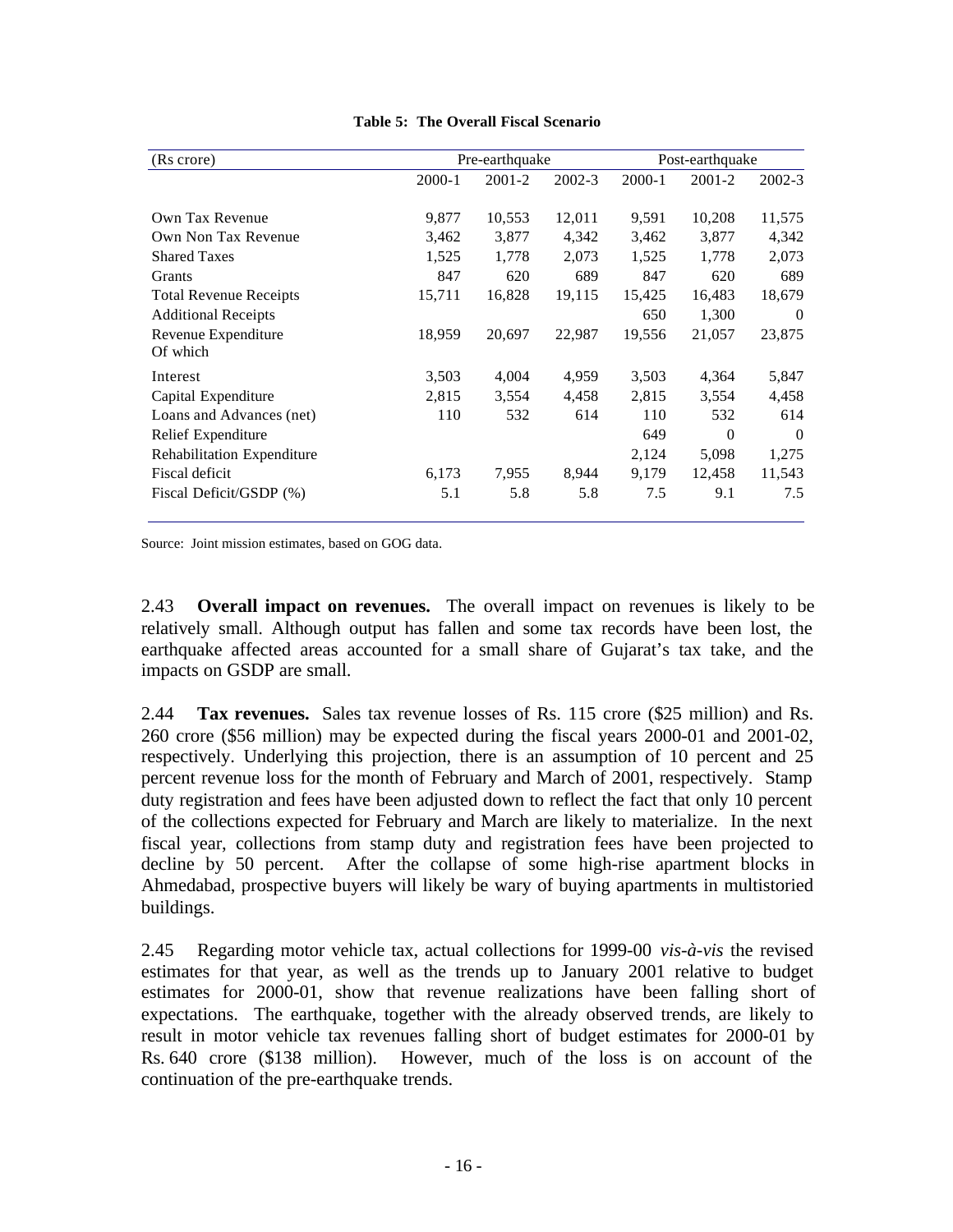2.46 As can be seen from Table 5, the impact of the earthquake *per se*, on the state's tax revenue is Rs 286, 345 and 436 crore (\$62, \$74, and \$94 million) in the years 2000- 01, 2001-02 and 2002-03, respectively. These are not very large numbers in relation to the size of the state's budget.

| (Rs. Crore)                    | 1997-98 | 1998-99 | 1999-00 | 2000-01      | 2000-01 | 2001-02      | 2002-03   |
|--------------------------------|---------|---------|---------|--------------|---------|--------------|-----------|
|                                | Actuals | Actuals | R. E.   | <b>B.</b> E. | L.E.    | Projected    | Projected |
| Sales tax                      | 4,402   | 4,796   | 5,400   | 6,300        | 6,185   | 6,173        | 6738      |
| Stamp and registration         | 411     | 506     | 520     | 600          | 458     | 332          | 376       |
| Motor vehicle taxes            | 434     | 522     | 815     | 1220         | 632     | 792          | 876       |
| State excise                   | 24      | 27      | 26      | 30           | 30      | 29           | 31        |
| Electricity taxes              | 1,024   | 1,447   | 1,450   | 1,700        | 1,692   | 2,310        | 2946      |
| Profession tax                 | 62      | 75      | 100     | 125          | 120     | 141          | 176       |
| Entertainment tax              | 60      | 63      | 68      | 75           | 67      | 24           | 25        |
| Other taxes                    | 174     | 180     | 273     | 407          | 407     | 407          | 407       |
| <b>Total Own taxes</b>         | 6,591   | 7,616   | 8,652   | 10,457       | 9,591   | 10,208       | 11574     |
| Total tax revenue              | 8,166   | 9,257   | 10,383  | 12,189       | 11,323  | 11,986       | 13647     |
| As a percentage of GSDP $(\%)$ |         |         |         |              |         |              |           |
| Total own taxes                | 7.12    | 7.45    | 7.93    |              | 8.56    | 7.85<br>7.46 | 7.56      |
| Total tax revenue              | 8.82    | 9.06    | 9.52    |              | 9.98    | 8.76<br>9.27 | 8.91      |

#### **Table 6: Tax Revenue Projections**

Notes: R.E: Revised Estimates, B.E. Budget Estimates, L.E.: Latest Estimates

Source: Joint mission estimates, based on Government of Gujarat data.

2.47 **Nontax revenues.**Discussions with the GOG indicate that as things stand now, there may be a marginal drop in royalties only, and the nontax revenues as a whole may not suffer a significant loss due to the earthquake. Own nontax revenue in Gujarat has remained fairly stable as a proportion of GSDP at about 2.5 percent. This level is assumed to remain constant, and with GSDP growing nominally at the rate of 12 percent per annum, the rate of growth of own nontax revenue too would remain the same.

2.48 **Capital receipts.**At the time of writing this report, there was uncertainty regarding the prospective inflow of earthquake related assistance. As of February 19, 2001, GOG had received Rs. 650 crore (\$140 million), of which Rs. 500 crore (\$108 million) from the National Calamity Compensation Fund, Rs. 110 crore (\$24 million) from the Prime Minister's Relief Fund, and Rs. 40 crore (\$9 million) from the Chief Minister's Relief Fund. Large amounts of additional support are expected, but the exact amounts or the terms are not yet known with certainty. The estimated proceeds of Rs. 1,300 crore (\$280 million) from the two percent surcharge on income tax imposed by GOI citing the Gujarat earthquake is expected to be passed on to Gujarat. The above amounts are by way of transfers. In addition, the Government has been permitted ways and means advances from the Reserve Bank of India beyond normal limits.

2.49 **Expenditure on immediate relief.** The relief measures, which follow the rules prescribed in the relief manuals of state administration, is expected to cost the state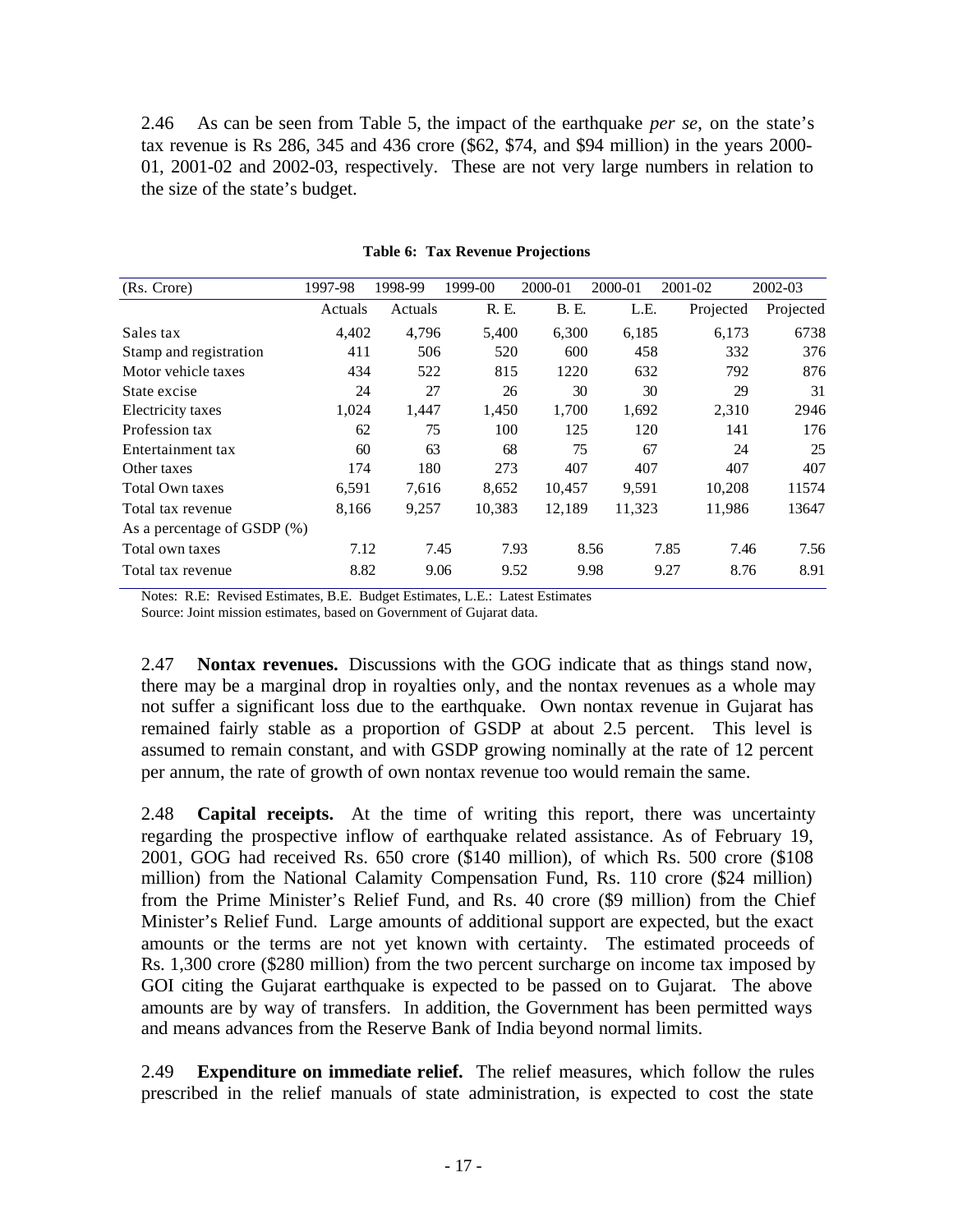government Rs. 838 crore (\$180 million). These expenditures are summarized in Table 7, derived from information provided by the Government.

| Table 7: Expected Expenditure on Relief Measures (Rs. Crore) |                      |                      |  |  |  |
|--------------------------------------------------------------|----------------------|----------------------|--|--|--|
| Measure                                                      |                      | Up to end-March 2001 |  |  |  |
| Food supplies                                                |                      |                      |  |  |  |
|                                                              | <b>Direct</b>        | 19                   |  |  |  |
|                                                              | Indirect             | 0.5                  |  |  |  |
| Medical relief                                               |                      |                      |  |  |  |
|                                                              | Medicines and supply | 2.5                  |  |  |  |
|                                                              | <b>Staff</b>         | 13.9                 |  |  |  |
| Debris removal                                               |                      | 143.5                |  |  |  |
| Cash compensation                                            |                      |                      |  |  |  |
|                                                              | <b>Doles</b>         | 168.8                |  |  |  |
|                                                              | Household kits       | 138.1                |  |  |  |
|                                                              | Death                | 200.0                |  |  |  |
|                                                              | Injury               | 142.4                |  |  |  |
|                                                              | Cattle               | 9.3                  |  |  |  |
| Total expenditure                                            |                      | 838.0                |  |  |  |

Source: Government of Gujarat

2.50 **Estimated expenditure on rehabilitation.** In the memorandum submitted to the GOI, as well as the documents submitted to the assessment mission, the GOG has indicated the urgent need for rehabilitation expenditures on education, health, roads and bridges, administrative buildings, drinking water, irrigation, and power. On the housing rehabilitation front, the Government has also announced a plan for reconstruction and repairs of houses, detailed and discussed elsewhere in this report.

2.51 The expenditure for rehabilitation of social and physical infrastructure along with the likely expenditures on the schemes announced for the housing sector is estimated at Rs. 8,496 crore, or \$1,827 million (Table 8). These measures do not include any compensation for the loss of asset base in the productive sectors, agriculture, industry, and services. Any decisions on these lines would contribute towards increasing the expenditure of the Government even further.

| Table 8: Expected Expenditure on Rehabilitation |            |           |
|-------------------------------------------------|------------|-----------|
|                                                 | \$ million | Rs. crore |
| Education*                                      | 180        | 837       |
| Health                                          | 60         | 279       |
| Rural water supply                              | 97         | 451       |
| Power                                           | 98         | 456       |
| Municipal infrastructure                        | 45         | 209       |
| Public buildings and monuments                  | 95         | 442       |
| Roads and bridges                               | 55         | 256       |
| Housing*                                        | 1,107      | 5,148     |
| Irrigation                                      | 90         | 419       |
| <b>Total</b>                                    | 1,827      | 8,496     |

\*Note: Sectors where private sector participation is possible. Source: Joint mission estimates, preliminary.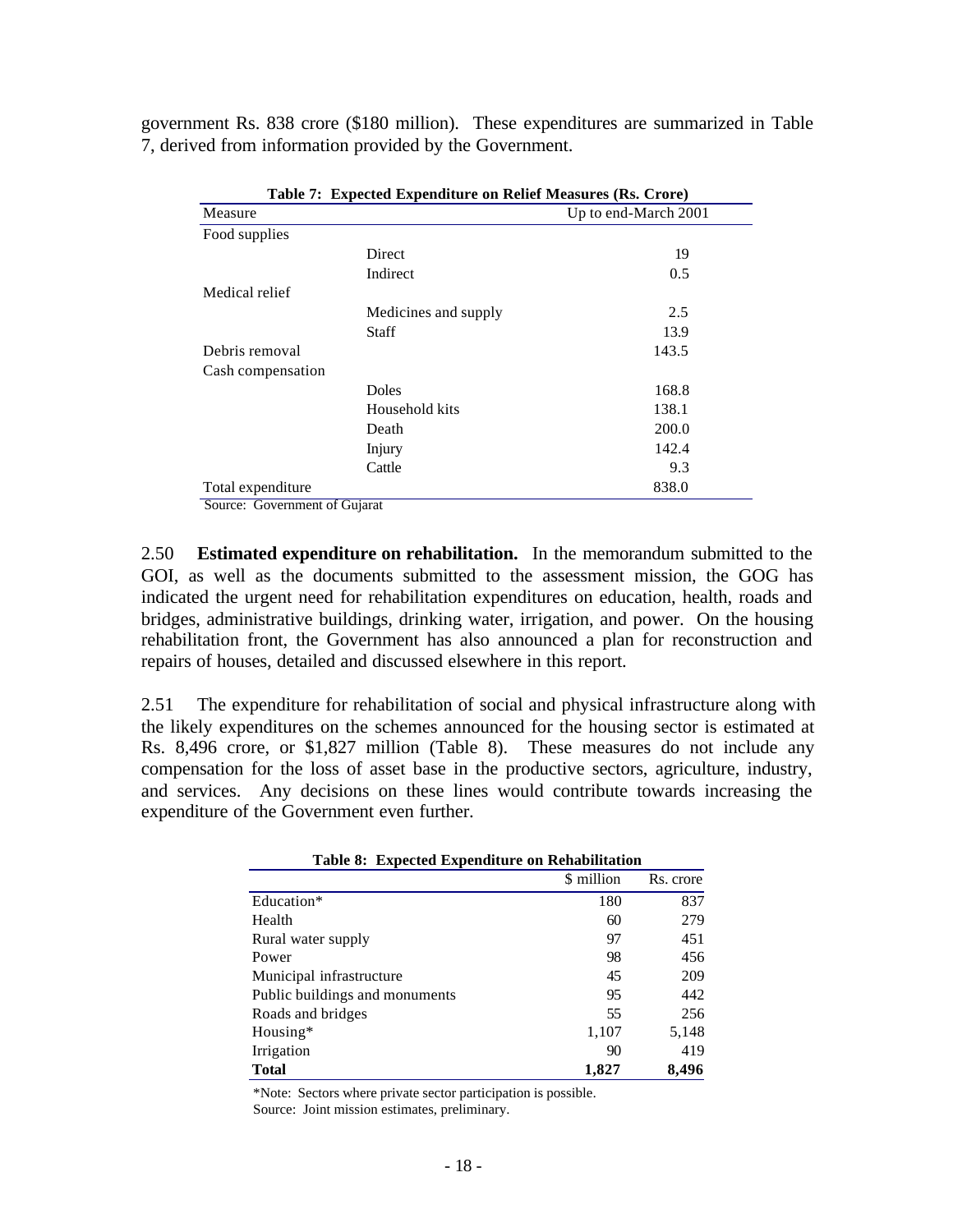### **Impact on Inflation and the Balance of Payments**

2.52 The earthquake has not had, and is not expected to have, a perceptible effect on prices or the balance of payments. The comfortable supply position of essential commodities, and quick reopening of roads, contributed to the maintenance of inflation stability. Reportedly, prices in the affected areas did not spiral up in the immediate aftermath of the earthquake. The people in the affected areas were left with little purchasing power, and the rapid delivery of relief materials and restoration of transportation and communication channels helped to maintain price stability.

2.53 The stable exchange rate since January 26, 2001, indicates that the earthquake is not expected to have a significant impact on the balance of payments. The affected areas do not account for a large proportion of the exports of the country and the relief and reconstruction is unlikely to be import-intensive. The limited damage of the earthquake on the ports and jetties has helped to insulate the balance of payments from the disaster.

### *C. Overview of Sectoral Losses*

2.54 The heaviest damages resulting from the earthquake occurred to housing and to social infrastructure. This underscores the huge social impacts of the disaster. Damages in each sector are summarized below. For a detailed description of assumptions and other factors taken into account when assessing each sector, refer to the sectoral annexes in Part II of this report.

#### **Housing** *(Annex 2)*

2.55 Housing is the sector most seriously affected by the January 26 earthquake. According to the preliminary estimates as of February 23, about 400,000 dwelling units collapsed, and about 500,000 were partially damaged (according to more recent GOG estimates, not assessed by the mission, 800,000 houses may have been partially damaged). Asset losses to housing amount to a total of about Rs. 5,200 crores (\$1,111 million) including the estimated value of household goods, while the cost of reconstruction, repair and strengthening to improved seismic and cyclone standards would require over Rs. 5,100 crore (\$1.1 billion). Reconstruction costs exclude the replacement of household goods.

2.56 Additional impacts include high social costs of homelessness, underscored by psychological trauma, poor health, fear of occupying damaged houses, and loss of earnings for those families whose home also doubled as a place of work. Loss of property related documents also presents an immediate problem for the victims, as documenting proof of home-ownership for compensation and reconstruction purposes may be difficult for many. Additionally, the collapse of many high-rise buildings precipitated, at least in the short run, a sudden drop in the demand for multistory apartment units and the prices of such properties.

2.57 In view of these staggering losses in a single, socially highly sensitive sector, it is important to look at the underlying causes for the huge number of collapsed and damaged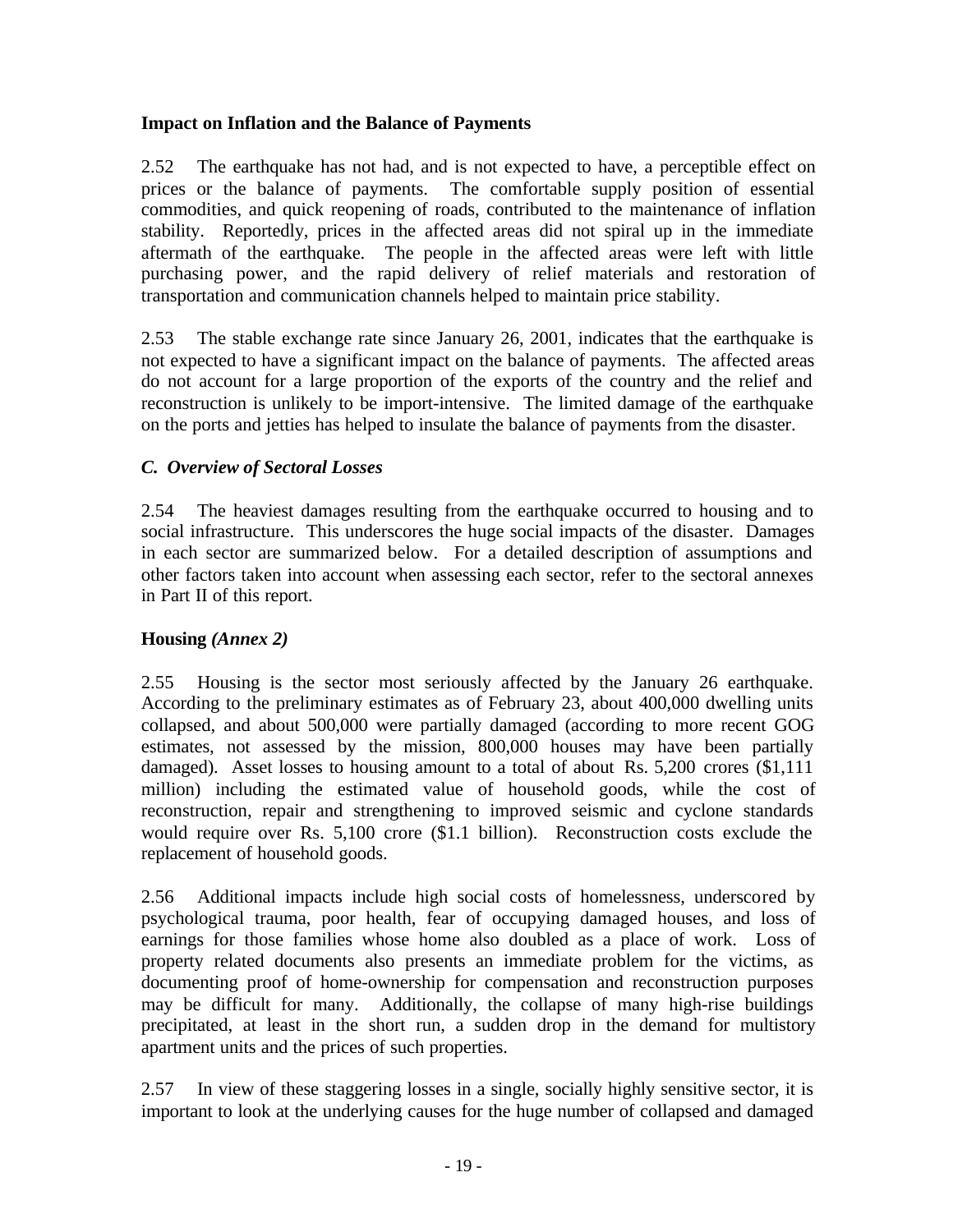buildings in this earthquake. The main problems are associated with the quality of building materials used, predominant building techniques which were not sufficiently resistant to seismic forces, and the institutional processes of applications and approvals for building permits, enforcement of building codes, and construction supervision (Annex 2b).

2.58 Traditional, nonengineered, structures in the zone of impact–both in the rural and in the urban areas–are old, inadequately maintained, and feature a wide range of disparate construction materials. They are frequently combined in the same structures, which by and large were built over a long period of time. *Pucca* wall bearing structures, built of local, "soft" stone with slippery surfaces, and inadequately bonded (usually with only mud mortar), proved to be lethal when exposed to the lateral loads of an earthquake. Brick structures also performed poorly, mainly due to low quality brick and mortar, and the lack of necessary bracing of house walls to keep the walls together. Sloping roofs built with very sparse use of expensive and not readily available wood, were too light to support the weight of heavy ceramic roof tiles. In many instances, due to lack of bracing, outer walls fell out letting the roofs cave in, and killing the residents within. Similarly, *Kutcha* houses (constructed of mud brick and mud mortar, with bamboo and thatch roofs), performed very poorly.

2.59 More recently engineered multiapartment buildings also showed significant areas of weakness. Particularly vulnerable were reinforced concrete buildings with masonry infill walls, which collapsed in many cities and towns, most notably in Ahmedabad, Anjar, and Bhuj. Unauthorized construction of additional floors and heavy roof gardens to four or five story high buildings, contributed to the collapses of many such buildings, especially those of the so called "soft story" type (with slender columns on the ground floor allowing for car parking). The fast construction process in recent years, with relatively little building code enforcement, combined with poor construction materials, led to tragic consequences.

# **Health** *(Annex 3)*

2.60 The earthquake has left behind a trail of death and disintegration of families, thousands seriously injured and handicapped, both physically and psychologically, and a severely damaged health infrastructure. At the time of writing, the number of confirmed human deaths was over 20,000 (of which over 17,000 have been reported from Kutch alone), and the number of persons injured is close to 167,000. Injuries include orthopedic and head injuries, tissue losses, abdominal and thoracic trauma, and amputations. A large proportion of these patients are likely to be left permanently disabled, requiring rehabilitation and care in the future.

2.61 There has been extensive damage to health infrastructure, with the total amount estimated at Rs. 220 crore (\$47 million). There has been disruption in the provision of routine curative and preventative care, while at the same time the sector has been called upon to provide emergency curative (particularly surgery and orthopedics) and preventative care much beyond its capacity. A total of two district hospitals (Bhuj and Gandhidham), 21 community health centers (CHCs), 48 primary health centers (PHCs),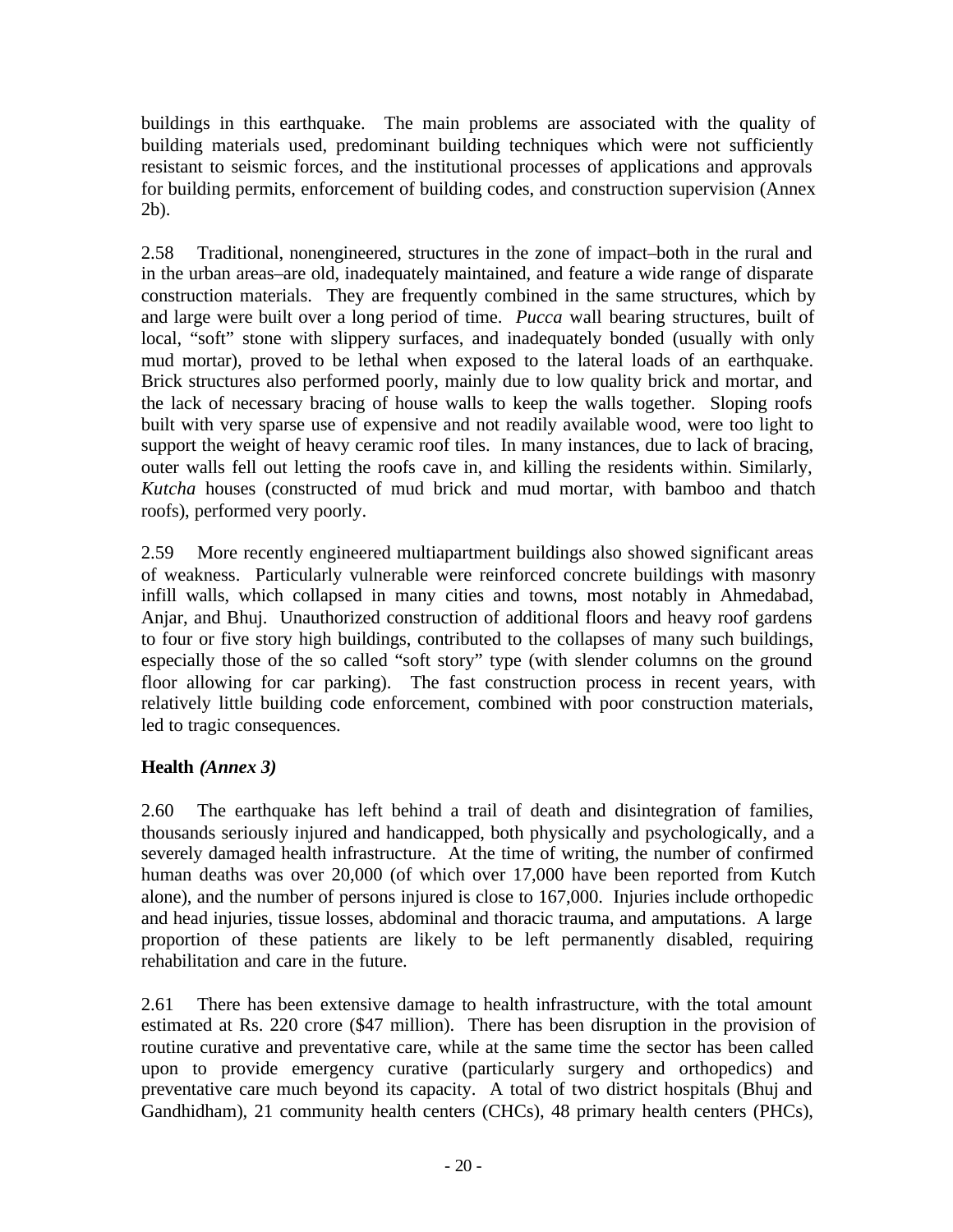227 subcenters, about 800 Anganwadi centers, six integrated child development services scheme (ICDS) go-downs, 11 chief district project officer (CDPO) offices, 96 Ayurvedic dispensaries, 21 homeopathic dispensaries and one food laboratory have been completely destroyed. In addition, nearly all types of facilities at different levels of health care have suffered major and minor damages.

## **Education** *(Annex 4)*

2.62 Educational infrastructure and processes were affected in 18 districts, especially in Ahmedabad, Kutch, Jamnagar, Patan, Rajkot, and Surendranagar. The lives of educational administrators, teachers and students were disrupted both physically and emotionally. The total amount of asset losses in the sector is approximately Rs. 670 crore (\$144 million). More extensive damage has occurred to elementary and secondary schools than to higher and technical education institutions. Over 11,600 schools have been either damaged or destroyed. According to the GOG, 910 elementary, 37 secondary, 3 higher and 21 technical education students died as a result of the earthquake, and 1,051 elementary education students were injured. Among teachers, 31 lost their lives, and 95 were injured. Since the day of the earthquake was a public holiday, most children were not in school. Considering the number of schools leveled, many more children might have been killed if January 26 had been a normal school day.

2.63 While difficult to quantify, impacts of the earthquake include psychological trauma and social impact on many students, teachers, and educational administrators. An estimate for setting up a counseling program for students and teachers is about Rs. 14 crore (\$3 million). In addition, there is the impact of lost time spent in the classroom learning. This has a particularly serious impact on secondary education students in years 10 and 12. Both years are certifying years, the former for secondary and the latter for higher secondary. In many of the talukas visited, students have yet to resume classes, thereby shortening the time spent for revising academic subjects in preparation for the examinations to be held in April.

#### **Dam Safety and Irrigation** *(Annex 5)*

2.64 The earthquake caused widespread and severe damage to the water storage and irrigation infrastructure in Gujarat's Kutch district and, to a lesser extent, the Saurashtra region. In Kutch, 21 earthen dams have to date been found severely affected. These require complete reconstruction, while 164 earthen dams require major or moderate repairs and strengthening. In Saurashtra, 61 schemes have suffered moderate to minor damages, and will require repair and rehabilitation. Some structures and linings in the canal networks, both in Kutch and Saurashtra regions, have also suffered damages, and will also require repairs. The damages are limited to earthen dams on medium and minor schemes, generally to those constructed before the 1970s with either no or lower seismic engineering design standards. More recently constructed dams, and dams for major schemes have not been affected. Based on the assessment carried out to date by the GOG and the Central Water Commission, GOI, and the review by the assessment team, the total amount of damage to assets is estimated to be about Rs. 186 crore (\$40 million), and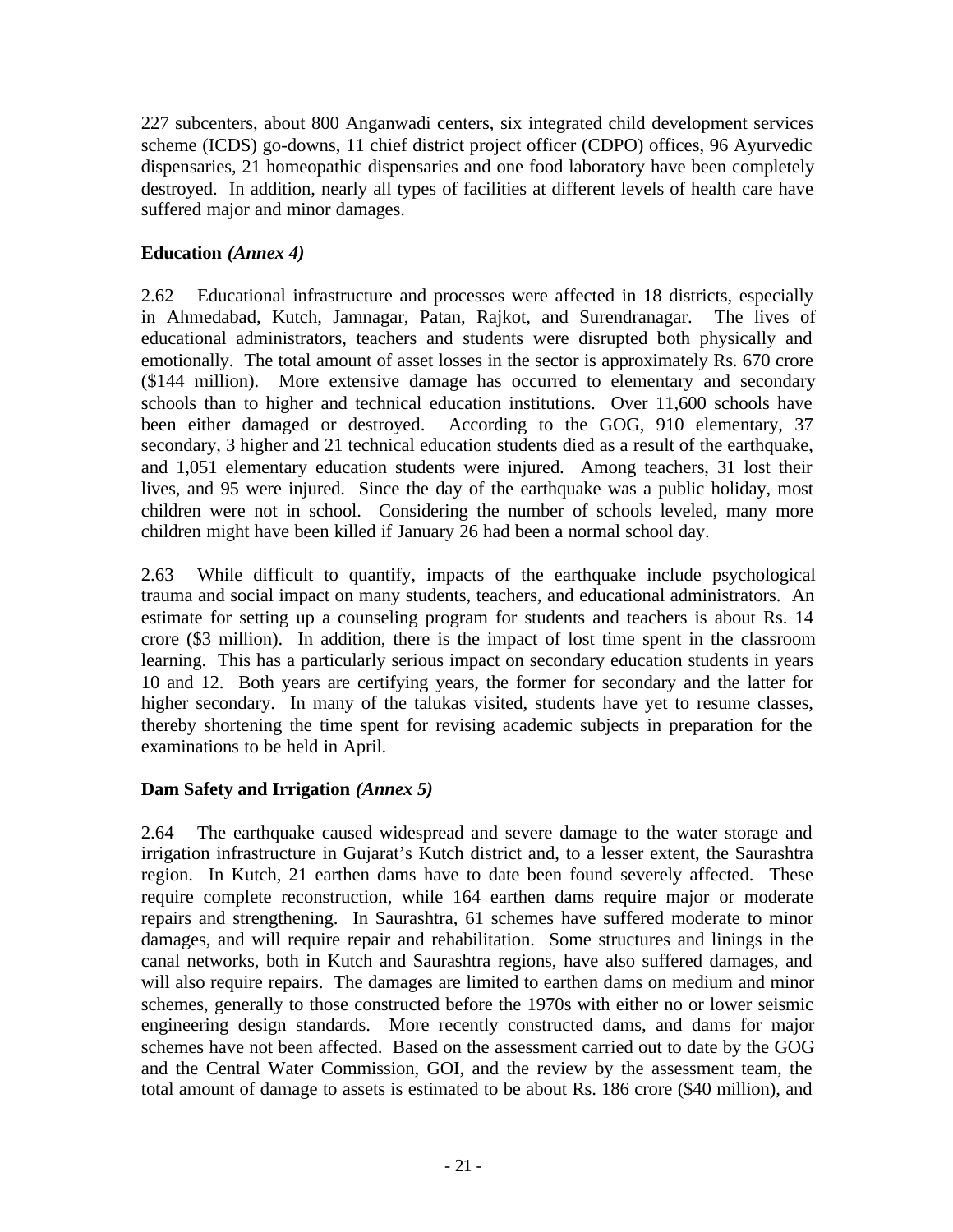the cost of reconstruction to upgraded modern seismic engineering standards is about Rs. 419 crore (\$90 million).

2.65 The urgency of the reconstruction or repairs varies. The 21 dams that have to date been identified as critically unsafe for impounding water, and any other unsafe dams that may be identified, will need to be dealt with urgently before the coming monsoon (June/July 2001). Repairs on other dams are also needed before the monsoon. Beyond the public safety concerns, where immediate action on all at risk structures are clearly critical, there is strategic need to restore all the earthen dams as quickly as possible. These storages are the source of drinking and domestic water for many villages and towns, for local industries, and for irrigation. Their safe and full functioning provides a basic need in the welfare and livelihoods of the local communities concerned.

### **Rural Water Supply** *(Annex 6)*

2.66 Drinking water systems have been affected in 1,340 villages in five districts (Banaskatha, Jamnagar, Kutch, Rajkot, and Surendranagar), of which some 1,100 village systems have suffered severe damages. Systems in Banaskatha and Surendranagar have suffered minor damages, while the damage in the other districts is much more severe. Water supply in Kutch is largely groundwater based with only the Tappar and Shivlakha dams providing surface water sources. Affected areas in Rajkot and Jamnagar receive water supply mainly from surface water (the Machhu II dam) and from a few ground water schemes. Both the surface water schemes (dams, pumping stations, pipelines, water treatment plants) and all the ground water based schemes (121 regional schemes covering 693 villages, and 191 individual schemes) have been affected in varying degrees. The most severely damaged facilities include: two dams; two water treatment plants; over 350 tubewells with pumping equipment and pump houses; and, pipelines of over 1,500 km length of asbestos cement (AC)/PVC and reinforced cement concrete (RCC) material. The RCC underground tanks and overhead tanks, which were designed for seismic zone V, have largely withstood the earthquake impact whereas the masonry structures (pump houses, staff quarters, village-level small tanks) have nearly all collapsed. Other damage includes ruptures and dislocation of transmission pipelines resulting in excessive leakages. In the case of tubewells, the damages are in the form of caving in, casing pipe ruptures and disruption in gravel packing. The total amount of damage is estimated at Rs. 233 crore (\$50 million). The estimated cost of reconstructing and rehabilitating the affected systems with upgrades for hazard protection is estimated to be up to Rs. 451 crore (\$97 million).

2.67 The water supply service to the village communities, and bulk supplies to town residents as well as a sizable number of industries (Kandla Port Trust, Indian Oil, Fertilizer Corporation) have substantially deteriorated in terms of quantity, quality, and reliability. This has a number of effects. For example, the loss of in-house waterreceiving and storage facilities requires that people wait for long periods of time for the delivery and collection of water by tanker to their homes or relief camps. Since the responsibility for water collection typically falls on women, this affects them mainly by reducing the amount of time they can spend on productive activities. In addition, environmental sanitation has deteriorated and health and hygiene may have suffered.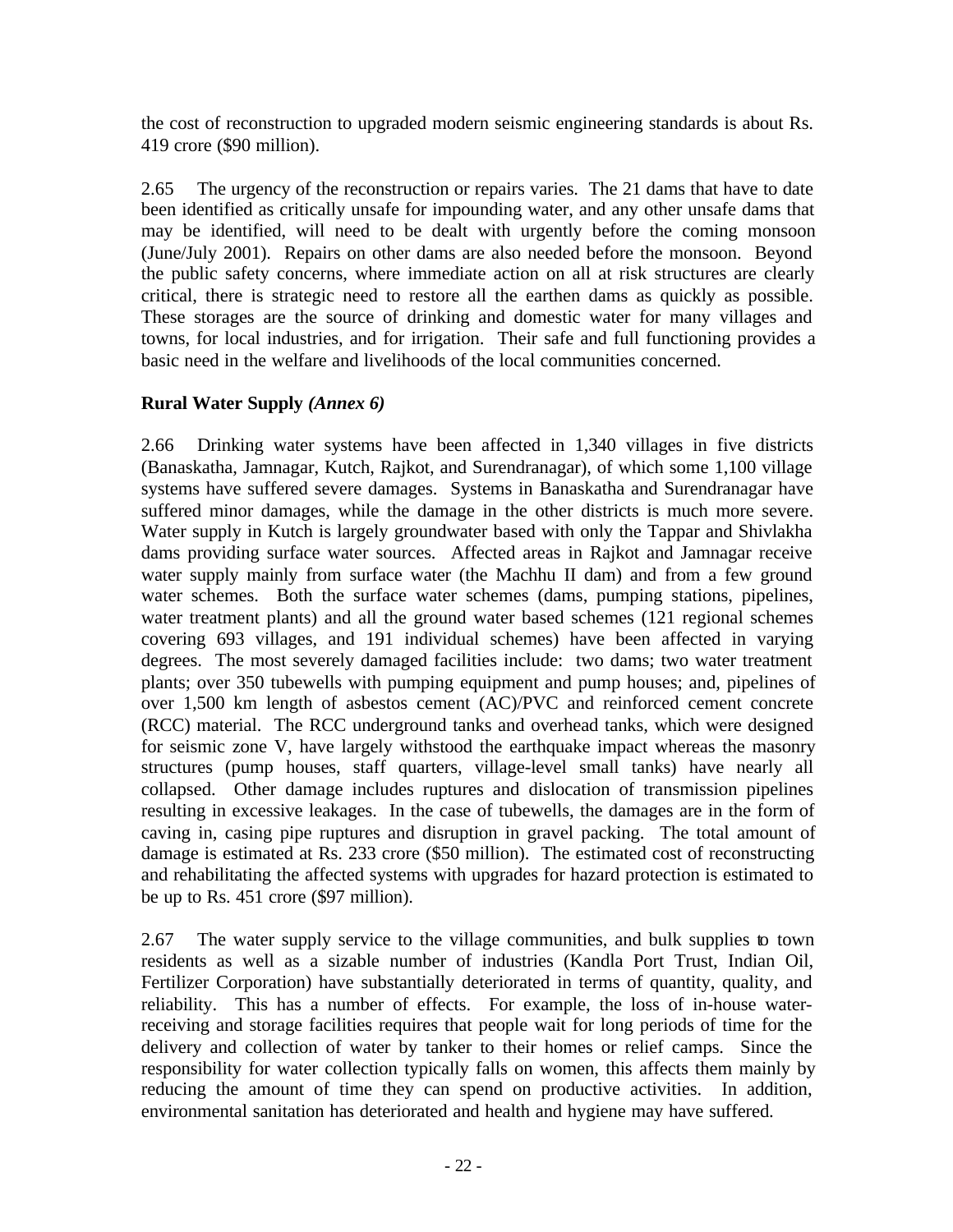#### **Municipal and Environmental Infrastructure** *(Annex 7)*

2.68 Gujarat has six municipal corporations and 143 municipal towns. Of these, five municipal corporations and 57 municipal towns have been affected by the earthquake. For the purpose of this assessment, the urban and environmental infrastructure components include the following: water supply, sewerage, sanitation, solid waste management, municipal roads, municipal dispensaries, street lighting, municipal administrative buildings and other municipally owned buildings (does not include the state government owned buildings) such as libraries, town halls, municipal markets etc. The damage to the urban and environmental infrastructure varied extensively among the cities and towns located in the affected area. Based on detailed information provided by the Department of Urban Development and the agencies under it, municipal infrastructure in 15 urban areas were damaged to significant degrees. Severe damages were caused in 14 towns in Kutch, Rajkot, and Surendranagar districts and some damages to several cities/towns in other districts. The worst affected urban towns are Anjar, Bhachau, Bhuj, Gandhidham, and Rapar in Kutch district, and Morvi in Rajkot district. Municipal infrastructure in Ahmedabad city also suffered damage. The other municipal towns, which suffered relatively less damage are: Mandvi (Kutch district); Wankaner (Rajkot district); Dhrangdhara, Halwad, Limbdi, Surendranagar, Thangadh, and Wadhwan (Surendranagar district).

2.69 The damage to the water systems has been extensive, followed by damage caused to the sewerage systems, municipal roads and buildings, street lighting, and sanitation. The assessment team computed the damage estimate based on detailed information provided by the GOG for 14 towns and Ahmedabad city. In all, the assessment report covers 62 cities/towns. The damage estimate is presented in terms of cost of asset replacement as well as replacement cost with an upgrade for multihazard resistance. The assessed damage cost is Rs. 140 crore (\$30 million) and replacement cost with upgrading is Rs. 209 crore (\$45 million). The cost of the immediate improvements to restore basic services is Rs. 60 crore (\$13 million) and the short-term replacement cost is Rs. 79 crore (\$17 million) respectively.

#### **Public Buildings** *(Annex 8)*

2.70 Damage to state public buildings and historic monuments are estimated at Rs. 339 crore (\$73 million). The spatial distribution of damage to administrative buildings and residential quarters that belong to various line departments followed closely the damages in housing. The buildings that collapsed were usually old, one- or two-story high structures with masonry walls (see also Annex 2b). Damaged buildings were more geographically spread, but were also, for the most part, load bearing structures. Damage to historic structures, and by extension the impact on Gujarat's cultural heritage, was significant. While some monuments such as the 1,000 year-old Rani Ki Vav (the Queen's stepwell) in Patan survived unscathed, other invaluable structures collapsed. The Roads and Buildings (R&B) Department has prepared a short-term program (the next 18 months) and a medium-term program (next three years) for reconstruction of public buildings. The former would include provision of temporary office space, minor and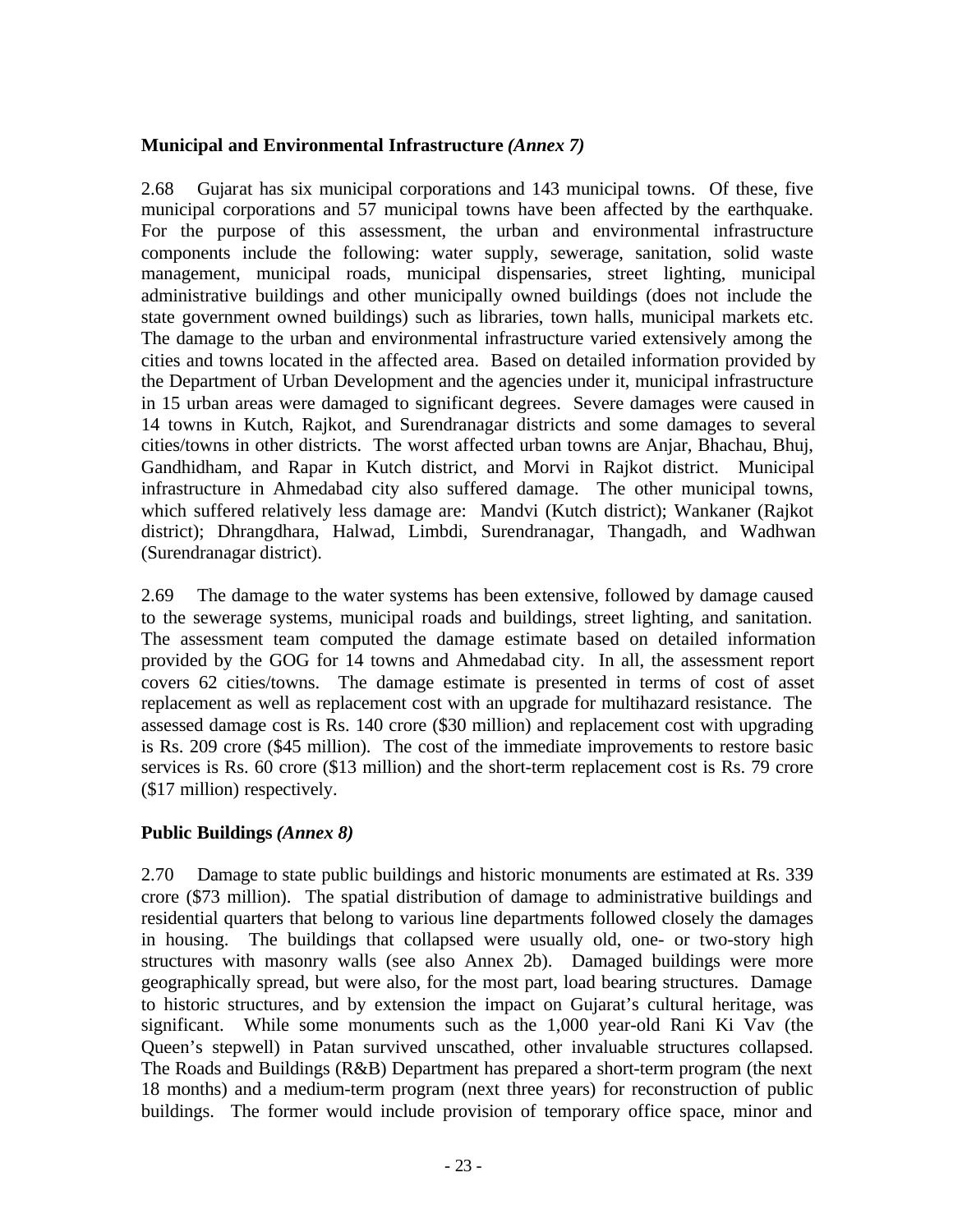major repairs and strengthening to damaged buildings, and preparation of designs for buildings to be reconstructed in the next two to three years. Under the medium-term program the R&B Department would undertake reconstruction of collapsed buildings to upgraded standards. In addition to these programs, it will be necessary to repair historic monuments and buildings protected by the central and state governments, and to rebuild a good number of police stations and outposts, particularly in Kutch district. Total reconstruction costs for public buildings have been estimated at Rs. 442 crore (\$95 million).

#### **Power** *(Annex 9)*

2.71 The power system in the Kutch region comprises the Kutch Lignite Thermal Power Station and the transmission system at 220kV, 132kV, and 66kV, with the associated distribution system. Most of the consumers in the region are from the agricultural sector. The earthquake has caused extensive damage to the power system facilities in Kutch and nearby districts of Banaskantha, Jamnagar, Rajkot, and Surendranagar. The diesel generator and building in Bhuj were also damaged. Total asset losses for the sector are estimated at Rs. 186 crore (\$40 million). Temporary restoration of power supply has been done in most of the areas. However, replacement of the old equipment will not be feasible. There is a need to strengthen the power system of the region. Moreover, for compatibility reasons, it will not be feasible to integrate new equipment with the obsolete portion of the existing system. Therefore, the government may wish to strengthen the power system of the region by installing suitable equipment and thus enhancing the reliability and efficiency of the power system. The immediate needs will have to be focussed on repairs and reconstruction of substations and accommodation for operating staff. The medium-term needs will focus on major replacement of equipment, transmission lines, and transformers. The cost to rebuild the damaged equipment and buildings and to rehabilitate the transmission and distribution systems will be about Rs. 456 crore (\$98 million).

#### **Transport** *(Annex 10)*

2.72 In comparison to the other infrastructure sectors, the transport sector suffered relatively little earthquake related damage. Most of the transport infrastructure remained functional after the earthquake. However, if the existing Surajbari Bridge had failed, road traffic into the Kutch district would have been disrupted. The preliminary cost of asset damages caused by the earthquake to the transport infrastructure of Gujarat has been assessed at about \$90 million: (a) roads, Rs. 233 crore (\$50 million); (b) railways, Rs. 79 crore (\$17 million); (c) ports, Rs. 98 crore (\$21 million); and (d) airports, Rs. 9 crore (\$2 million).

#### **Telecommunications** *(Annex 11)*

2.73 The earthquake has inflicted extensive damage to the telecommunication system. About 80,000 lines were down due to the collapse of the telephone exchange buildings. In Bhuj, Jamnagar, Rajkot, and Surendranagar, a total of 179 exchange buildings, and 146 staff quarters were destroyed. The collapse of telecommunications capacities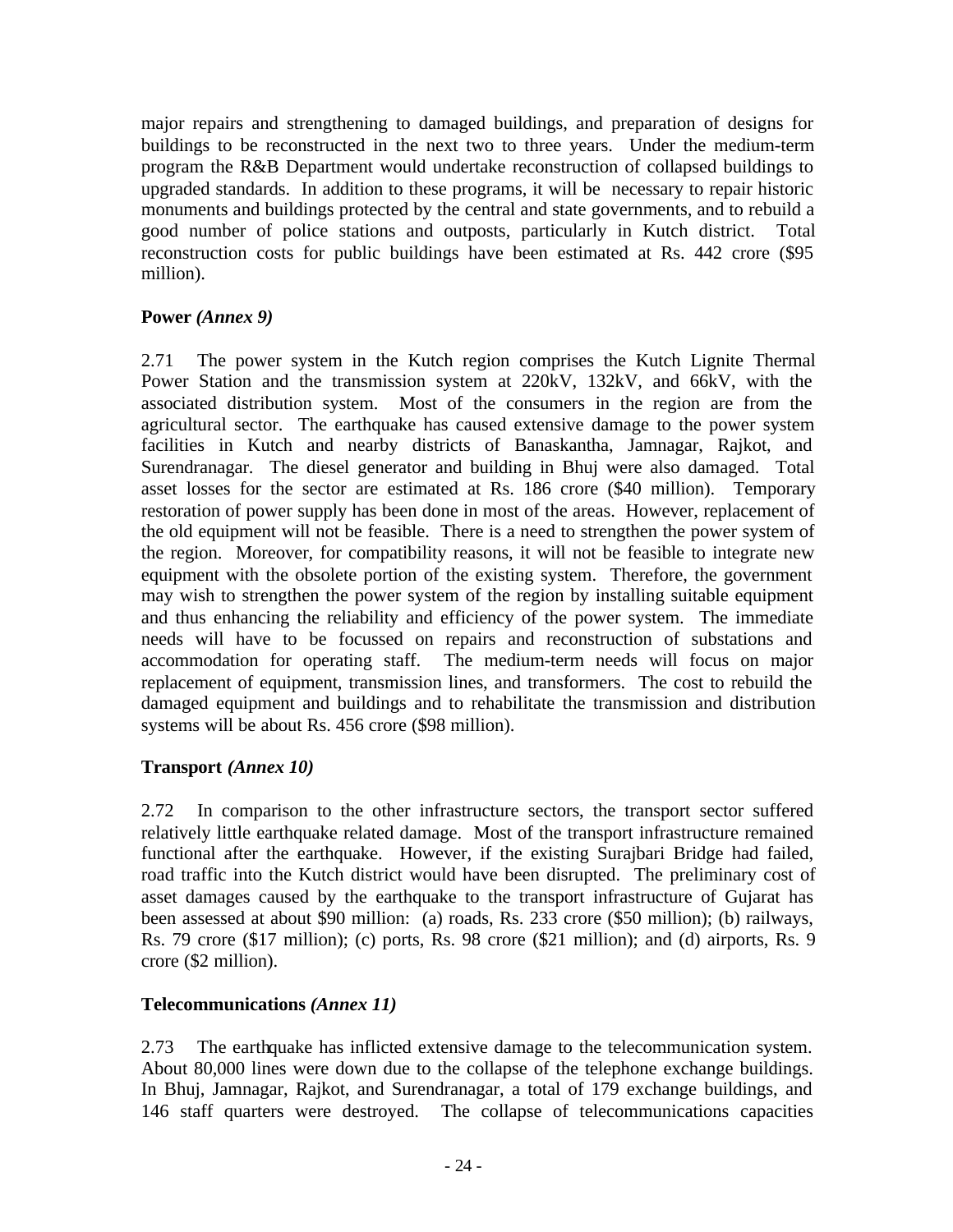seriously affected the relief measures as no information was available about the intensity of the earthquake, precise locations affected, and the extent of damage. The amount of damage to telecommunication facilities is estimated to be Rs 51 crore (\$11 million), based on cost of purchase of equipment and construction of buildings. Temporary restoration has been started and about 54,000 lines have been charged. In addition, the cost of building 700 staff quarters for all working in the affected areas, 179 telephone exchange buildings, and the administration office at Bhuj will be Rs. 70 crore (\$15 million), bringing total reconstruction costs to Rs. 121 crore (\$26 million).

#### **Agriculture and Livestock** *(Annex 12)*

2.74 Agriculture contributes only 20 percent to the overall state economy and of this only a small share is estimated to be produced in the areas most affected by the earthquake (CMIE, 2001). As the state has become more industrialized, the share of agriculture and livestock husbandry has declined, in particular over the past 20 years. However, the sector still provides employment to nearly 50 percent of Gujarat's population. Agriculture has been severely hit by two consecutive years of severe drought, which have led to a contraction in output of nearly 13 percent in 1997/98 and 2 percent in 1998/99. The areas most severely affected by the earthquake were also those worst affected by the drought.

2.75 According to GOG estimates, total asset losses are estimated at Rs. 544 crore (\$117 million). Preliminary losses of assets to the private sector in agriculture and livestock are estimated at Rs. 512 crore (\$110 million), nearly 80 percent of which is in the Kutch district. While not very large in value, the loss of these agricultural assets and inputs is likely to have drawn down the assets of already poor groups of the population. Major asset losses are concentrated in irrigation assets, such as bore wells, pump houses, submersible pumps and water storage tanks, as well as storage bins, farm implements, livestock, plant protection equipment, and stored outputs and inputs. In addition, damages to the public sector, estimated at Rs. 37 crore (\$8 million), include buildings of the Agriculture Department, including Gujarat Agriculture University and Animal Husbandry units. Output losses due to the earthquake are estimated to be about Rs. 228 (\$49 million). These losses are expected to result from delay in picking the standing crops of cotton and castor, lack of irrigation at a critical stage, and lack of farm storage facilities. These estimates, obtained through rapid survey methods in the affected districts, are expected to be the upper bound for overall agriculture and livestock losses.

#### **Industry** *(Annex 13)*

2.76 Gujarat is one of the most industrialized states in India. Industry contributes around 39 percent of Gujarat's GSDP. However, industrial damages from the earthquake were concentrated almost entirely in Bhavnagar, Jamnagar, Kutch, Rajkot, and Surendranagar districts which together comprise less than a quarter of Gujarat's industrial capacity. Furthermore, well over half the damages took place in Kutch, a district which accounts for only around 2 percent of industrial GSDP.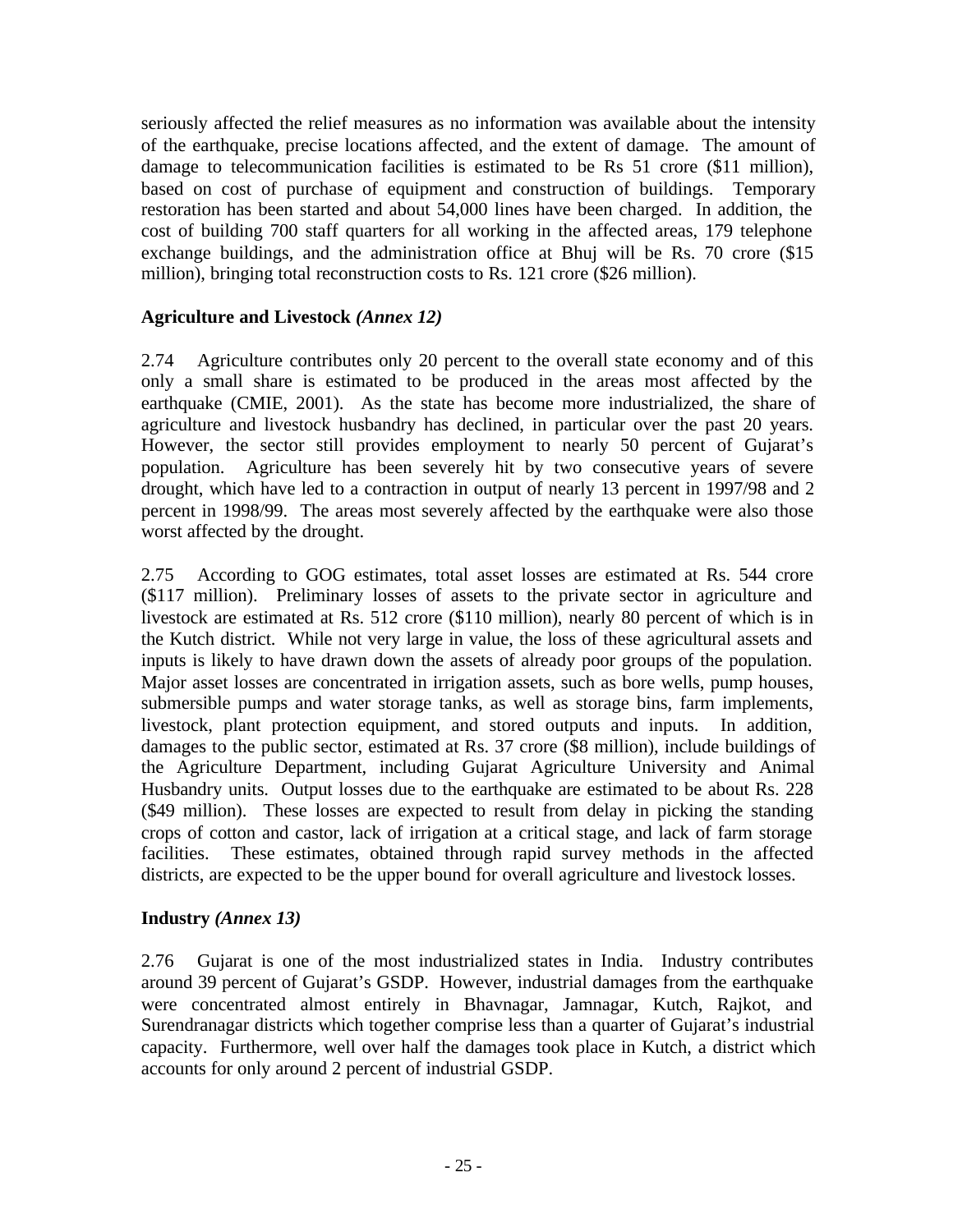2.77 The damages to industrial buildings, machinery, and inventory caused by the earthquake amount to around Rs. 340 crore (\$73 million). Even ignoring the growth impacts of reconstruction, the impact of the earthquake on industrial production is unlikely to amount to more than Rs. 1070 crore (\$230 million), which is 0.8 percent of Gujarat's total GSDP, and a negligible amount of India's GDP. However, the impact on earnings in Kutch may still be considerable, particularly for workers in the salt and handicrafts sectors, which were badly damaged.

### **Services** *(Annex 14)*

2.78 The service sector contributes nearly 41 percent of the state's income and accounts for 50 percent of total employment. In the five most earthquake affected districts, nearly half a million people worked in the service sector and together they contributed about Rs. 6,766 crore (\$1,455 million) towards the state's annual income. This figure includes only the damage to the commercial establishments (shops, restaurants, hotels, and financial institutions), and the goods, inventories, and other working capital stored in these establishments. The assessment team estimated that the asset losses and output losses in the service sector are Rs. 1,163 crore (\$250 million) and Rs. 1,748 crore (\$376 million), respectively.

### *D. Social Dimensions (Annex 1)*

2.79 The social fabric of the earthquake-hit areas has been devastated by the large number of human deaths and injuries. In addition to the immediate suffering caused, it is likely that an equally large number of families have been torn by the death or serious disability of a member (though family-level data are not yet available). This will have long-term consequences on the well-being of other members, particularly widows (especially young women), single parent children, orphans, and the elderly. There have been more adult female than male deaths, and a large number of children were also killed. Similar differences are likely among the injured.

2.80 Other social impacts of the earthquake include deep insecurity among those who have lost assets, and increased risks among them to impoverishment. About 400,000 houses have been destroyed by the earthquake and a larger number were damaged. The livelihoods of many families have been disrupted, particularly among those residing in the worst affected towns and villages. About 19,000 handicraft artisans, the backbone of the Kutch district's economy, appear to be one of the most severely affected groups. In addition, several thousand salt farmers are faced with the collapse of their brine wells and destruction of salt fields containing the salt of up to two years labor. Many salt refineries are also damaged, which will hamper the export of salt from the region. Kutch alone accounts for 80 percent of India's salt production, and 80 percent of its facilities are reportedly dysfunctional. Another important source of livelihood in Kutch is cattle – about 20,000 cattle deaths have been reported. Economic recovery has been hampered by the outflow of people, including normally migrant workers, such as laborers on the salt farms in the affected areas.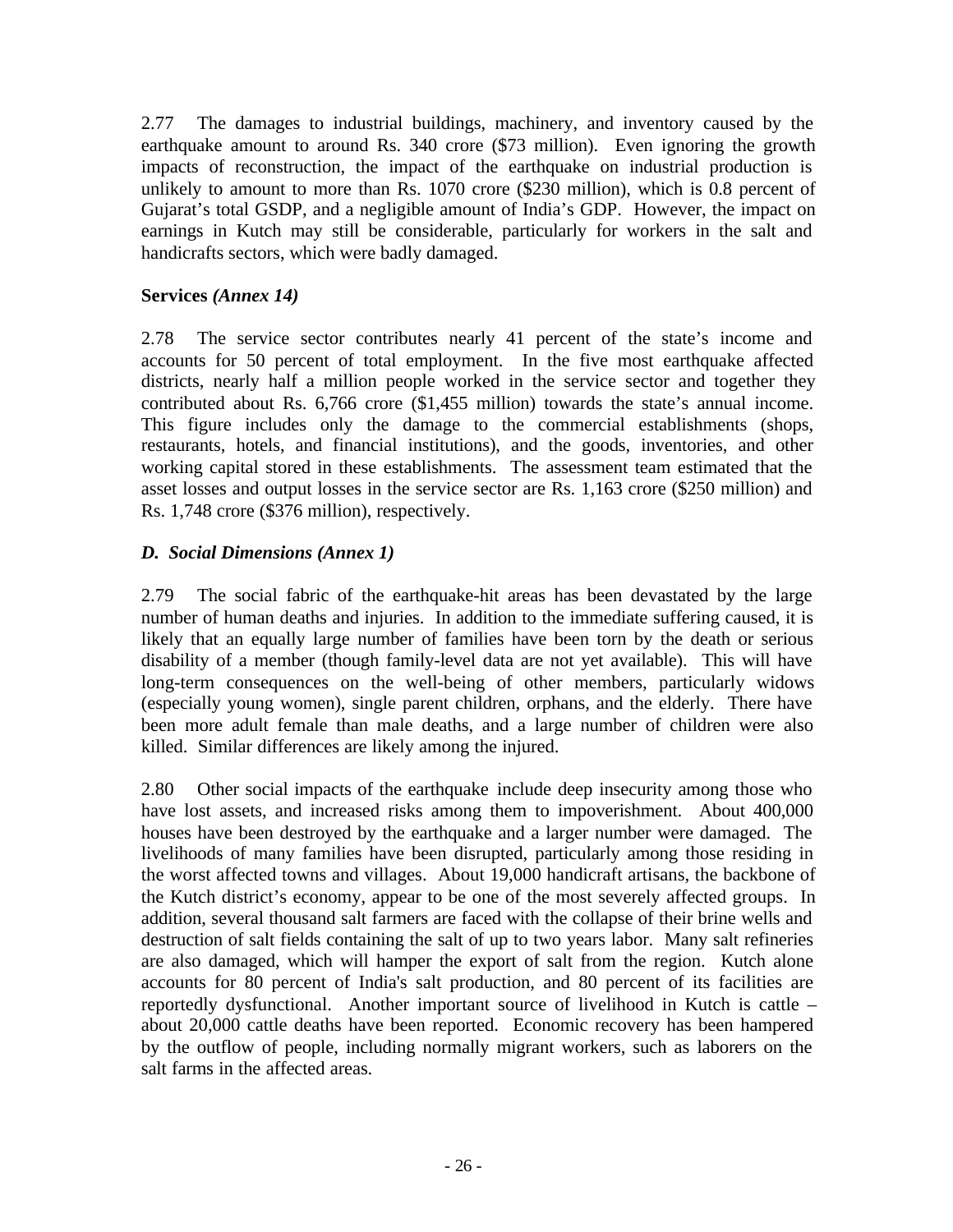2.81 Insecurity also stems from the repeated tremors in the region and the continuing drought. Though the people of Kutch are known for their strong independence and resilience, among those who were poor prior to the disaster, there may be a sense of helplessness and dependency (particularly on the Government). Rapid mobilization on the part of the Government has provided food grain and cash to affected families, initially at major population centers, but progressively reaching out to the more remote villages. NGOs, philanthropic groups, development agencies and private businesses have stepped in to supplement the Government's efforts to provide food, medical services, clothes, blankets, utensils, basic supplies, and tents. In spite of all their problems, however, the Kutch community has resisted putting orphaned children up for adoption. This demonstrates an expression of community solidarity and mutual support in a time of need, and is an indication of the will and ability of the communities to organize and rebuild their lives.

2.82 Another serious consequence of the disaster is an almost complete lack of services in the worst-hit villages and urban areas, including education, health, water supply, electricity, solid waste disposal, and agricultural extension. Most Gujarati villages are usually well served by these, but both public and private services are largely at a standstill, though drinking water is being provided in many places by tankers and electricity has now been largely restored. The Government is making a serious effort to restart schools–often in tents, but the large number of buildings destroyed and extensive household disruption mean that many children may still not be at school. Markets and banks have begun to function in the less affected areas, but are still limping back to normal in the worst situations.

#### *E. Environmental Impacts (Annex 15)*

2.83 Due to previous cyclones, ongoing drought, and previous flooding in the major urban centers of Ahmedabad and Surat, the earthquake has hit the region during a time of extreme environmental vulnerability. In addition to damage to dwellings, infrastructure and facilities, the earthquake has resulted in a number of environmental impacts. The earthquake will also have indirect environmental impacts associated with debris disposal, temporary shelter set-up and the reconstruction effort. Moreover, there are a few areas where the environmental impact is as yet unclear and which require ongoing environmental monitoring.

2.84 The major **direct environmental impacts** include: (a) debris and rubble removal and disposal, which has been estimated at 10 to 20 million metric tons (MT) in urban areas and 15 to 30 million MT in rural areas; (b) impacts and residual risks from damage to industrial facilities; (c) impact to water and water management resources; and (d) impacts to municipal and industrial environmental infrastructures such as sewage and wastewater treatment.

2.85 A number of **indirect environmental impacts** are also anticipated and, where appropriate, should be monitored and mitigated. The more significant indirect impacts include: (a) poorer sanitation and waste management practices; (b) increase in industrial pollution due to reconstruction activities requiring millions of tons of construction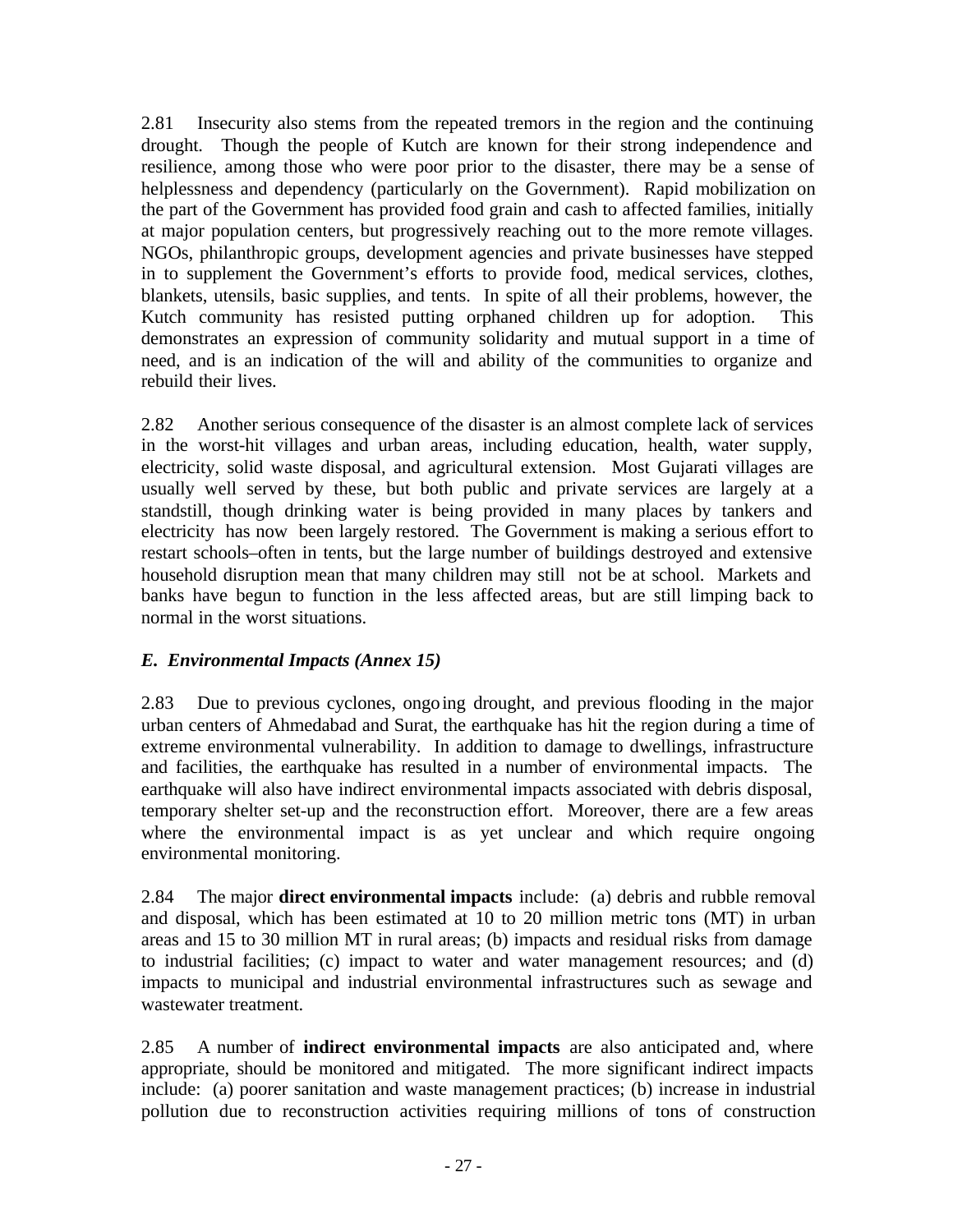materials, and (c) changes in land use due to need for rubble disposal sites and potential relocation of villages.

2.86 As all environmental impacts cannot yet be assessed, the development of a comprehensive environmental monitoring program becomes an important priority. Key sectors with yet **unknown environmental impacts** include: (a) potential impact of the earthquake on aquifers and groundwater movement, and (b) potential impact on ecosystems.

2.87 In all cases, appropriate monitoring and mitigation measures should be developed to minimize the environmental impact of the earthquake whenever and wherever possible, while considering the special extreme circumstances that now prevail.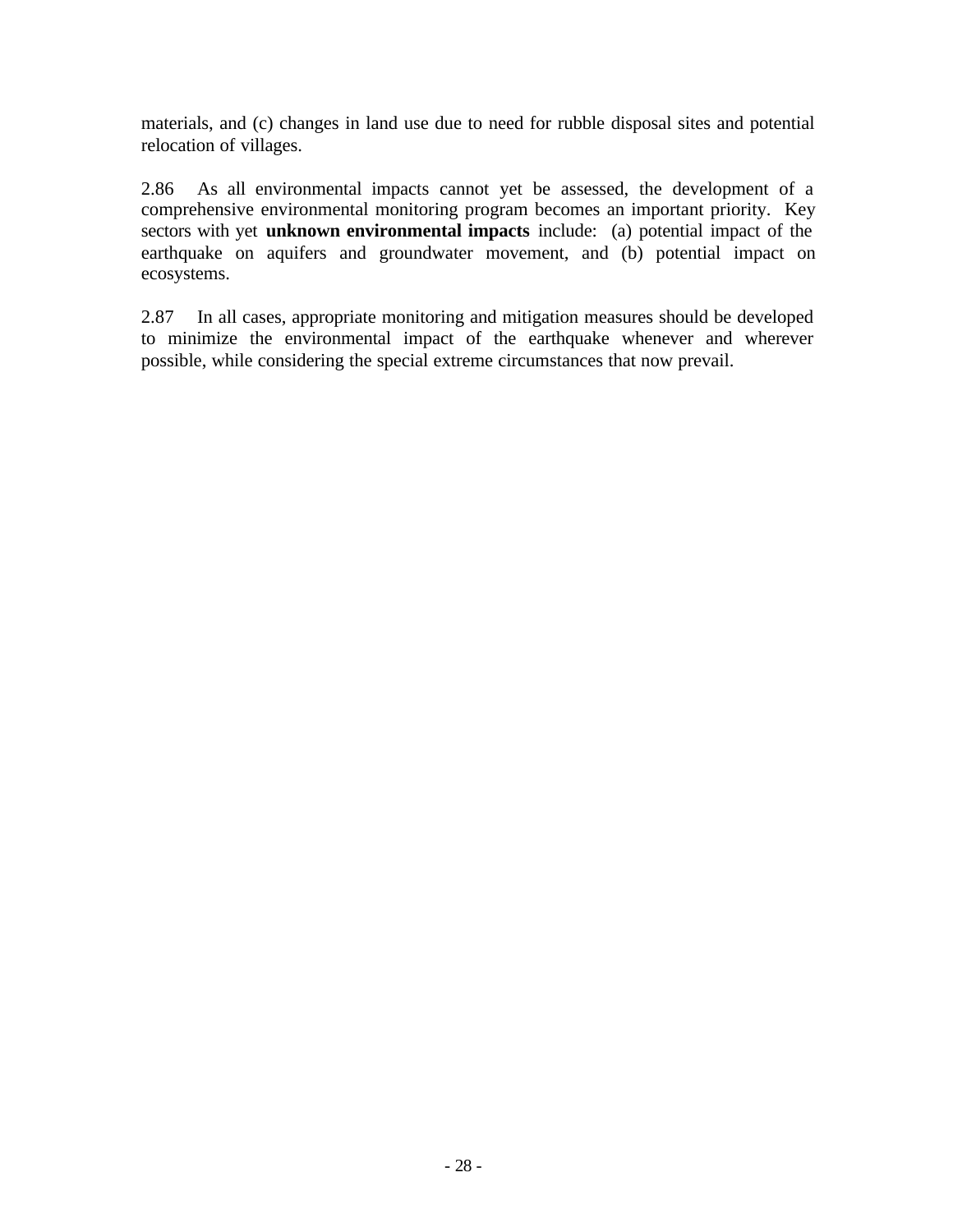### **SECTION 3. RECOVERY STRATEGY**

#### *A. Overall Approach: Empower Communities and Mitigate Social Impacts*

3.01 While the aggregate impacts of the January 26 earthquake on Gujarat and India's output may be relatively small, the disaster was truly an event of catastrophic proportions at the community level. The overall situation can be considered a multiple disaster, since the earthquake is the third natural disaster to strike the state in four years. Gujarat still suffers from the effects of a cyclone in 1998, and drought which started in 1999, and which is expected to continue through 2001. The impact on the vulnerable population increases with each new disaster.

3.02 The social fabric of the earthquake-hit areas has been seriously affected by the large number of human deaths and injuries. And while there will be lasting scars, the people of Kutch are known for their strong sense of independence and resilience in the face of crises.

3.03 There are some obvious immediate priorities that need to be addressed in the reconstruction strategy. First and foremost, the **provision of temporary shelter** is urgent before the onset of the monsoon season in July. Simultaneously, the reconstruction of the devastated housing stock needs to be launched. An owner-driven, *in situ* housing reconstruction process is likely to lead to fast reconstruction and genuine acceptance by beneficiaries. Relocation of entire towns and villages may lead to considerable delays and may also dampen owner-driven reconstruction. Implementation should be decentralized, while the quality control of earthquake and cyclone resistant construction, financial management and procurement procedures would be coordinated by the newly created GSDMA.

3.04 Restoring lost records of property rights to housing, commercial property, and land should be launched as soon as possible, with special efforts made to assist the poor, scheduled castes, and squatters, who may have greater difficulty demonstrating legitimate property rights. Appropriate levels of indemnity will need to be identified for different income groups.

3.05 Second, there is an urgent need to **restore public services**, including health, education, water supply, power, communications, municipal and environmental infrastructure, and state administration. Careful prioritization of this reconstruction will be necessary. Even with substantial external financing, rebuilding everything at once is unlikely to be affordable or necessarily desirable. Appropriate standards for reconstruction need to be identified, which take account of the area's natural hazards but are not over-specified.

3.06 Third, efforts will need to be made to **secure the livelihoods** of vulnerable people in the earthquake-affected areas. Such support will need to be rapid if it is to be effective. It will need to be well targeted if it is to be affordable. It will need to be designed so as not to displace private enterprise and self-help if it is to be sustainable.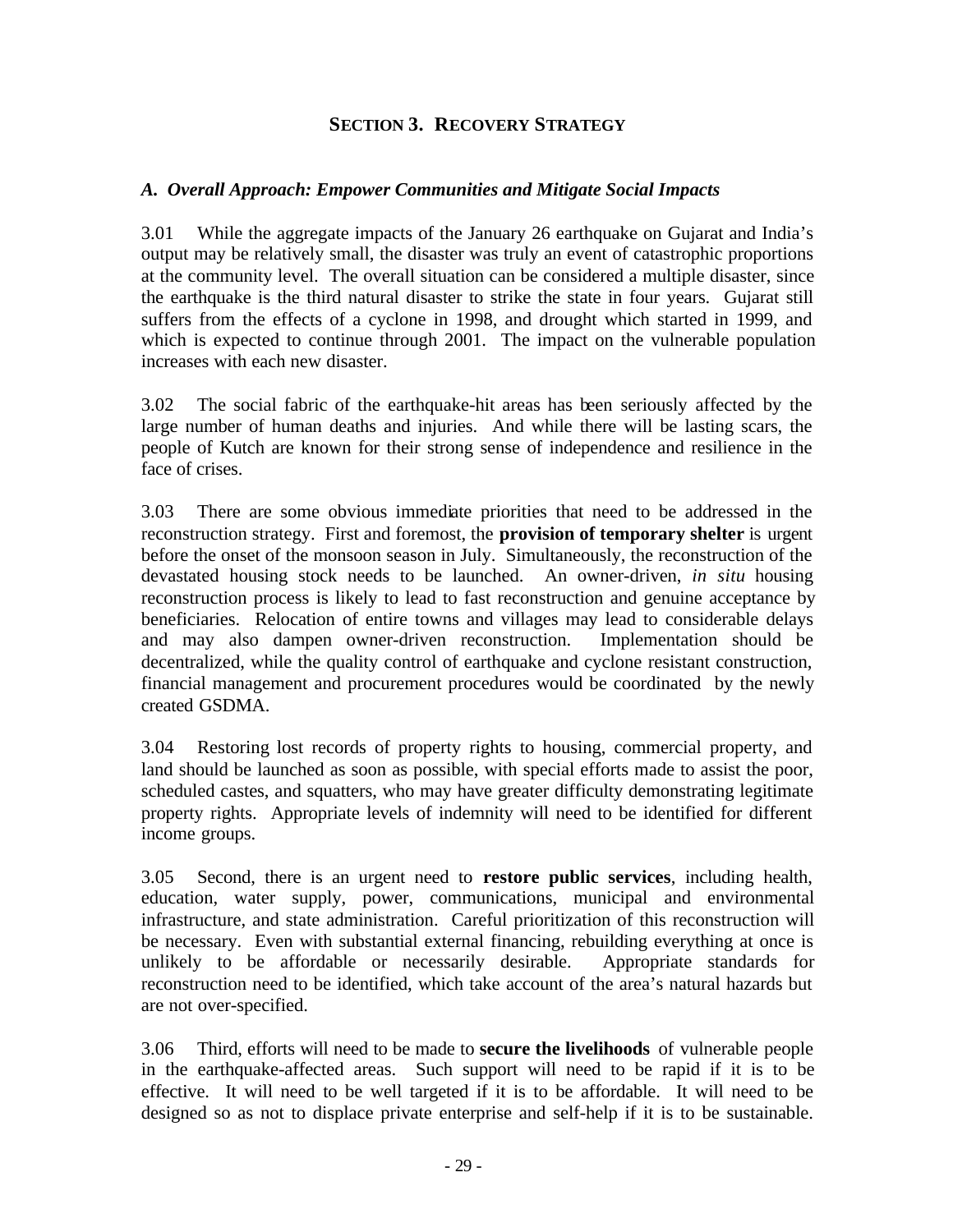Cash grants or wages in return for rubble removal, production of building materials such as bricks or concrete blocks, or reconstruction work would be options to consider.

3.07 Subsection B discusses the needs and an initial strategy for reconstruction of sectors hit by the disaster. Experience from reconstruction efforts for previous disasters in India and other countries suggest that the following **core principles** are key to a successful reconstruction program, and should be integrated into each sector strategy.

- *Revival of the economy:* There is an urgent need to **restart the economy** of the affected areas, which can be done in part by providing wage employment to local people for debris removal, construction, and the restoration of heritage sites. This type of program, if well designed, minimizes the potential for mistargeting. Transfers to households, for consumption or investment purposes, could also be envisaged.
- *Empowering individuals and communities***:** While relief and charity are important in the immediate aftermath of a natural disaster, they should be replaced as soon as possible with efforts to foster **ownership and involvement of the people**. Relief assistance may already be creating an environment conducive to competition for handouts, community conflict, and dependency. Greater local participation and contributions to the reconstruction effort could reduce social tensions and lead to more sustainable development efforts. The majority of reconstruction efforts should be undertaken by affected people themselves.
- *Affordability, private sector participation, and equity***:** Reconstruction of private and public property and efforts to revive the economy should take into account: **(a) potential impact on public finances; (b) use of available private sector participation and financing; and (c) relatively greater public assistance to those most in need**. The impact of the earthquake will further strain Gujarat's public finances. It is important, therefore, that reconstruction efforts seek to rationalize expenditures and carefully review standards at which reconstruction of both public and private housing and other infrastructure will take place. While it is the government's intention not to crowd out private sector and individual initiative, it is important that it continue to leave room for private initiatives on the part of the surviving victims themselves, as well as businesses wishing to share their burden. Public assistance and reconstruction efforts should prioritize those in greater need, and it is important to ensure that public policies and the incidence of public expenditures is pro-poor.
- *Decentralization*: **Community-driven reconstruction must be at the heart of the state's recovery program**. Therefore, the development of effective networks that facilitate a necessarily decentralized system for recovery will be key to the success of the program. Decisions to relocate or rebuild *in situ* destroyed villages, for instance, should follow a clear, transparent and participatory approach to assess the wishes of the villagers and discuss the costs of different options. Locally elected bodies, where these exist, should be given a significant role.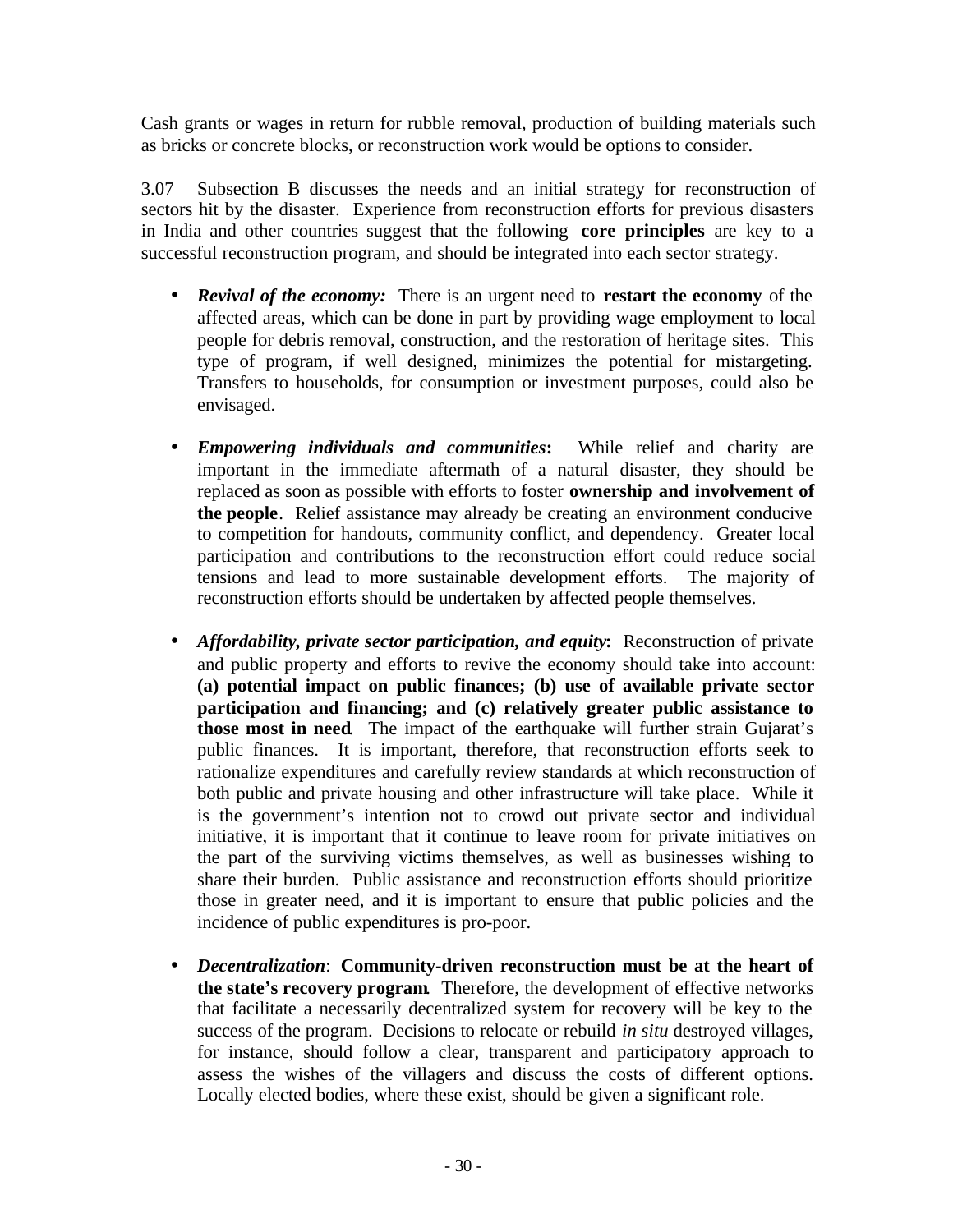• *Communication and transparency***:** Communication and information dissemination are important to the successful and harmonious implementation of the earthquake recovery and reconstruction program. Policy initiatives, financial assistance, and technical know-how will not be effective without a system to convey their content swiftly and equitably to the public, to hear of and assess their suitability and sustainability within communities, and to **make appropriate adjustments based on community feedback**. There is thus a need for the Government to quickly devise a **communication strategy** to support the recovery program and ensure **effective dialogue between the government, the public and other partners**. An effective grievance redressal mechanism would be a necessary corollary of such a strategy (Annex 1).

### *B. Immediate Needs and Medium-term Strategy for Each Sector*

3.08 The following recommendations on immediate needs and medium-term strategies for sectors draws on the provisional analysis conducted by the Government and the assessment mission. However, the analysis is necessarily highly provisional at this stage. Since financing will inevitably be limited, it is imperative that the GOG conducts rapid but rigorous further analysis of all spending proposals, taking full account of the opportunity costs and recurrent cost implications of different options. More than ever, following a disaster, it is essential to **prioritize and carefully phase investment**. This analysis should be conducted jointly by the Finance Department and the relevant line departments over the coming weeks.

#### **Housing Recovery and Temporary Housing** *(Annex 2)*

3.09 **Immediate needs.** The provision of temporary shelter before the monsoon in July is a top priority for the affected communities of Gujarat. Such shelter should have a life expectancy of at least two years while the reconstruction process unfolds. While rural dwellers would receive reusable building materials and technical assistance necessary for shelter construction in their own yards, urban residents would likely be served by cluster type arrangements of individual family shelters, which would be constructed by private contractors. Another immediate priority is to continue with debris removal from the totally destroyed urban sites through the use of heavy equipment, organized/subsidized by big industrial houses and the Government. In rural areas, debris removal is being done by the people, who salvage and recycle the reusable materials. In order to expedite the rubble removal process in rural areas and assist the people to have remunerative work, GSDMA will initiate rubble removal relief works, whereby each participating person will receive about Rs. 40 (\$1) a day. Besides the temporary shelter, immediate needs also include capacity building requirements, and measures to ensure transparency through formation of village-level committees and wide-scale information dissemination. These are discussed below.

3.10 **GOG reconstruction strategy.** The massive reconstruction efforts to respond to this large-scale destruction of private property are expected to be broadly guided by the rehabilitation and reconstruction policy announced by the GOG within three weeks from the day of the earthquake. It comprises four packages: (a) demand based grant assistance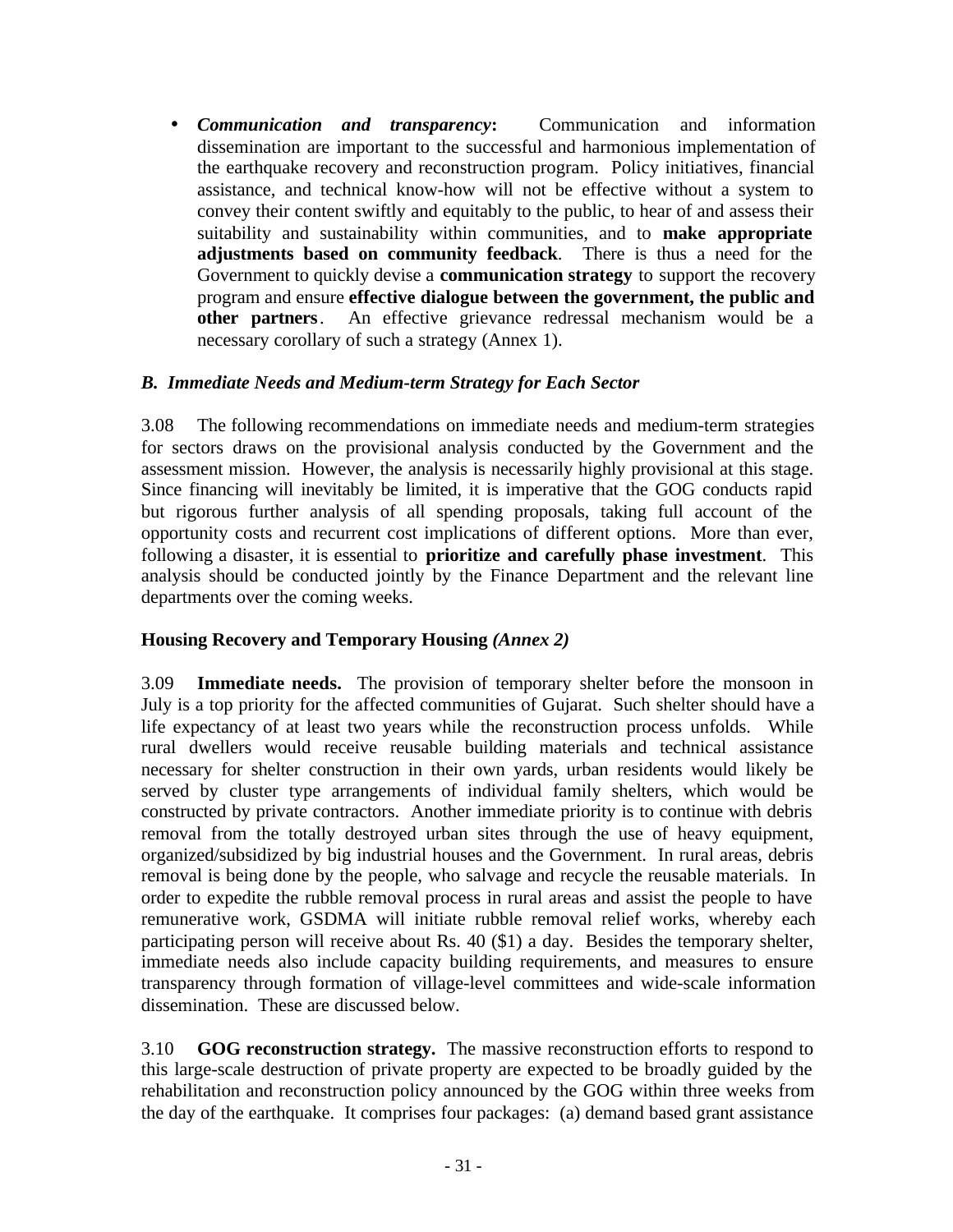for relocation of 256 villages where more than 70 percent of the housing stock has been destroyed, at an estimated cost of Rs. 30 million per village, including grants for land and housing as well as public facilities; (b) *in situ* reconstruction or repairs of housing in villages and towns located in areas declared as the worst affected in zones 4 and 5; (c) *in situ* construction for destroyed or damaged housing in the less affected zone 3, and (d) a package of grant based compensation in urban areas. A special fifth package is still to be developed for the four badly affected towns in Kutch district, Anjar, Bhachau, Bhuj, and Rapar. The policy helped define the government's approach to housing assistance. However, a number of concerns will need to be addressed in its design and operationalization.

3.11 The most important concern is an implicit emphasis on relocation of the heavily affected villages. While in principle, this decision will be locally decided, there are implicit incentives for relocation in the announced policy. International, and Indian experience from Maharashtra, suggests that *in situ* reconstruction is far more sustainable in the long run. Costs of relocation are far higher. Importantly, local opinion, as voiced by several NGOs, as well as several spontaneous civil society meetings shows a clear preference for *in situ* development. In many of the affected villages, households have already initiated work on their own plots. It would, therefore, be good to review the implicit preference in the policy for relocation, and support an informed and participatory decision process at the village level. Where villagers prefer to stay where they are, and unless there are public safety reasons for relocation, it would be appropriate to assist the villagers to rebuild *in situ*. Similarly, the considered views of urban dwellers should also be taken into account before decisions on relocation are taken. A participatory decision making process will be important to finding the best solutions for the communities concerned.

3.12 Other design concerns with the GOG strategy relate to the implicit inequities in the proposed packages and inadequate definition of house types and nature of damage. Rather than offering an equal grant to all affected households, and loan assistance for those with higher demand, the strategy, either directly or implicitly, offers higher grant assistance to those with larger houses, in larger urban centers and in zones 4 and 5. On the other hand, the poor and low income groups will receive a higher proportion of total cost of reconstruction as grants. Also, many of the other groups have lost housing and business related investments, comprising total life savings in most cases. Lack of clarity in definitions, however, may result in undue discretion and subjectivity at the ground level. Greater clarity is also necessary in deciding whether entitlements will accrue to owners or "occupants", in issues of illegal land tenure, and in assessing legality of construction as linked to built up areas of construction. These concerns will need to be addressed in the damage assessment process.

3.13 GOG will need to undertake its ongoing more detailed damage assessment of the housing sector in an open, participatory, and transparent manner to ensure its local suitability and ownership. The GOG has already initiated the process of damage assessment for entitlements under different packages in rural areas. To ensure transparency, GOG has included three members in each assessment team, including a person from the revenue department, an engineer and an independent NGO or social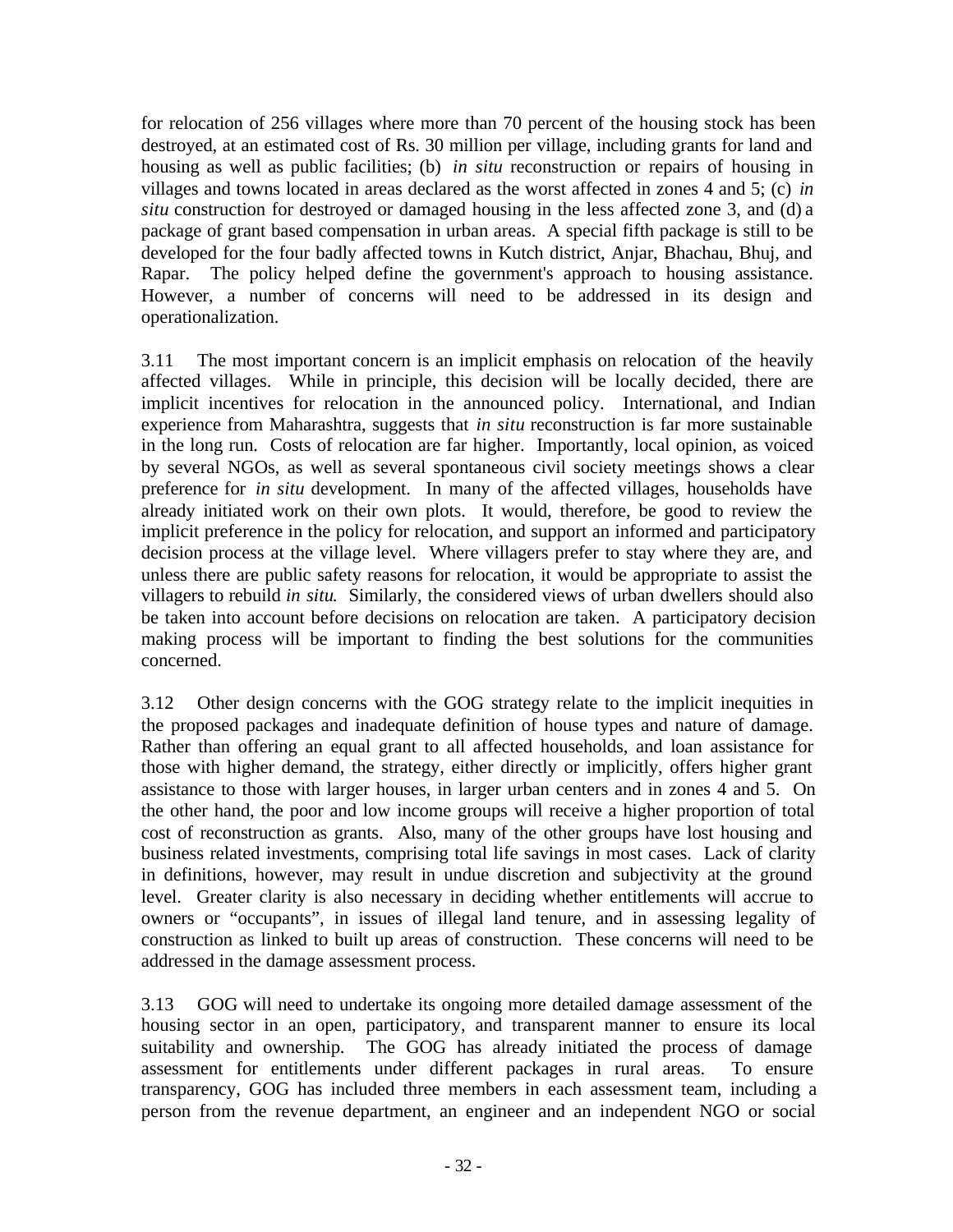worker from the area. Adequate training is, however, necessary to ensure consistency across field workers. To ensure transparency at the local level, additional measures such as some evidence of entitlements for each household and appropriate public display of all entitlements will also be useful.

3.14 **Approach to recovery strategy.** Within the GOG's announced strategy, the recovery strategy will need to address the issue of standards in relation to an agreed level of disaster resistance and the nature of cost sharing envisaged. Within agreed general standards, the recovery strategy will encourage an owner driven approach with varied designs and materials. House designs (by households) will also help to incorporate concerns related to the "house as a workplace", which is common in rural Kutch. The use of local materials will be promoted as far as possible. Cost sharing is envisaged in three different ways: (a) in those villages where "partners" will be involved, it is expected that 50 percent of total costs will be shared by corporate houses, large NGOs, other agencies including state governments or any other donors; (b) the households may bring in their own savings or labor to share the costs of reconstruction; and (c) wherever possible, households may also seek to mobilize financing, though the government support for this is envisaged only in terms of facilitating information.

3.15 The key to the success of the strategy will be in appropriate implementation arrangements and ensuring local suitability and ownership and an owner driven construction process. Under the announced strategy, three models of implementation arrangements may be used: (a) the first model, implementation management responsibility will be with the "partner" (corporate/other agency) in association with local NGOs. The GOG has already received commitments for over 100 villages. In such arrangements, common maximum standards will need to be maintained, to avoid islands of high standards; and (b) the second model, in other villages, implementation will be facilitated by NGOs. NGOs in Gujarat have good capacity and outreach; they have participated extensively in the relief efforts in partnership with government. Many have indicated interest in rehabilitation efforts. However, effective capacity building support to the local NGOs will be essential as their experience is limited for reconstruction activities; (c) only in villages where NGO facilitation is not possible, the implementation process will be facilitated by professionally engaged social development consultants. At the village level, village *navrachna* (reconstruction) committees (VNS) will be formed with representation of all communities and adequate gender balance. Tripartite agreements outlining responsibilities of each partner--the VNS, local partner or NGO, and GSDMA--will guide the process and payment mechanisms. Payment of installments, following a first cash advance, will be against progress in work, monitored by NGOs with independent technical and financial audit.

3.16 For this massive effort to be successful, adequate support to these implementation arrangements will be required through: (a) development by the GOG of a panel of partners and NGOs, with associated capacity assessment; (b) a sustainable and effective capacity building strategy through building centers, production of education and training materials, capacity building of local NGOs and community based organizations, and development of demonstration buildings, including formation of VNSs; (c) effective supervision and monitoring arrangements with financial and technical audit, as well as a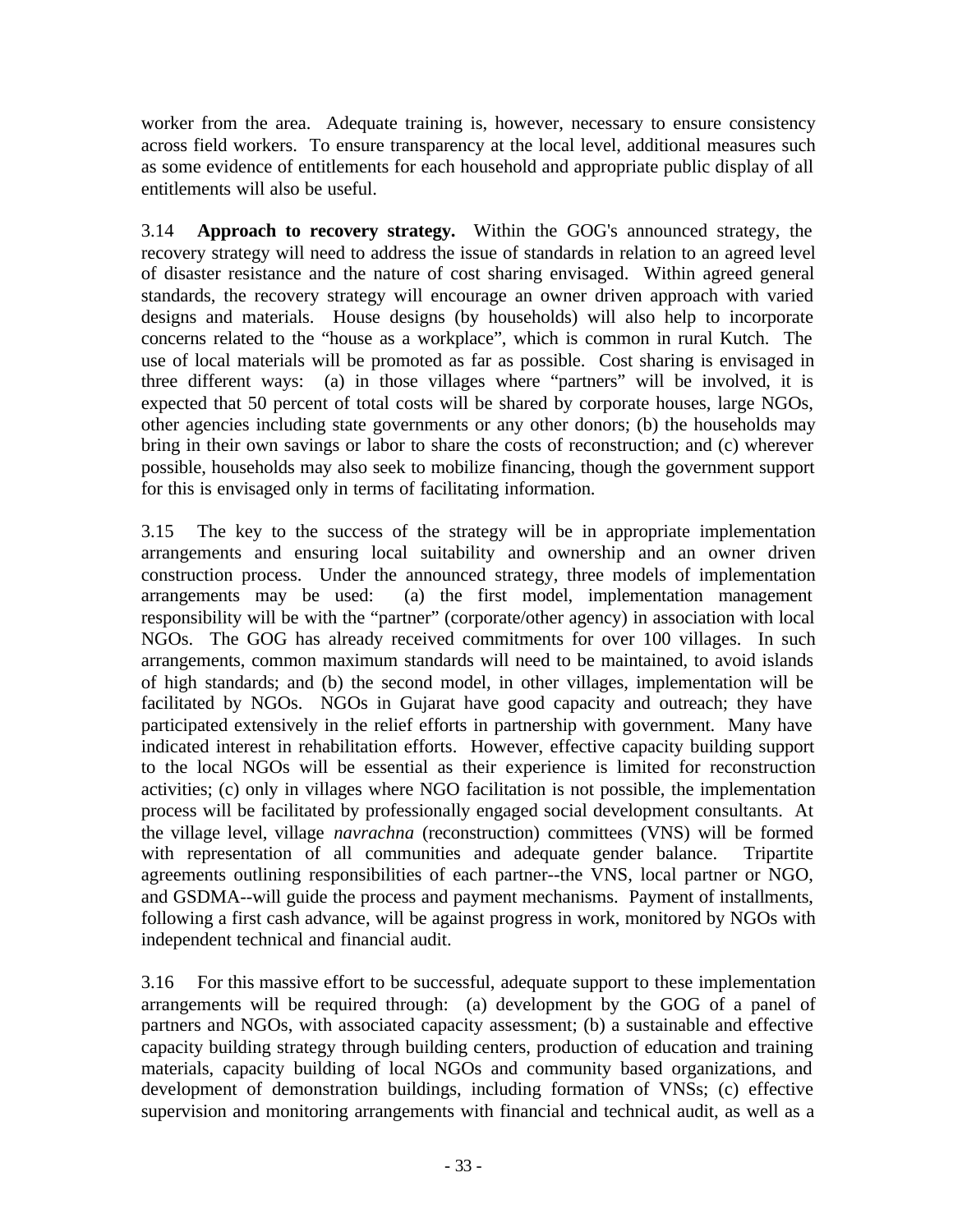grievance redressal system; (d) while the main focus will be on local materials, GOG will monitor prices of key construction materials to ensure easy and cost effective access and to take quick action in case of undue price hikes; and (e) an information dissemination and transparency strategy to ensure full local awareness, demystifying the disaster resistant construction technology, and informed and participatory decision making.

# **Health** *(Annex 3)*

3.17 Relief measures have been provided efficiently with the collaboration of all sectors and partners; Government, NGOs, and the donor community. Temporary hospitals and a disease surveillance system have been established, immunization services are being reestablished, and a program for post-traumatic stress management has been initiated. It will be an immediate challenge to ensure access to curative and preventative health services to all people and areas, to maintain hygiene and sanitation at the temporary hospitals and relief camps, and to effectively manage post-traumatic stress.

3.18 The two top priorities in the health sector are to reconstruct the destroyed health facilities in order to restore proper delivery of health care, and to establish a central workshop for rehabilitation and prosthetic appliances at Bhuj. The existing private sector health providers in Bhuj have suffered major losses, but they do have the option to relocate outside Kutch. Therefore the public sector will continue to be the main provider of health services in the affected areas. As a first step in the rebuilding process, rationalization of service norms based on past utilization rates data is being done by the State Health Department, and a reconstruction strategy can be developed from this exercise. As the majority of injuries from the disaster are orthopedic/spinal injuries and amputations, the need for a rehabilitation center and prosthetic appliance workshop is key for the long-term management of these patients. It would be desirable to provide psychotherapy and counseling at the center as well, in order to build capacity for the long-term management of post-traumatic stress.

3.19 The extensive damage sustained by health facilities points to the urgent need to design and construct hazard resistant buildings (Annex 2b). This upgrade in technical norms will reflect in replacement costs being higher by about 20 percent over the base replacement cost. All building plans and designs should be reviewed by an architect/structural engineer to ensure appropriate hazard-resistant standards. District hospitals should be completed in about 18 months; taluka hospitals and PHCs in about 12 months; and subcenters and anganwadi centers in about eight months. The replacement cost with upgrade is estimated to be about Rs. 279 crore (\$60 million).

#### **Education** *(Annex 4)*

3.20 In order to restore some normalcy and routine, the GOG's immediate goal has been to start primary schools in centers comprising clusters of six to eight villages. About 300 such clusters are to be established in the affected districts. Since teachers in these districts were initially reluctant or unable to attend school, officers from nonaffected districts were deputed to these centers to resume instruction in primary school centers. Tents, water facilities, toilets, mats, teaching and learning material, and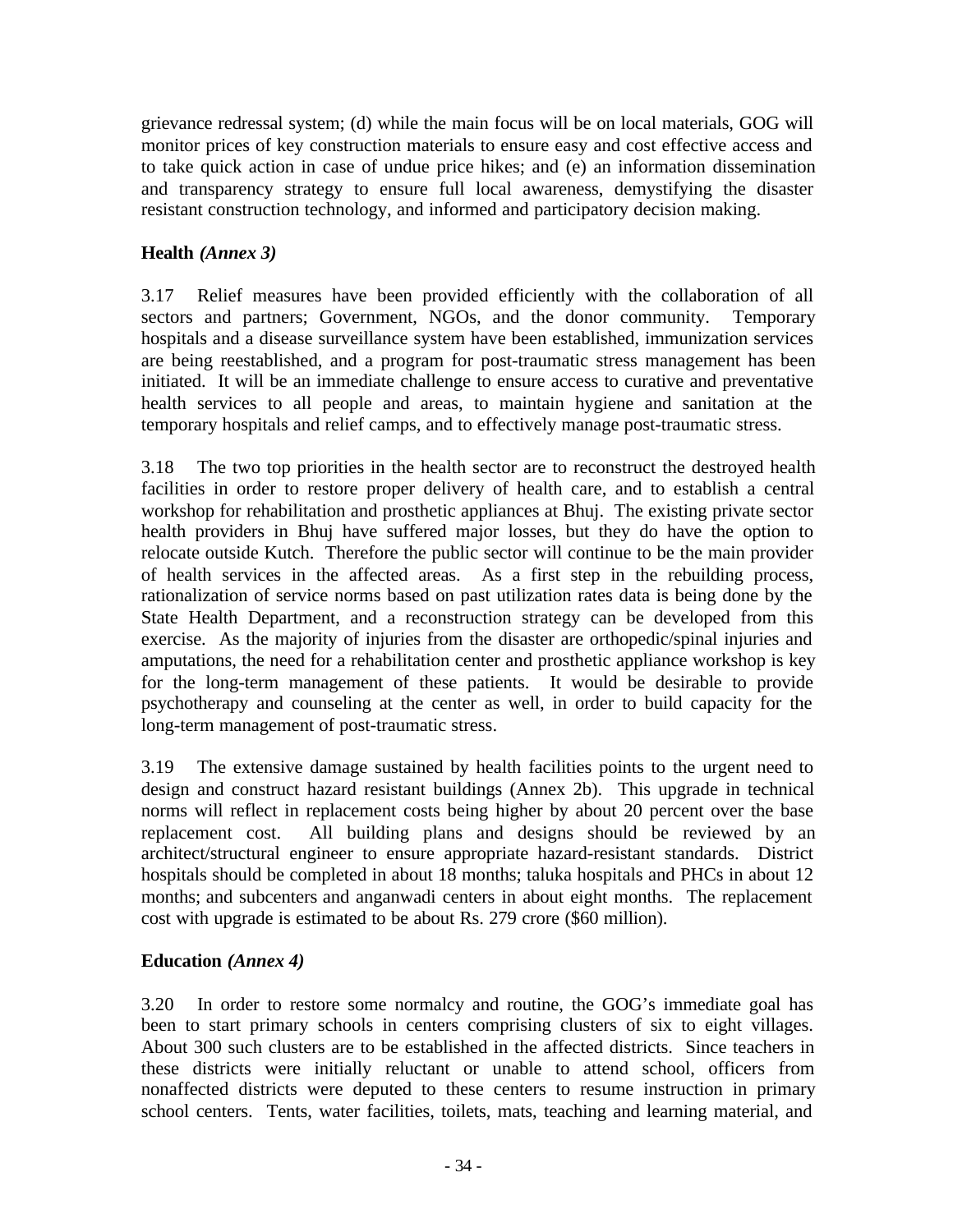family survival kits are to be provided by UNICEF for these centers. Trauma identification and treatment centers facilitated by NGOs and the Mumbai based Nirmala Niketan social work organization will also be located in these centers. The textbook board has provided 20 sets of textbooks for each cluster.

3.21 In secondary education, schools have become operational in tents. Students not in tenth and twelfth grade will be promoted to the next grade using local assessment, and not through examinations. Procedures are in place to enable students to transfer to another taluka or district without delay, if they so wish. Board examinations for grades 10 and 12 have been postponed by a month, and students who wish to take these examinations in nonaffected talukas are provided board, lodging and tuition through voluntary organizations. Examinations in higher education have also been postponed by two weeks. Temporary relocation of both higher and technical education students to institutions in nonaffected districts is in progress.

3.22 The immediate priorities for the education sector are to: (a) reconstruct collapsed classrooms and repair damaged classrooms in primary, secondary, teacher training and technical institutions; (b) rebuild kitchen sheds; and (c) set in place a counseling program that will address the needs of psychologically affected students and teachers. Strategies for addressing the damage in higher education institutions and grant-in-aid secondary schools are being explored.

3.23 GOG intends to rebuild and repair government primary schools within the year, and government secondary schools within the next two years. The structure and processes for the construction of buildings, in place in the ongoing District Primary Education Project II, supported by the Netherlands and the World Bank, will be used to reconstruct and repair primary education buildings in the affected districts. The designs used will be revisited to ensure affordable earthquake resistant models with the help of the Center for Building Research, Rourkee. The designing and implementation of reconstruction and repair of secondary education institutions, kitchen sheds, teacher training colleges, and technical education institutions would need to be finalized. GOG indicated that about 20 percent of the estimated cost for reconstruction and repair is for earthquake resistant designs and construction.

# **Dam Safety and Irrigation** *(Annex 5)*

3.24 The critical safety and strategic nature of the reconstruction works will require urgent actions in both the immediate and medium-term. The 21 severely affected dams which would breach, causing serious risk to life and property, if not either reconstructed or cut open (so that the water is not stored) before the onset of the July 2001 monsoon are particularly urgent. It is possible that there may be other dams where damage is so extensive that they present high risks. A number of other earthen dams also present risks unless repaired and strengthened by July 2001. All of these dams are sources for rural and urban drinking water, industries and agriculture, and their full functioning by July 2001, or latest, by July 2002 is a strategic priority. Although cost estimates are provisional and subject to adjustment after the further inspections by the dam safety panels, it appears that the urgent short-term financing needs are about Rs. 70 crore (\$15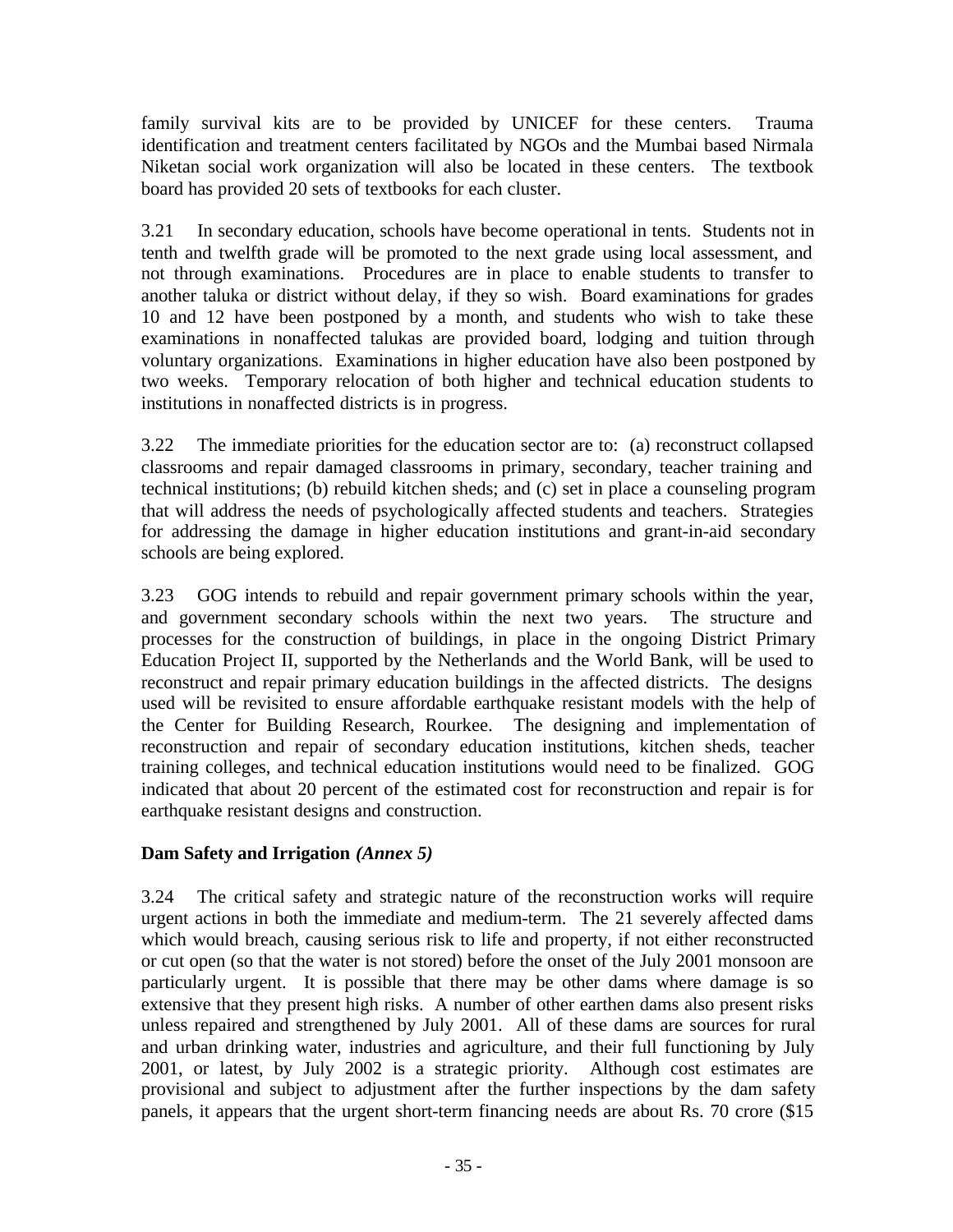million) by end June 2001, and potentially up to a further Rs. 349 crore (\$75 million) in the medium-term until March 31, 2003. The aim is to start providing full irrigation and drinking water benefits by impounding the waters from the July 2002 monsoon, and to complete the reconstruction and related software activities if possible by March 31, 2003. The Water Resources Department of the GOG will be the responsible agency for the implementation of recovery efforts in this area.

3.25 As discussed in Annex 5, the program to thoroughly inspect all dams in the affected areas and to undertake remedial, rehabilitation or reconstruction works, some on an urgent basis, will require very tight management and parallel or rapidly sequenced actions. GOG's Water Resources Department will establish two dam safety panels of recognized technical experts and also deploying personnel, equipment and contractors on an urgent basis. Three severely damaged critically needed dams (for drinking water supplies) will be reconstructed on emergency force account basis before the 2001 monsoon. Repairs on other dams will also be undertaken. Those dams that are so severely damaged that they present immediate risks for the 2001 monsoon, yet which cannot be reconstructed before the monsoon, would be cut open to ensure public safety.

### **Rural Water Supply** *(Annex 6)*

3.26 The temporary measures already undertaken by the Government to restore water supply (tankers, tractors, diesel generating sets, etc.) will need to continue over the next nine months, though on a declining scale.

3.27 GOG and the Gujarat Water Supply and Sewerage Board (GWSSB) have planned a range of medium-term measures to provide sustainable and reliable drinking water supply to affected areas which can stand multirisk situations covering cyclones and earthquake. These measures are aimed at ensuring bulk water supply to 14 towns, and bulk supply as well as internal distribution in all the affected 1,300 villages (beneficiary population about 0.4 million urban and 0.7 million rural). This involves repairing/replacing damaged properties to achieve functional equivalence of the destroyed capital assets (tubewells and pumps, pipeline repairs) and, in some cases, their possible upgrade to mitigate higher risks (e.g., all civil works, pipelines, dams, water treatment plants). In the case of water supply pipelines, where cost-effective, mild steel (MS) and ductile iron (DI) pipes might be used, which would have more flexibility and strength to encounter earthquake impacts. Where appropriate, greater use of expansion joints, and thrust and anchor blocks should be ensured to minimize disruptions in pipeline alignments.

3.28 Possible medium-term reconstruction measures, costing up to Rs. 451 crore (\$97 million) in total are:

- (a) for the Tappar and Shivlakha surface water systems, replacement of intake structure, pumps, large pipelines and water treatment plant;
- (b) repairs/drilling of about 400 deep tubewells and pumping installations;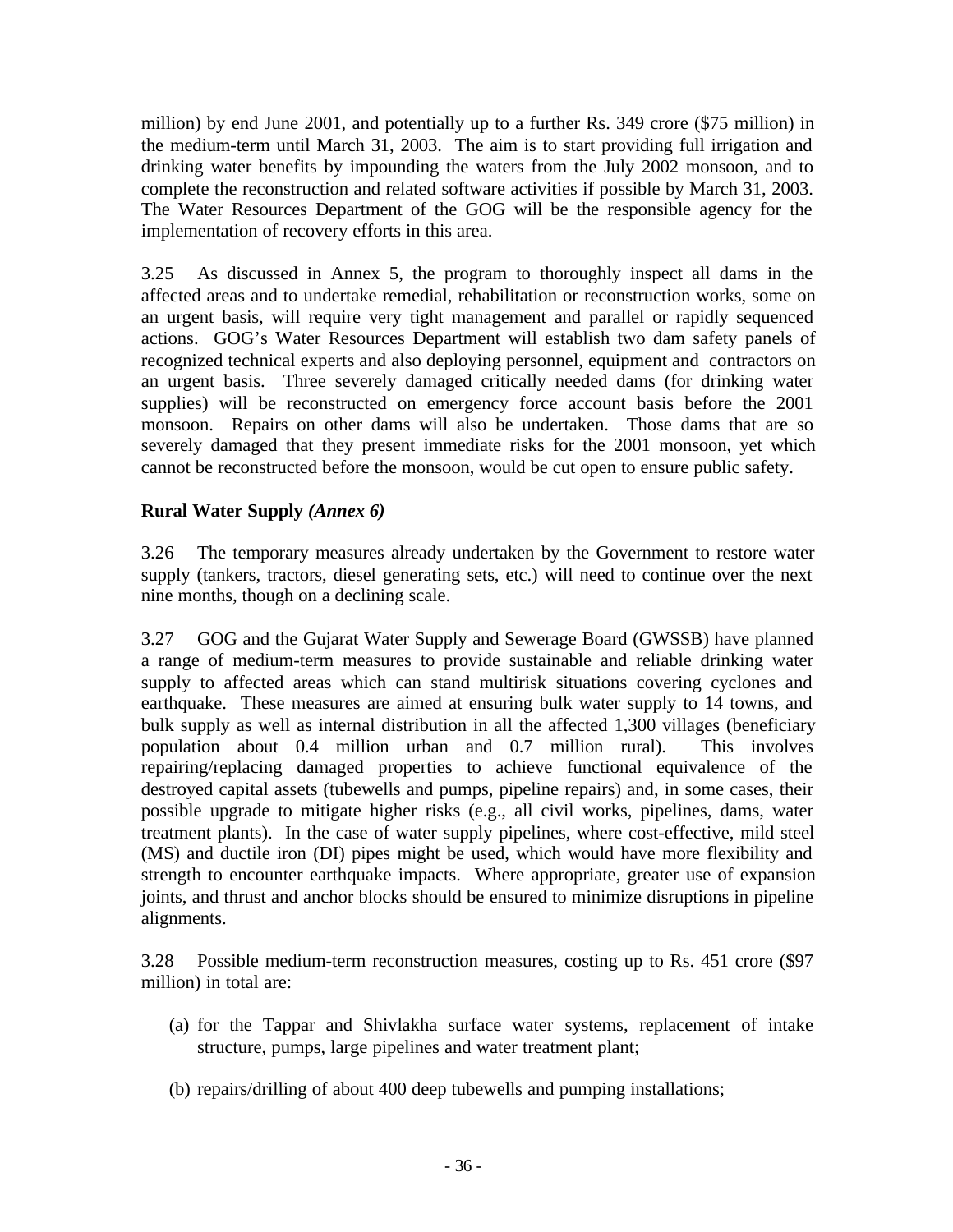- (c) reconstruction of local distribution systems and tanks in 1,300 villages;
- (d) subject to careful cost-benefit analysis, replacing transmission pipelines of possibly some 2000 km length by metallic pipes (MS, DI) which are less susceptible to earthquake effects; and
- (e) other works such as pump houses, and intermediate balancing tanks.

3.29 **Recovery Strategy.** GWSSB intends to adopt the following prioritization criteria for implementation of its rural water supply recovery program (this includes bulk supply arrangements to 18 towns):

- Works that can be done within a period of six to nine months to restore as far as possible pre-earthquake service levels (benefits) to the maximum population. These are: repairing/drilling of bore wells, installing pumping equipment, villagelevel works and priority transmission pipelines.
- Subject to cost-benefit analysis, start other identified works but which will take between one to two years for completion. The design and construction of water supply schemes to towns and villages which may decide to relocate, would be taken up only after final decision on their relocation has been taken. The current estimates assume their *in situ* rehabilitation and reconstruction.
- Encourage NGOs to assist village communities in planning and implementing village-level works.
- Limit the above measures to rehabilitating/replacing the damaged properties to deliver pre-earthquake functional equivalence and not include further expansion or augmentation of water supply.

Repairs and particularly replacements should be with materials and specifications designed for higher earthquake resistance and protection against other hazards.

#### **Municipal and Environmental Infrastructure** *(Annexes 7 and 2b)*

3.30 The ongoing relief efforts have somewhat restored basic levels of essential services such as power, water and transportation. However, there is a continuing problem with water supply and sanitation in the temporary shelter areas. In addition, thousands of people remain without normal basic services to their homes. The Urban Development Department (UDD) and the GSDMA have developed an initial strategy for restoration of basic services in larger urban areas, with a three phase approach: (a) **immediate needs** to restore essential services such as water supply, power, sanitation, and roads to a level that will sustain both the people still remaining in their homes and the large displaced population; (b) **medium-term**, for the next two to three years, to rehabilitate and reconstruct the urban infrastructure and civic facilities; and (c) **long-term** to develop improved capacity at the local level enabling them to properly operate and maintain their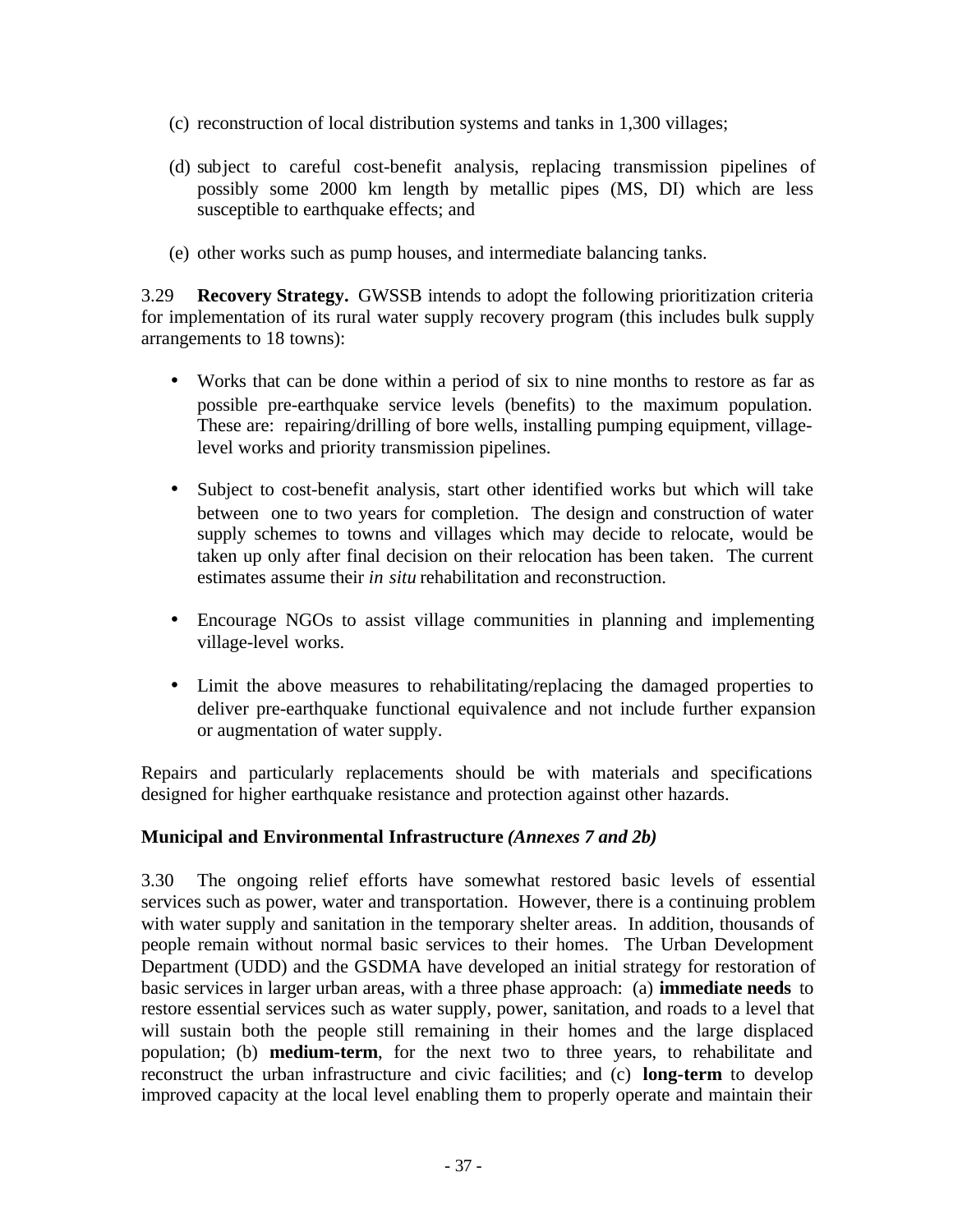local systems for which they have become responsible for under the  $74<sup>th</sup>$  Constitutional Amendment.

3.31 **Immediate needs.** Efforts to address immediate needs will require careful planning to ensure that the most cost effective and efficient approach is followed, and that interim measures can be readily incorporated into the permanent works undertaken in parallel. This plan should be prepared with extensive community input to determine solutions to housing relocation issues related to loss of private property to enable widening of roads and providing for adequate sized building plots. The cost of rubble clearing will be in the order of one third that of constructing new sites and services.

- 3.32 In order to achieve this, the following steps are envisaged:
	- establishment of a reconstruction committee in each town, with civic leaders and elected or appointed representatives from the major interest groups and cultural communities, participating in the decision making process of the administrative authorities, and the monitoring of the reconstruction works;
	- public consultations and information campaigns to explain the strategy and procedures;
	- detailed examination and testing of existing public structures and systems to determine what is structurally sound and suitable for rehabilitation and use as is, or if it should be demolished;
	- temporary repairs to restore water and sewerage systems as much as possible through patching, jury rigging above ground lines, and setting up a regular tanker service for water to unserviced areas and the numerous temporary camps around the major centers;
	- rehabilitation of superficially damaged buildings on a permanent basis; and
	- removal of rubble to enable private house and building owners and builders to access their sites, and to clear the roads of the current congestion and dangerous driving conditions.

3.33 **Medium-term reconstruction.** This phase will continue for the estimated two to three years required to complete rehabilitation and reconstruction of all facilities and systems, incorporating standards and specifications to strengthen the reconstructed facilities against damage from disasters. The urban planning initiated in the first phase would be expanded to incorporate future requirements into the reconstruction. During this period, all works would be completed to enable full restoration of services. This could include new building sites for swapping or sale to existing owners who elect to relocate their houses or businesses. This period will also require a rationalization of the local civil service and a massive training program so they can properly operate and maintain the new systems. The reconstruction does afford an opportunity to institute such changes since the involved staff could practice their newly acquired skills by taking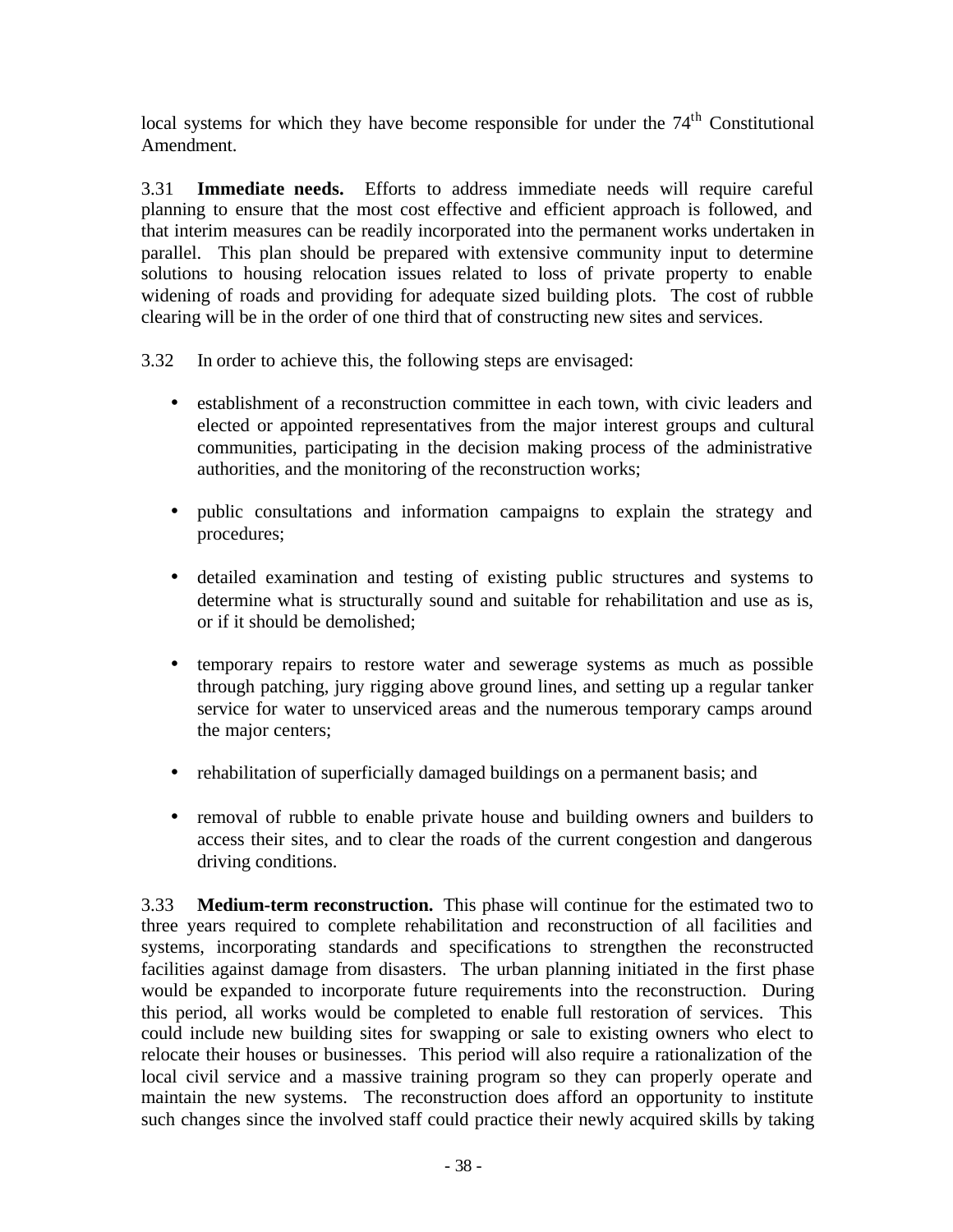advantage of the expertise and specific capacity building programs provided under the reconstruction program.

3.34 **Long-term.** In the longer-term, strategies need to be developed and installed for coping with future disasters, to reduce the delays and problems incurred in the recent earthquake. The Kutch region unfortunately suffers from near-annual calamities related to cyclones and droughts. In the past, municipalities have been fully dependent on the state to provide emergency services, relief and rehabilitation from these calamities. Disaster management capability needs to be developed at the local municipal level (refer to section on disaster management). The municipalities have been very dependent on grants and subsidies from the state to manage, operate and maintain local services and public facilities. For example, in one town visited by the assessment team, the local cost recovery for water, sewerage and solid waste was less than 10 percent of the cost of operation. This has caused severe deterioration of all facilities, which undoubtedly contributed to the extensive damage caused by the earthquake, and deteriorating levels of service. Once recovery from the earthquake is well underway, rationalization of property taxes, water tariffs, and fees for sewerage, sanitation, and other services should be instituted through a plan to achieve cost recovery of the operation and maintenance costs. The total cost of reconstruction is estimated to be Rs. 209 crore (\$45 million).

# **Public Buildings** *(Annex 8)*

3.35 **Short-term (next 18 months) needs**. The R&B Department is responsible for the repairing and rebuilding of administrative buildings and residential quarters, and it has already started to do some minor repairs. Temporary office and housing has already started to do some minor repairs. arrangements will be necessary while some buildings are repaired or reconstructed. Major repairs and strengthening of buildings, as well as design of new buildings with improved standards, can be carried out in the next 18 months.

3.36 **Medium-term (two to three years) needs**. Many administrative buildings, police stations and outposts, and residential quarters will have to be reconstructed in the next two to three years. In addition, it is essential to carry out a comprehensive survey of critical public buildings to develop and implement a state-wide retrofitting program. The Department of Sports, Youth and Culture has already taken the immediate steps to commence minor restoration works and prepare detailed conservation reports of badly damaged monuments. It is also exploring financing sources that could be approached to carry out restoration works, including specialized international agencies and corporate sponsors.

3.37 **Reconstruction Strategy**. The R&B Department has prepared a short-term program to be implemented in the next 18 months, which would include: provision of temporary office space (temporary residential accommodations to be provided through regular provision of temporary housing); minor and major repairs and strengthening to damaged buildings, and preparation of designs for buildings to be reconstructed in the next two to three years. The total cost of reconstruction is estimated to be up to Rs. 442 crore (\$95 million).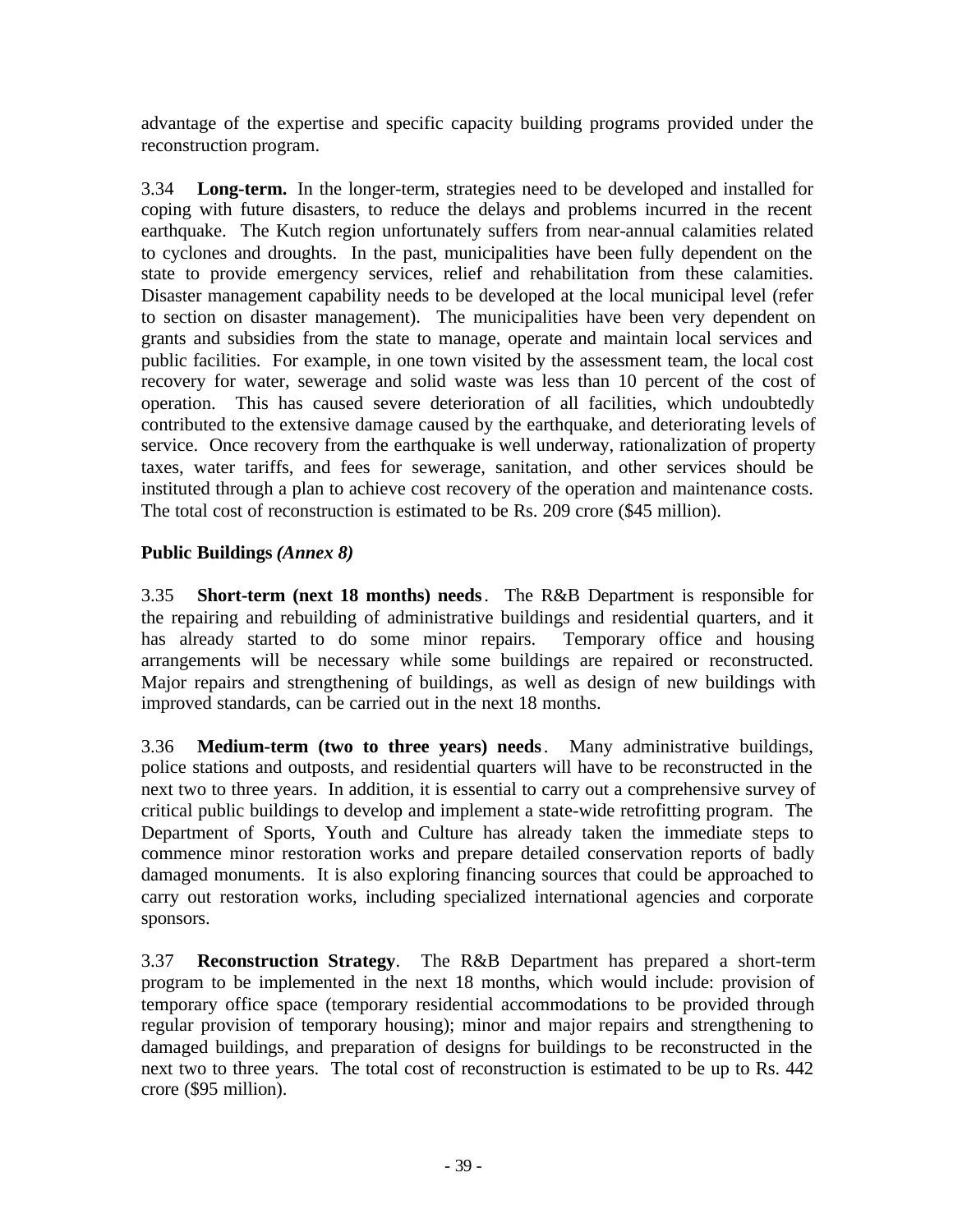#### **Power** *(Annex 9)*

3.38 **Needs.** The **immediate needs** include repairing the equipment of the Kutch Lignite Thermal Power plant; replacing the diesel generator at Bhuj; and, repair of the transmission and distribution network, transmission lines, and substations. The damaged equipment had been installed many years back and have become obsolete, and spare parts are not available. These will have to be replaced with new equipment. However, such *ad hoc* replacements will not be sustainable, as equipment of different reliability and fault levels will be operating in the same system. Such a mismatch would contribute to operation problems. Therefore, for the **medium-term**, GOG and Gujarat Electricity Board (GEB) have planned a range of measures to ensure reliable functioning of the power transmission and distribution systems, and to improve systems efficiency. These measures include converting rural feeders from low-tension to the high-tension system, installation of meters for rural connections, providing capacitors and computerization of billing.

3.39 **Recovery strategy**. Temporary restoration of power supply has been done in most of the affected areas. However, the asset losses are considerable, and replacement of the old equipment will not be sustainable. Therefore, modern equipment will need to be installed, where appropriate, to enhance the reliability and efficiency of the power system in the region. The immediate needs will have to focus on repair and reconstruction of substations and accommodation of operating staff. The medium-term needs will focus on replacement of equipment, transmission lines, transformers, and computerization. GEB will be the implementing agency for the restoration works. An expert in the design of multihazard protection measures, especially earthquake resistant structures, will be required to prepare the specifications, designs and construction methods. The expert will also ensure that the approved procedures are being followed at site. The total cost for restoration and upgrading of the affected power system could be up to Rs. 456 crore (\$98 million).

# **Transport** *(Annex 10)*

3.40 **Rehabilitation and reconstruction needs.** The estimated cost of short-term (within 18 months) rehabilitation/reconstruction of transport infrastructure is about Rs. 479 crore (\$103 million): (a) roads, Rs. 256 crore or \$55 million; (b) railways, Rs. 93 crore or \$20 million; (c) ports, Rs. 121 crore or \$26 million; and (d) airports, Rs. 9 crore or \$2 million.

3.41 **Recovery strategy.**The recovery strategy will focus on restoring the full carrying capacity and efficiency of all of the subsectors of the transport sector to enable the movement of people, goods and services in the earthquake affected districts of Gujarat. What follows is the short-term recovery strategy broken down by transport subsectors:

• **Roads:** the immediate focus is on the rehabilitation and reconstruction of damaged structures (e.g., bridges and culverts) followed by the rehabilitation of road stretches that have been damaged or further damaged by the earthquake;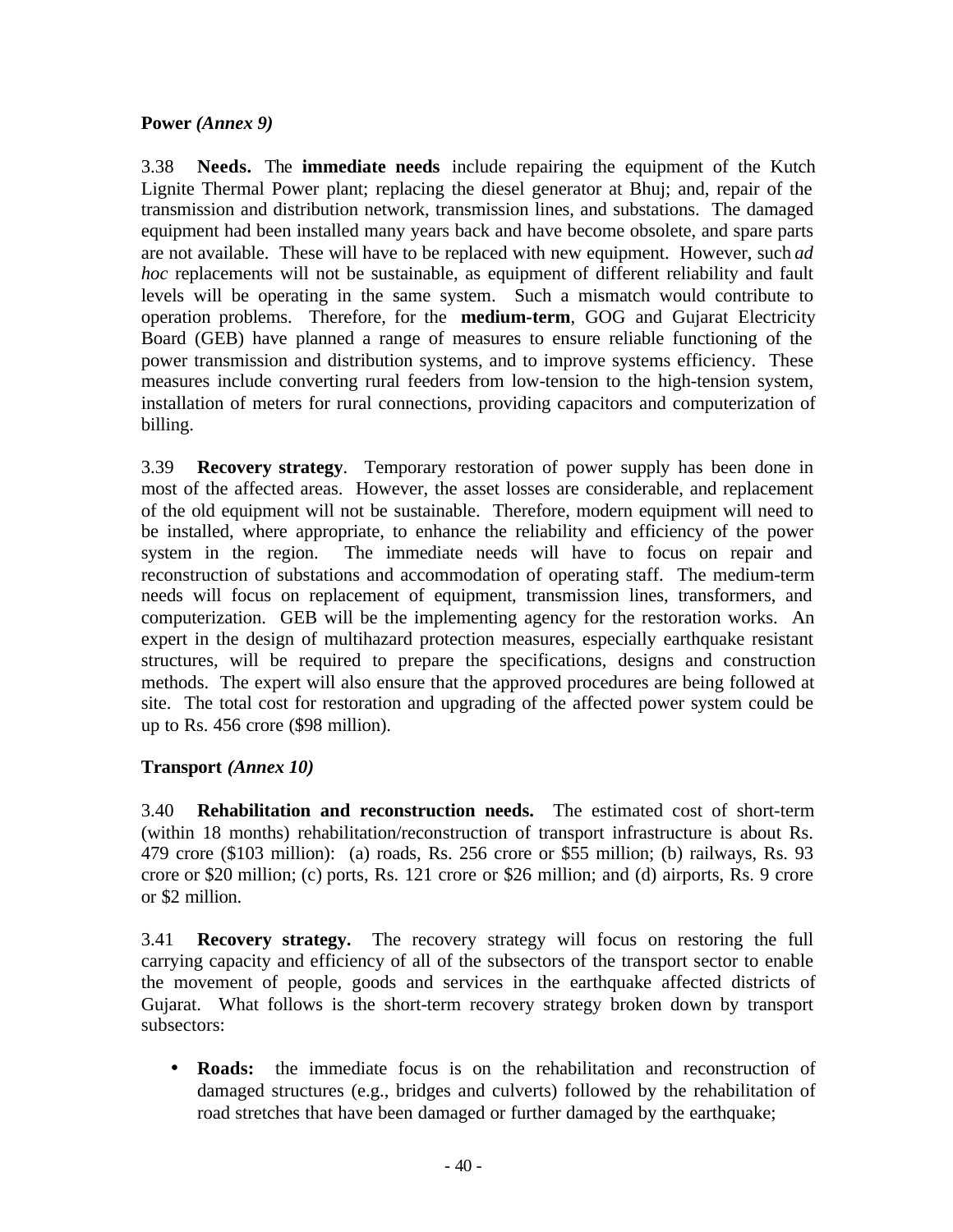- **Rail:** the focus will be to restore the rail link to the Navlakhia Port and full capacity on the Virangam-Gandhidam broad gauge line. This should be completed within the next six months and Indian Railways will be responsible for its implementation;
- **Ports:** the emphasis will be to rehabilitate/reconstruct the Kandla and Navlakhia Ports. The rehabilitation of Kandla and Navlakhia should be completed within about one year and GOG and GOI will be responsible for implementation; and
- **Airports:** the focus will be to accelerate the construction of the replacement air terminal at Bhuj and to complete the reconstruction of the air terminal at Kandla. This program should be completed within one year and will be implemented by the Airports Authority of India.

3.42 With the exception of the minor private ports, the public sector (GOG and GOI) will be responsible for managing and funding the implementation of the recovery/reconstruction strategy in the transport infrastructure sector.

3.43 In addition, GOG has already started to identify a targeted state road rehabilitation and reconstruction program to be implemented within the next one to five years in the districts most affected or prone to natural calamities. The cost of this program is estimated at about Rs. 419, 465 crore (\$90 to \$100 million), and will focus on increased maintenance and rehabilitation of key state roads in the earthquake affected districts. Thus, the estimated combined total requirement for the state road sector during the next five years could be as much as Rs. 651 to Rs. 698 crore (\$140 to \$150 million), excluding the eventual cost of building new state roads to connect any relocated towns and villages.

#### **Telecommunications** *(Annex 11)*

3.44 **Needs.** The reconstruction priorities in the immediate and medium-term, in light of assessed damages, will be to repair all the remaining lines as soon as possible. This has been taken up. Temporary housing has to be arranged for the staff, in addition to providing alternate locations for the telephone exchanges. To restore the entire telecommunication system Bharat Sanchar Nigam Ltd (BSNL) has estimated an expenditure of Rs. 51 crore (\$11 million). Another Rs. 70 crore (\$15 million) will be required to construct the new exchange buildings, offices and 850 staff houses. The cost of the staff houses will be borne by BSNL, and are not included in the state government estimates.

3.45 **Reconstruction strategy.** Telephone exchange equipment has been brought in from various locations within the Gujarat Circle and also from other circles. Line testing work has started, with about 54,000 lines charged. The remaining would be charged within the next few weeks. Staff have been provided alternate temporary accommodation, till such time permanent arrangements are made. Action has been initiated for the procurement of equipment and construction of exchange buildings, offices and residential accommodation. All structures will be designed taking into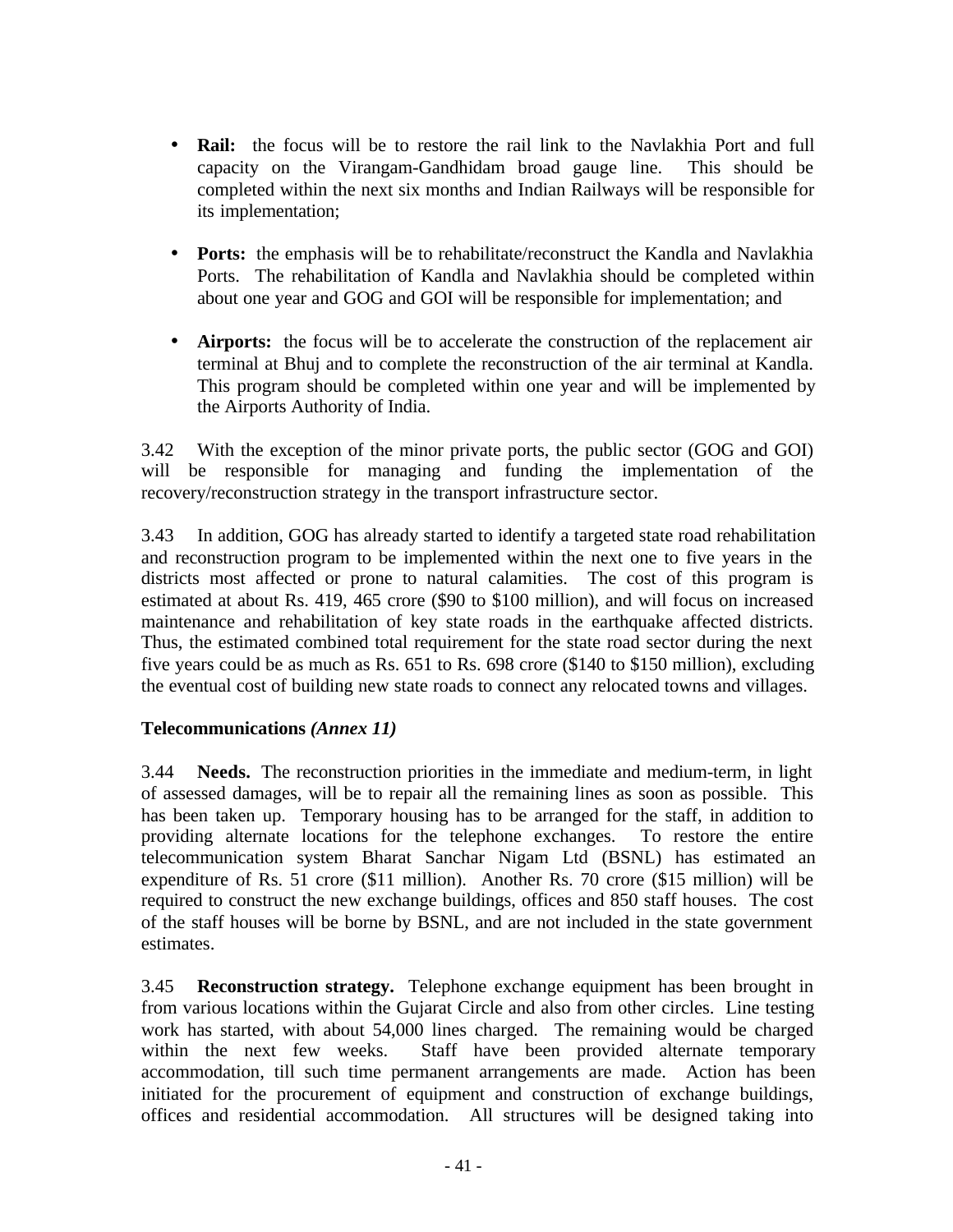consideration the need for multi hazard risks. A time frame of about 12 months is envisaged, at this stage, to achieve full restoration including civil works.

## *C. Addressing Environmental Issues (Annex 15)*

3.46 There are several issues related to the most pressing reconstruction activities, such as rubble removal and temporary housing, that have important environmental and health implications. First, the disposal of rubble in urban settings requires that guidelines be issued promptly to avoid haphazard disposal and additional costs through the repeated loading and dumping of waste materials. The guidelines should address siting issues and be based on basic principles which minimize environmental impacts. Removal and disposal of rubble from industrial facilities must consider the likely presence of hazardous substances. Recycling and reuse of rubble in noncritical applications should be considered whenever and wherever possible. Specific instructions should be issued with regard to rubble removal/movement from heritage sites.

3.47 In addition, community environmental management plans should be developed for the proper management of environmental issues, mainly sanitation and waste management, in camps set-up as temporary shelter for earthquake victims. Other immediate and short-term needs and actions include: (a) inspection of dams and water management schemes before the next monsoon season; (b) development of short-term environmental monitoring to effectively mitigate residual environmental risks that arise from the damage and/or weakening of industrial infrastructure; and (c) technical assistance for reconstruction efforts of environmental institutions.

3.48 In the medium-term, there are several environmental actions that are recommended to further support an environmental risk mitigation strategy and sustainable reconstruction effort. Key actions include: (a) undertaking a comprehensive environmental impact assessment; (b) assessing and monitoring industrial risks especially for industries producing, handling, storing or transporting hazardous materials (including the development of emergency response measures and capacity); (c) strengthening of the institutional capacity and environmental governance framework; (d) introducing cleaner technologies; and (e) as part of its reconstruction efforts, the Gujarat Institute for Desert Ecology (GIDE) should consider adopting stricter environmental guidelines for the industrial estates that it is rebuilding as a further measure for environmental governance and sustainability.

# *D. Disaster Risk Management for the Short- and Long-term*

#### **Immediate Needs and Actions**

3.49 As mentioned previously, the GOG established the GSDMA in response to the earthquake to manage and coordinate the implementation of the reconstruction program. Recognizing the high level of exposure of Gujarat to a number of natural and technological hazards, the mandate of the GSDMA was quickly broadened following its establishment to include the forward looking issues of long-term disaster risk reduction for all hazards facing the state. The agency's immediate focus, however, will be on the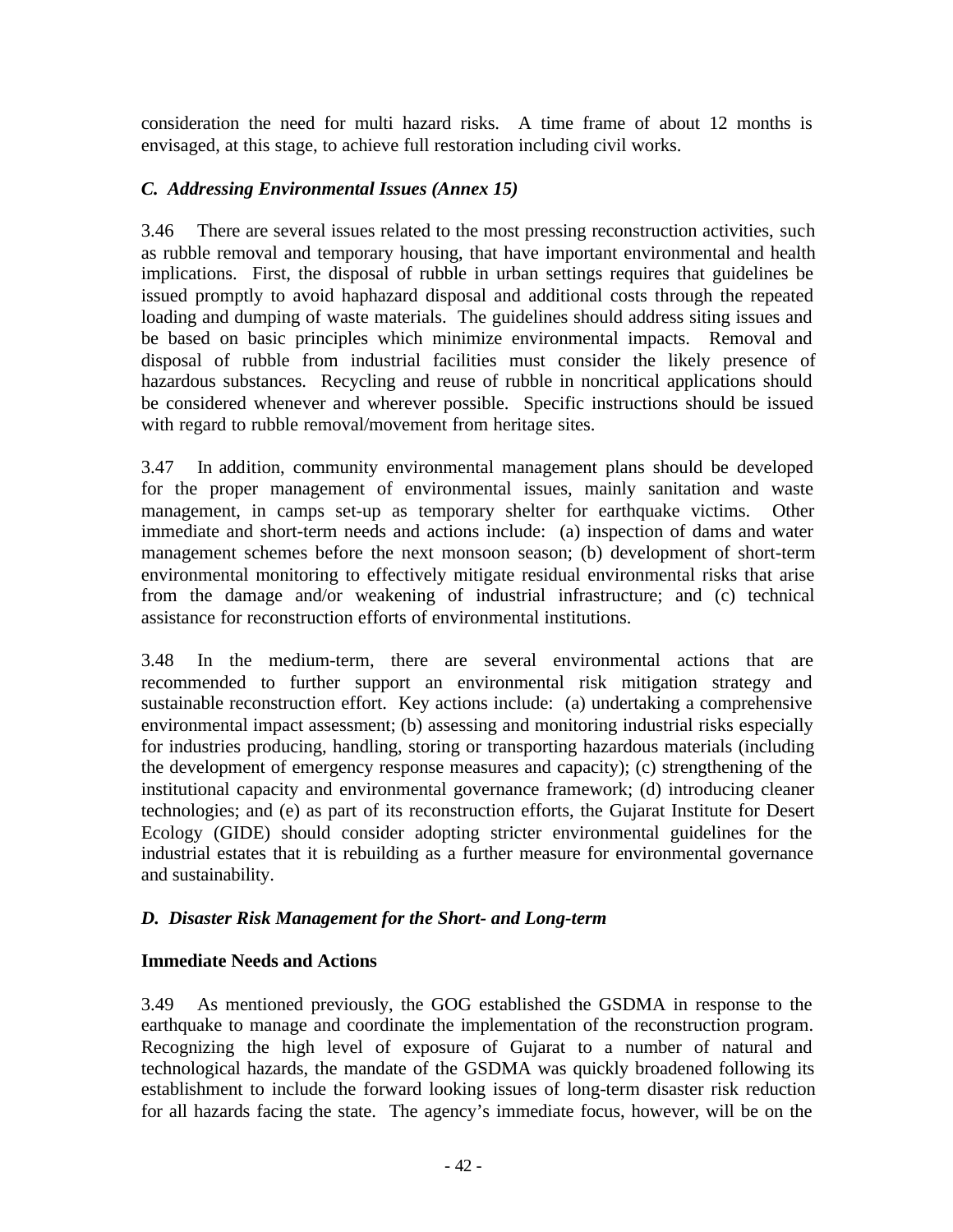earthquake recovery efforts. This points to the immediate need to develop the capacity of GSDMA to: (a) coordinate with all relevant line agencies and stakeholders involved in reconstruction; (b) provide financial management of the Gujarat Earthquake Rehabilitation and Reconstruction Fund, also newly established, and (c) monitor progress of the overall program.

3.50 It is critical for sustainable reconstruction efforts that appropriate and affordable antiseismic designs, using local materials and construction techniques, are quickly developed and disseminated to builders at the state, district and local levels, and that programs are established to train workers in the construction industry in their use. Furthermore, construction monitoring and code enforcement should be carried out throughout the building process, and inspections should be conducted of completed works. Critical structures that were not destroyed in the earthquake, such as schools, hospitals, essential infrastructure, congregation areas, administrative buildings, monuments and hazardous industries should be retrofitted to conform to hazard-resistant standards.

3.51 There is also an immediate need, capitalizing on the strong public awareness and expectations for improved disaster management following the earthquake, to develop a comprehensive and sustainable disaster risk management program. This is supported by the favorable environment at the national level through the work of the Government of India High Powered Committee set up in August 1999 to draw up national and state-level disaster management plans and earlier/ongoing work undertaken in other states, notably in Andhra Pradesh, Maharashtra, Orissa, Uttaranchal, and Uttar Pradesh.

# **Long-term Disaster Risk Reduction**

3.52 For the reconstruction efforts of Gujarat to be truly sustainable, it is necessary to develop long-term disaster risk management capacity. This is not only necessary for the Government, but needs the active participation of the private sector, NGOs, and local communities.

3.53 There are three main components to a comprehensive disaster risk management strategy: (a) identifying the hazards one is exposed to and the vulnerability to those hazards; (b) reducing the risks by taking steps to prevent or prepare for potential impacts; and finally (c) transferring or sharing the portion of risk that cannot be reduced. Each component is discussed briefly here, with some specific areas suggested for further development in Gujarat.

3.54 **Risk identification: assessing hazards and vulnerability**. Any effective strategy to manage disaster risk must begin with identification of the hazards and vulnerable populations. In this way, informed decisions can be made on where to invest, and how to design sustainable projects that will withstand the impacts of potential disaster events. In addition, a more complete understanding of the full economic, financial, and social impacts of disasters on a country or state help to demonstrate the importance of including risk reduction measures in any development strategy.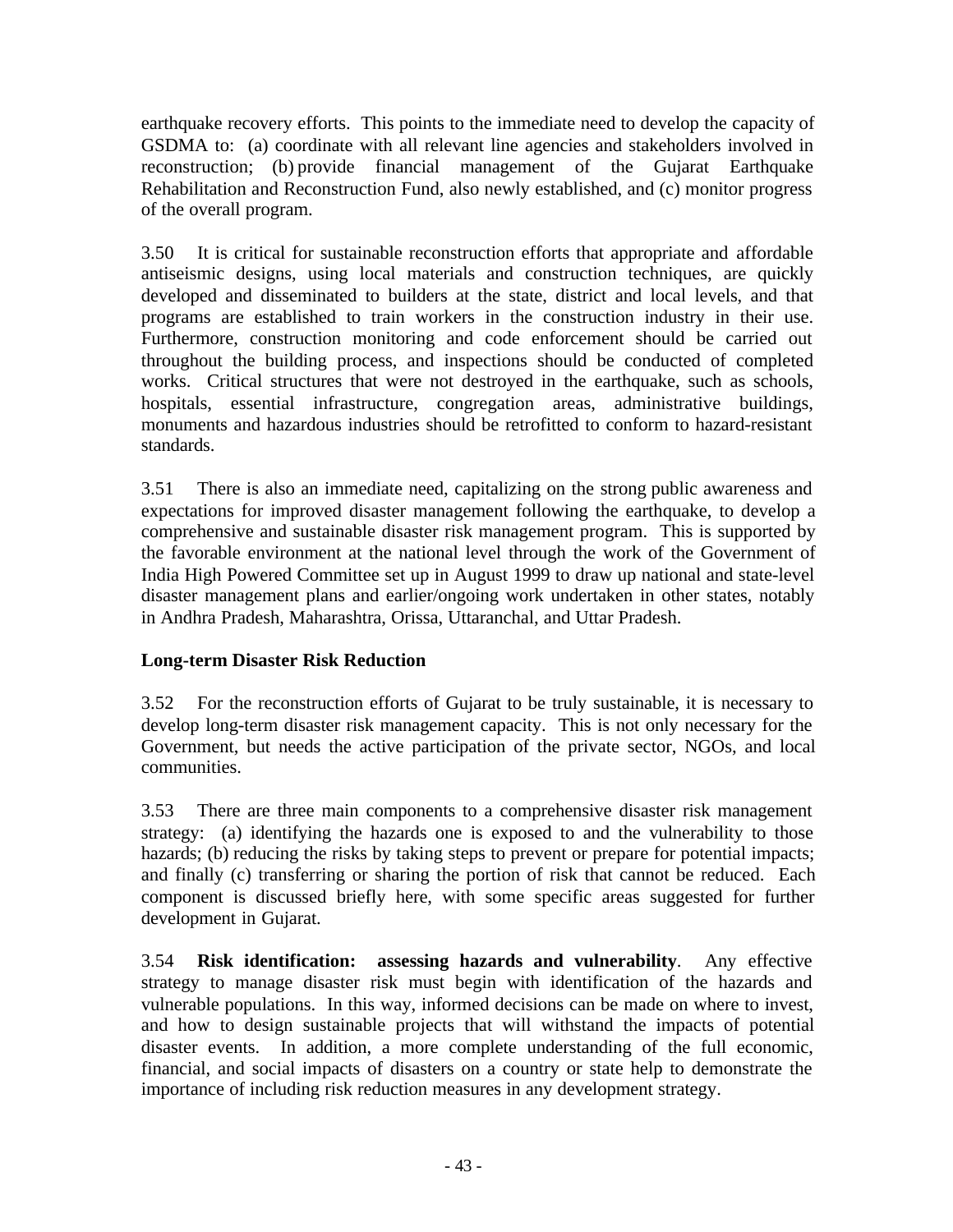3.55 Hazard distributions are well understood in Gujarat, as described in the *Vulnerability Atlas of India for Gujarat, 1997*. Further research can be done, however, on establishing the probabilities of future earthquakes and microzoning for land use planning purposes. As hydrometeorological hazards also pose significant threats, existing observing and forecasting systems should be evaluated and upgraded where necessary. Additional work may also be needed to document industrial/technological hazards throughout the state.

3.56 Finally, a comprehensive vulnerability assessment should be done for each hazard, including drought and technological hazards, that includes nonstructural factors that contribute to vulnerability. These include livelihood systems, gender and socioeconomic status. A complete understanding of vulnerability is necessary in order to design and target appropriate risk reduction and transfer measures.

3.57 **Risk reduction: avoiding hazards and reducing vulnerability.** Disasters result when an extreme natural or technological event coincides with a vulnerable human settlement or activity. The risk of disaster can be reduced by reducing either the hazards or the vulnerability (or both). Strategies to avoid hazards (e.g., earthquake zones and their effective monitoring and enforcement) include land use and development planning. Resistance strategies (e.g., building codes) ensure that safe structures are built that can withstand the effects of extreme events. In addition to addressing the need for scientific and technical knowledge, projects also consider how to overcome the socioeconomic, institutional and political barriers to the adoption of effective risk reduction strategies and measures. Since awareness and knowledge play an important role in risk reduction, also to be supported would be workshops and conferences aimed at heightening the awareness of stakeholders to the threat of natural disasters and what can be done about it, and educational and training activities that increase the understanding of policy makers, decision makers and practitioners about disaster management.

3.58 Given the high degree of the state's exposure to disasters, preparedness measures are an important strategy for reducing disaster risks. These include early warning and independent communications systems, contingency plans, evacuation plans, and shelter construction. As the GSDMA develops capacity in the area of risk reduction, a review of existing preparedness measures at the state, district, and community level could reveal weaknesses for subsequent strengthening.

3.59 **Risk sharing/transfer: protecting investments and sharing the costs**.In India, as in many developing countries, the public sector and the individual carry the majority of the costs resulting from disasters. As a result, *ad hoc* funds transfers to respond to disaster emergencies disrupt planned development activities, which tends to postpone progress toward long-term economic and social development.

3.60 The private insurance sector contributes important funding for natural disaster reconstruction in industrialized countries, but it has made fewer inroads in developing country markets. Moreover, insurance can provide important incentives for reducing disaster risk, through such mechanisms as reduced premiums for incorporation of hazard resistant measures or linking insurance to mortgage lending. India is currently viewed as